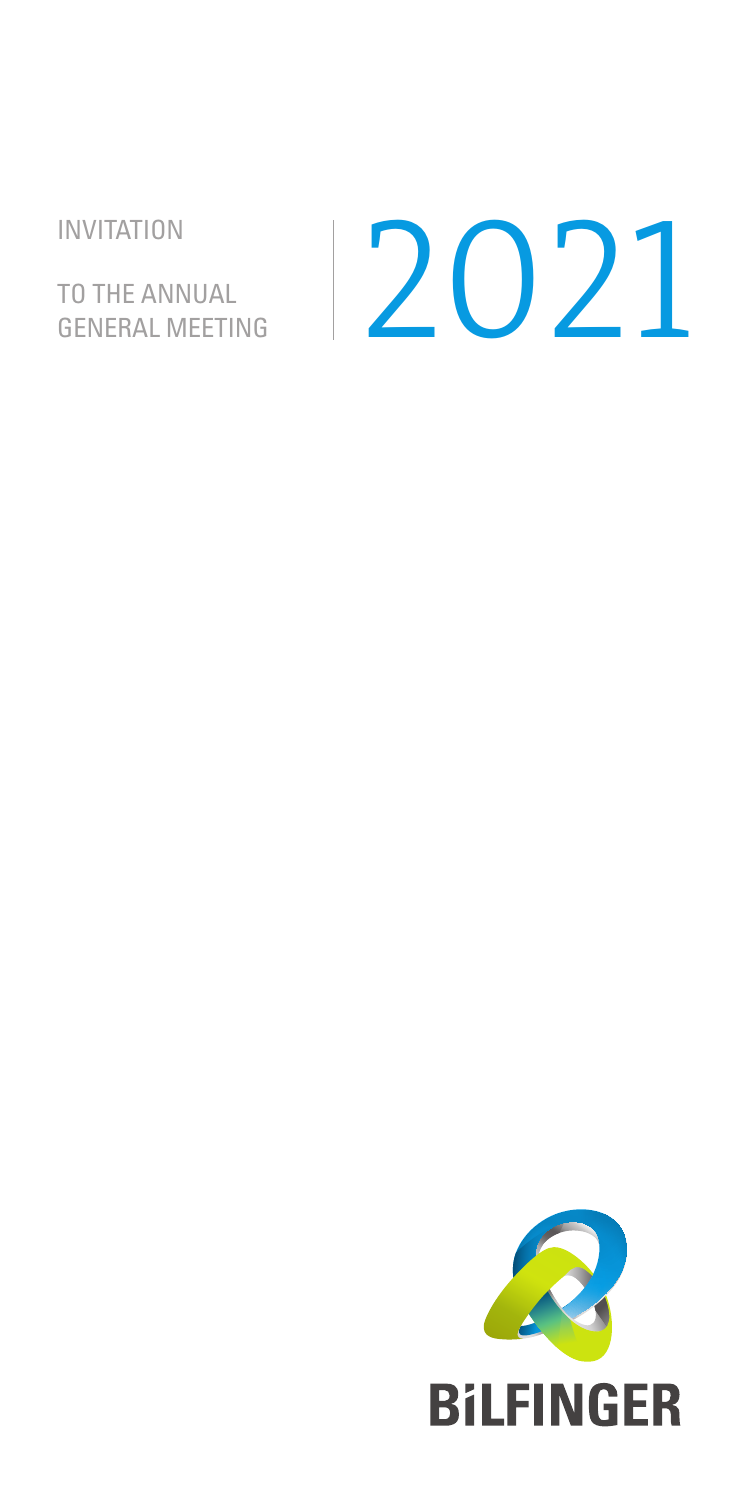# Contents

#### Invitation to the Annual General Meeting of Bilfinger SE, Mannheim, April 15, 2021

## Agenda

| 1. Presentation of the adopted annual financial statements,<br>the approved group financial statements and the combined<br>management report of Bilfinger SE and the group, and the report<br>of the Supervisory Board (Aufsichtsrat) for the 2020 fiscal year | 3  |
|----------------------------------------------------------------------------------------------------------------------------------------------------------------------------------------------------------------------------------------------------------------|----|
| 2. Resolution on the use of the unappropriated retained<br>earnings of the 2020 fiscal year                                                                                                                                                                    | 4  |
| 3. Resolution on the formal approval of the acts of the<br>Executive Board with respect to the 2020 fiscal year                                                                                                                                                | 4  |
| 4. Resolution on the formal approval of the acts of the<br>Supervisory Board with respect to the 2020 fiscal year                                                                                                                                              | 5  |
| 5. Appointment of the auditors of the financial statements<br>and group financial statements for the 2021 fiscal year<br>as well as of the auditors to be commissioned to review<br>the semi-annual financial report 2021                                      | 6  |
| 6. New elections of Supervisory Board members                                                                                                                                                                                                                  | 7  |
| 7. Resolution on the approval of the remuneration system<br>for the Executive Board                                                                                                                                                                            | 10 |
| 8. Resolution on remuneration for the<br><b>Supervisory Board members</b>                                                                                                                                                                                      | 11 |
| 9. Resolution on the amendment of Article 19 (3)<br>of the Articles of Incorporation of Bilfinger SE                                                                                                                                                           | 12 |

10. Resolution on the revocation of the authorization to issue convertible bonds and bonds with warrants (as well as Conditional Capital 2017) as well as on the creation of a new authorization to issue convertible bonds and bonds with warrants under exclusion of subscription rights, including the simultaneous creation of new Conditional Capital 2021 and a corresponding amendment of the Articles of Incorporation 13

| Further information and advice                                                                              | 25 |
|-------------------------------------------------------------------------------------------------------------|----|
| Annex to Agenda Item 6:<br>New elections of Supervisory Board members                                       | 42 |
| Annex to Agenda Item 7:<br>Resolution on the approval of the remuneration system<br>for the Executive Board | 51 |
| Annex to Agenda Item 8:<br>Resolution on remuneration for the Supervisory Board                             | 75 |
| Development in the financial year 2020                                                                      |    |
| General statement of the Executive Board<br>on the economic situation                                       | 82 |

| on the economic situation             | 82 |
|---------------------------------------|----|
| Consolidated income statement         | 88 |
| Consolidated balance sheet            | 89 |
| Consolidated statement of cash flows  | 90 |
| Segment reporting by business segment | 92 |
| Segment reporting by region           | 92 |
|                                       |    |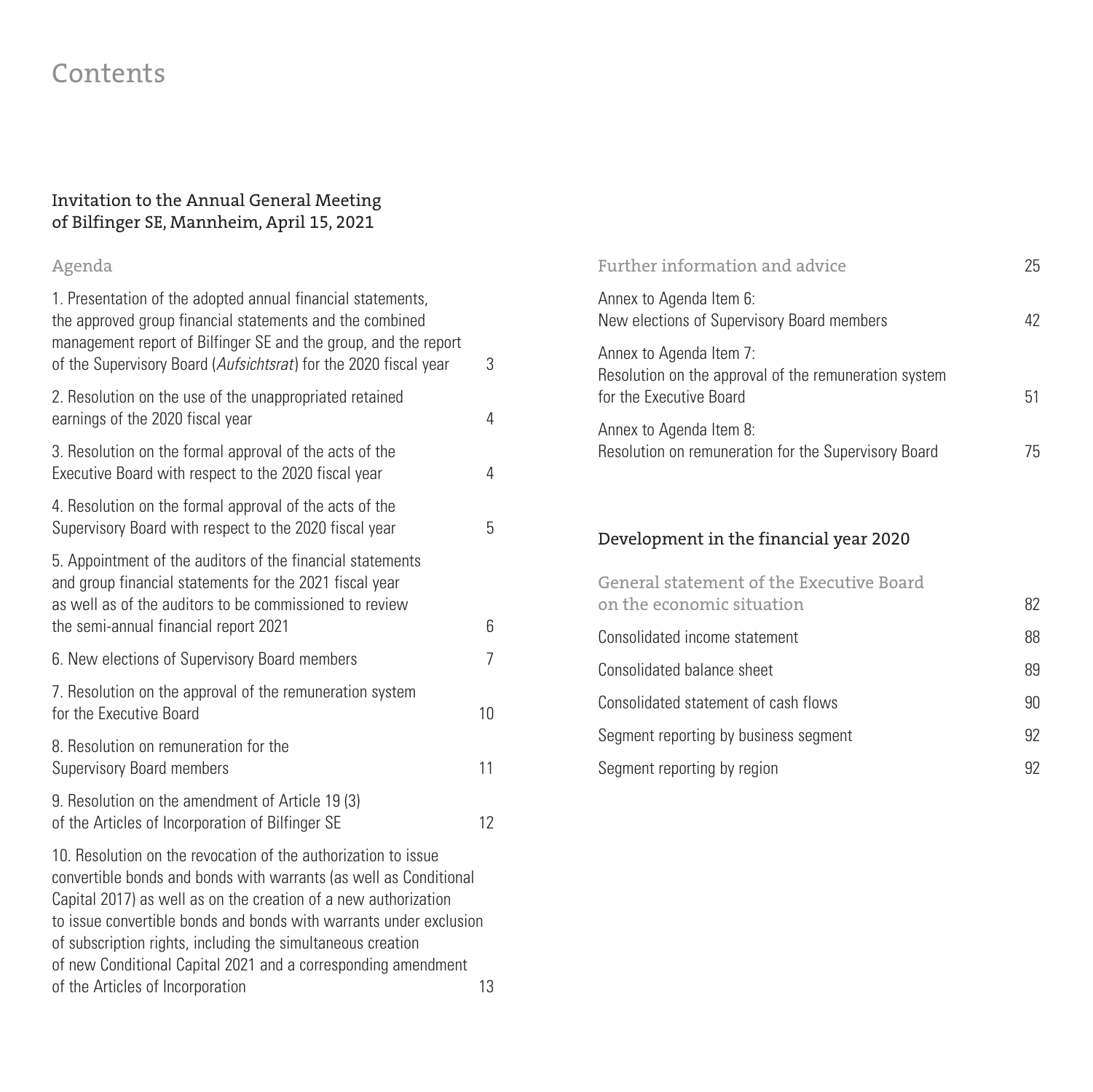# Invitation to the Annual General Meeting

Bilfinger SE Mannheim ISIN DE0005909006 German Securities Identification Code (*Wertpapier-Kenn-Nr.*) 590 900

The shareholders in our Company are hereby invited to the

**Annual General Meeting** 

to be held on

#### **Thursday, April 15, 2021, 10:00 hrs**

(Central European Summer Time – "CEST").

The Annual General Meeting will be held as a **virtual General Meeting** without the physical presence of the shareholders or their proxies. The shareholders and their proxies will exercise their rights exclusively by means of electronic communication in accordance with the provisions and explanations contained hereinafter (following the agenda).

# Agenda

Presentation of the adopted annual financial state-1. ments, the approved group financial statements and the combined management report of Bilfinger SE and the group, and the report of the Supervisory Board (*Aufsichtsrat*) for the 2020 fiscal year

The documents set out above and the proposal for the use of unappropriated retained earnings as well as explanatory notes relating to the information provided pursuant to Sections 289a (1) and 315a (1) of the German Commercial Code (*Handelsgesetzbuch, "HGB"*) in conjunction with Article 83 (1) sentence 2 of the German Introductory Act to the Commercial Code (*Einführungsgesetz zum Handelsgesetzbuch, "EGHGB"*) will be available from the date of this calling notice and also during the Annual General Meeting on the internet at

#### **https://www.bilfinger.com/en/annual-general-meeting.**

The Supervisory Board approved the annual financial statements prepared by the Executive Board (*Vorstand*) and the group financial statements for the 2020 fiscal year in accordance with Section 172 AktG on March 2, 2021 and has thus adopted the annual financial statements. Therefore, the General Meeting does not adopt the annual financial statements and does not approve the group financial statements in accordance with Section 173 AktG. The documents set out above must be made available to the General Meeting only, without a resolution being required under the AktG.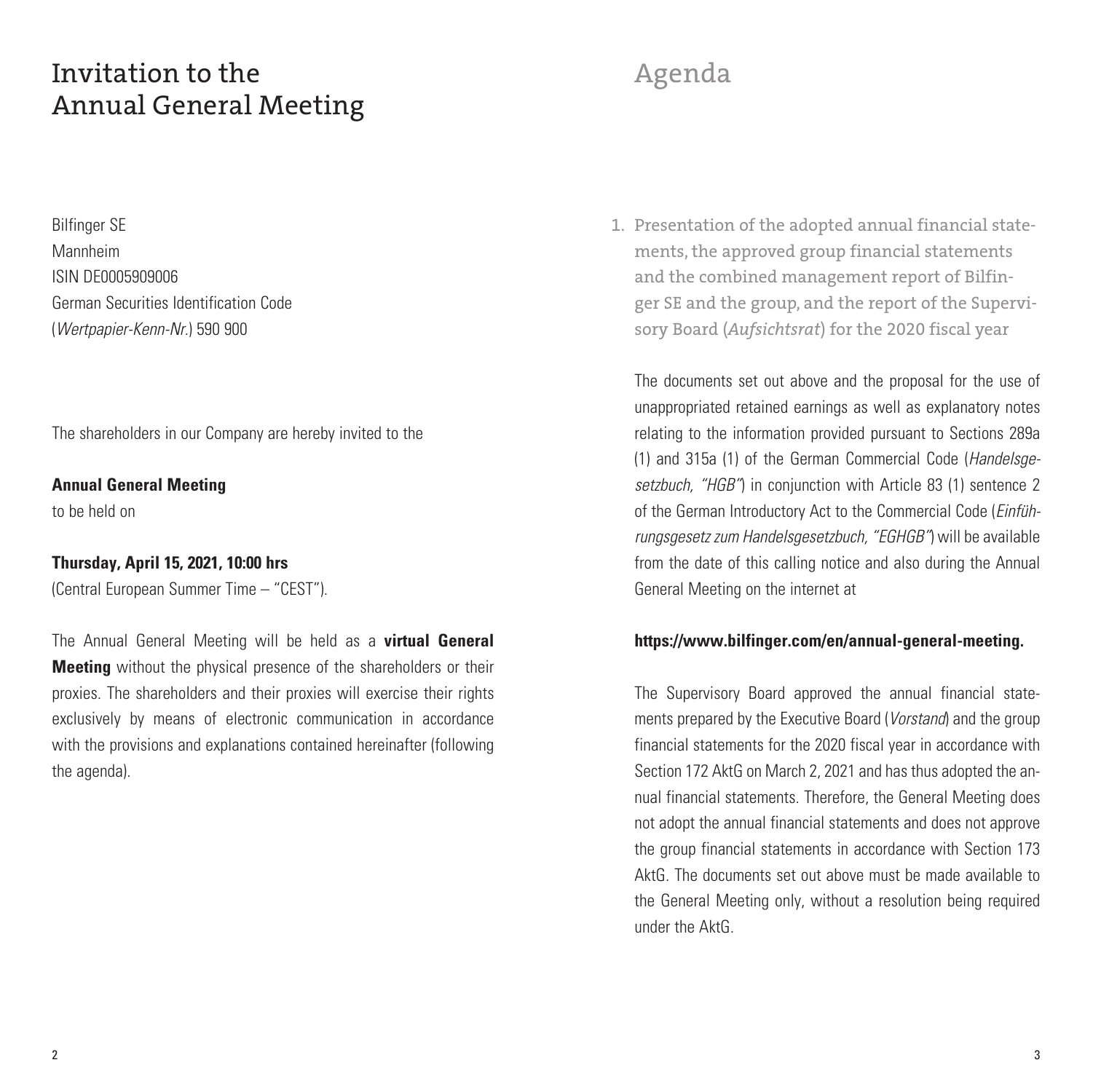2. Resolution on the use of the unappropriated retained earnings of the 2020 fiscal year

The Executive Board and the Supervisory Board propose that the unappropriated retained earnings reported in the annual financial statements for the 2020 fiscal year, amounting to EUR 83,112,998.96, be used as follows:

| Distribution of a dividend in the amount of EUR 1.88<br>per no-par-value share carrying dividend rights | EUR 75,765,107.32 |
|---------------------------------------------------------------------------------------------------------|-------------------|
| Carryforward of the residual amount to the next<br>fiscal year:                                         | EUR 7.347.891.64  |
| Unappropriated retained earnings:                                                                       | EUR 83.112.998.96 |

This proposal for the use of unappropriated retained earnings based on capital stock carrying dividend rights held on March 2, 2021 in the amount of EUR 120,901,767.00 (divided into 40,300,589 no-par-value shares). Until such time as the resolution concerning the use of unappropriated retained earnings is adopted by the General Meeting, the number of shares carrying dividend rights may change as a result of possible changes in the number of treasury shares. In such event, the Executive Board and the Supervisory Board will submit an adjusted resolution proposal concerning the use of unappropriated retained earnings to the General Meeting, which will also provide for a distribution of EUR 1.88 per no-par-value share.

3. Resolution on the formal approval of the acts of the Executive Board with respect to the 2020 fiscal year

It is intended to resolve on the formal approval of the acts of the members of the Executive Board who were in office during the 2020 fiscal year on an individual basis.

The Supervisory Board and the Executive Board propose that

a) formal approval of his acts be granted to Mr Thomas Blades for his term in office during the 2020 fiscal year,

- b) formal approval of his acts be granted to Mr Duncan Hall for his term in office during the 2020 fiscal year, and
- c) formal approval of her acts be granted to Ms Christina Johansson for her term in office during the 2020 fiscal year.
- 4. Resolution on the formal approval of the acts of the Supervisory Board with respect to the 2020 fiscal year

It is intended to resolve on the formal approval of the acts of the members of the Supervisory Board who were in office during the 2020 fiscal year also on an individual basis.

The Executive Board and the Supervisory Board propose that

- a) formal approval of his acts be granted to Dr. Eckhard Cordes for his term in office during the 2020 fiscal year,
- b) formal approval of his acts be granted to Mr Stephan Brückner for his term in office during the 2020 fiscal year,
- c) formal approval of her acts be granted to Ms Agnieszka Al-Selwi for her term in office during the 2020 fiscal year,
- d) formal approval of her acts be granted to Ms Dorothée Deuring for her term in office during the 2020 fiscal year,
- e) formal approval of her acts be granted to Ms Nicoletta Giadrossi for her term in office during the 2020 fiscal year, i.e. from January 1, 2020 until June 24, 2020,
- f) formal approval of his acts be granted to Dr. Ralph Heck for his term in office during the 2020 fiscal year,
- g) formal approval of her acts be granted to Ms Susanne Hupe for her term in office during the 2020 fiscal year,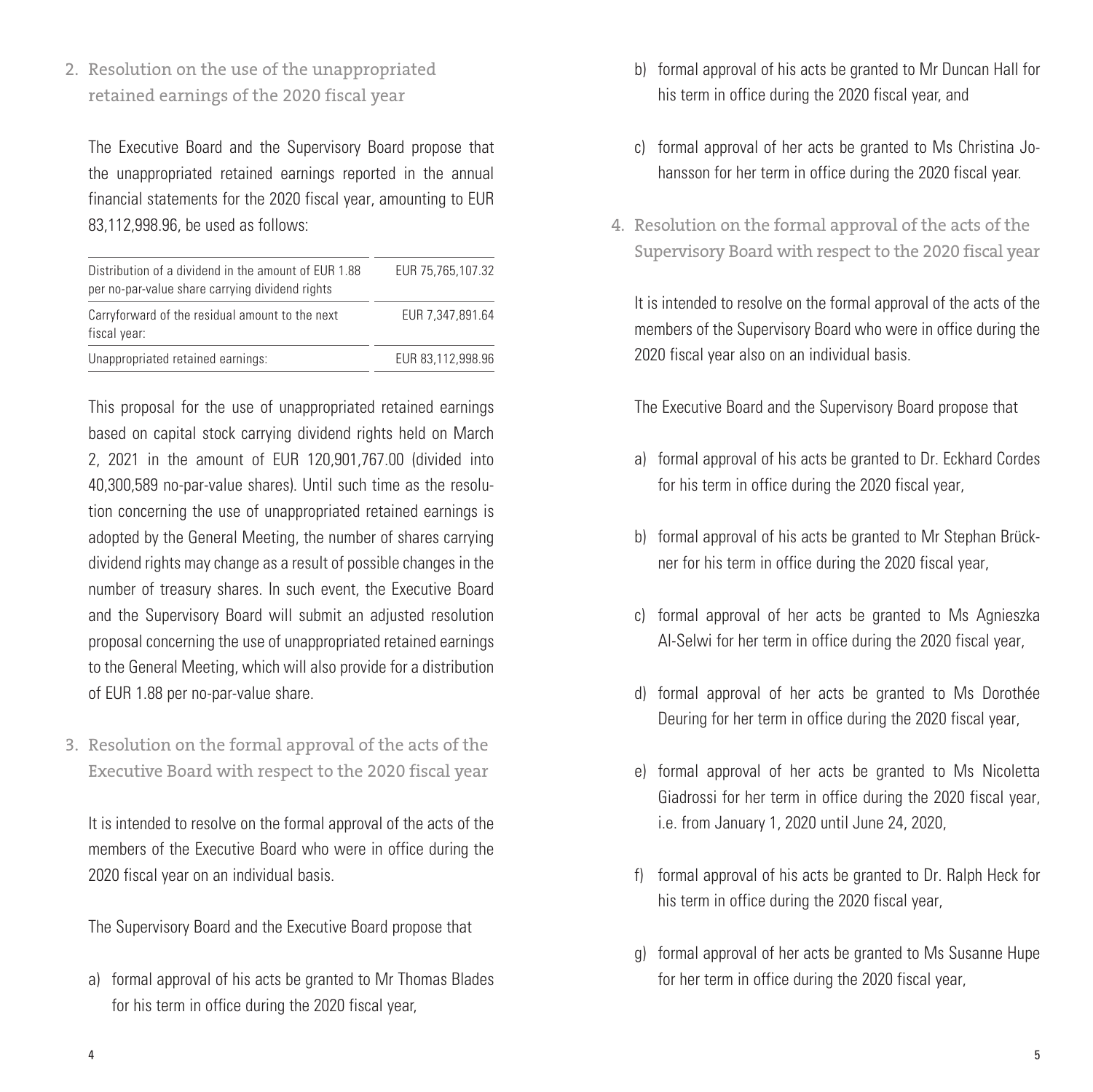- h) formal approval of his acts be granted to Mr Rainer Knerler for his term in office during the 2020 fiscal year,
- i) formal approval of her acts be granted to Dr. Janna Köke for her term in office during the 2020 fiscal year,
- j) formal approval of his acts be granted to Mr Frank Lutz for his term in office during the 2020 fiscal year,
- k) formal approval of his acts be granted to Mr Robert Schuchna for his term in office during the 2020 fiscal year, i.e. from June 24, 2020 until December 31, 2020,
- formal approval of his acts be granted to Mr Jörg Sommer for his term in office during the 2020 fiscal year,
- m) formal approval of his acts be granted to Mr Jens Tischendorf for his term in office during the 2020 fiscal year, i.e. from January 1, 2020 until June 24, 2020, and
- n) formal approval of her acts be granted to Dr. Bettina Volkens for her term in office during the 2020 fiscal year, i.e. from June 24, 2020 until December 31, 2020.
- 5. Appointment of the auditors of the financial statements and group financial statements for the 2021 fiscal year as well as of the auditors to be commissioned to review the semi-annual financial report 2021

Following the implementation of the multi-step selection process for auditors in line with Article 16 (3) of the Statutory Audit Regulation (EU) No 537/2014 for the 2021 fiscal year and based on the resulting reasoned recommendation made by the Audit Committee (*Prüfungsausschuss*) of the Supervisory Board to the Supervisory Board to appoint PricewaterhouseCoopers GmbH Wirtschaftsprüfungsgesellschaft, Frankfurt am Main, Germany,

or KPMG AG Wirtschaftsprüfungsgesellschaft, Berlin, giving justified preference to appoint PricewaterhouseCoopers GmbH Wirtschaftsprüfungsgesellschaft, Frankfurt am Main, Germany, the Supervisory Board proposes that the following resolution be passed:

- a) PricewaterhouseCoopers GmbH Wirtschaftsprüfungsgesellschaft, Frankfurt am Main, Germany, are appointed as auditors of the financial statements and group financial statements for the 2021 fiscal year.
- b) PricewaterhouseCoopers GmbH Wirtschaftsprüfungsgesellschaft, Frankfurt am Main, Germany, are appointed as auditors to review the semi-annual financial report for the first six months of the 2021 fiscal year.

The Audit Committee stated in its recommendation that it is free from undue influence by third parties and that no restrictive clause according to Article 16 (6) of the Statutory Audit Regulation (EU) No 537/2014 that would limit the choice of the General Meeting has been imposed on the Audit Committee.

6. New elections of Supervisory Board members

The term of office of the shareholder representatives will end with the close of the General Meeting on April 15, 2021, thus requiring new elections.

Pursuant to Article 40 (2) and (3) SE Regulation, Section 17 of the German SE Implementation Act (*SE-Ausführungsgesetz*, "SE-AG"), Section 21 (3) of the German Act on Employee Involvement in European Companies (*SE-Beteiligungsgesetz*, "SE-BG"), Part C: Employee Participation on the Supervisory Board (*Mitbestimmung im Aufsichtsrat*) and Clauses 19 and 21 of the Agreement on Employee Involvement (*Vereinbarung über die Beteiligung der Arbeitnehmer*) of Bilfinger Berger SE, and Section 11 of the Articles of Incorporation, the Supervisory Board is composed of twelve members, namely six shareholder representatives and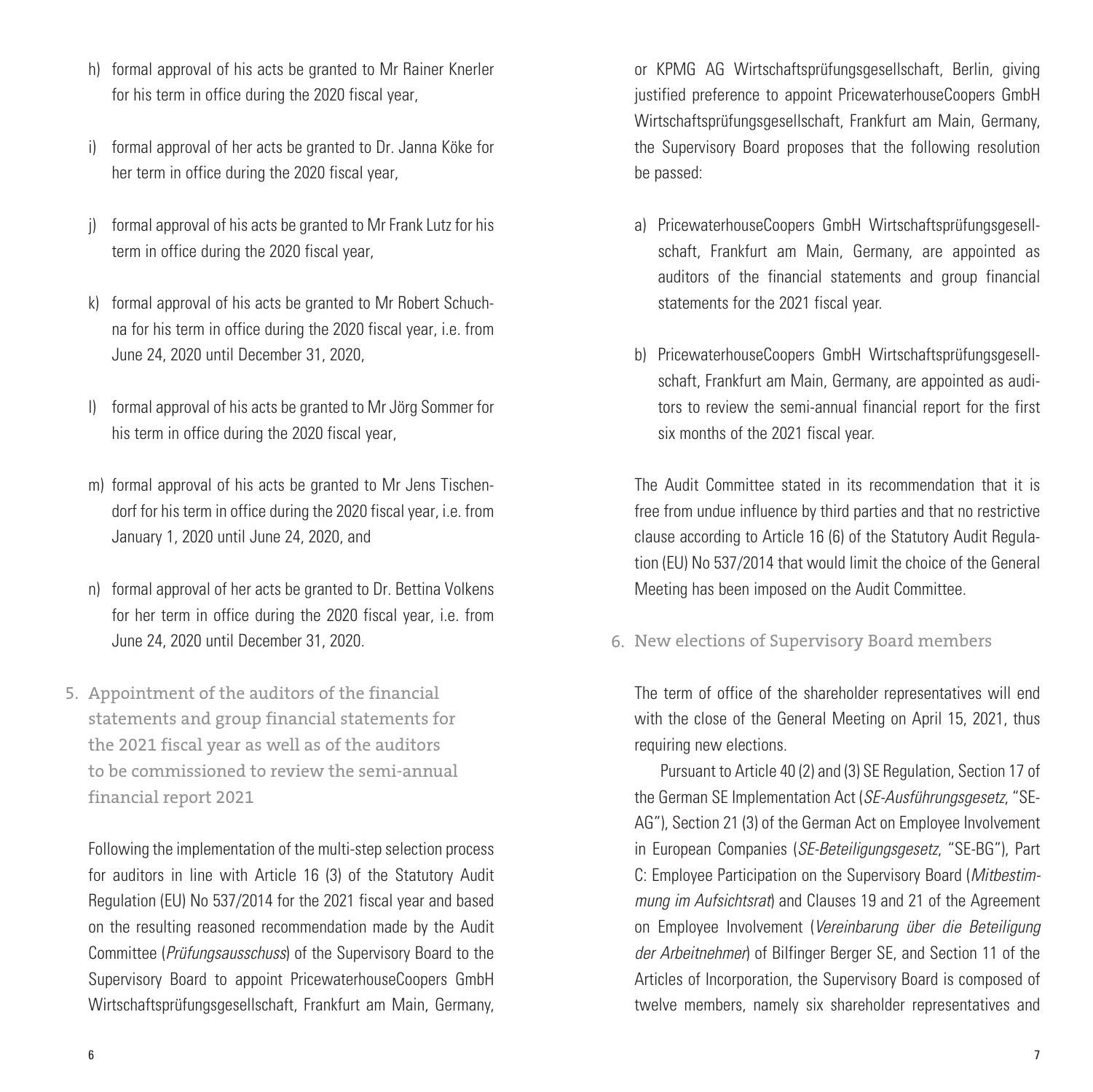six employee representatives. The shareholder representatives are elected by the General Meeting. The six employee representatives are appointed by the SE works council in accordance with the procedure stipulated in the Employee Participation Agreement (*Mitbestimmungsvereinbarung*). New elections of the employee representatives were held on February 18, 2021.

Based on the recommendations put forward by the Nomination Committee (*Nominierungsausschuss*) of the Supervisory Board, the Supervisory Board proposes that the following persons be elected to the Supervisory Board as shareholder representatives:

a) Dr. Roland Busch,

resident in Frankenthal, Chairman of the Supervisory Board of Delvag Versicherungs AG, Cologne Member of various Supervisory Boards and Boards

b) Dr. Eckhard Cordes,

resident in Munich, Partner at Cevian Capital, Pfäffikon, Switzerland, Partner and Managing Director with EMERAM Capital Partners GmbH, Munich,

c) Mr Frank Lutz,

resident in Munich, Chairman of the Executive Board at CRX Markets AG, Munich,

d) Dr. Silke Maurer,

resident in Kirchheim, Munich, Member of the Board of Management and Chief Operating Officer at BSH Hausgeräte GmbH, Munich,

e) Mr Robert Schuchna, resident in Lachen, Switzerland, Partner at Cevian Capital, Pfäffikon, Switzerland, f) Dr. Bettina Volkens resident in Königstein, Supervisory Board member and freelance consultant.

The representatives will in each case be appointed for the period starting at the end of the General Meeting on April 15, 2021 and lasting, in line with Section 12 (1) of the Articles of Incorporation, until the close of the General Meeting that resolves on the formal approval of the acts performed in the fourth fiscal year following the beginning of the term of office, but not for a period exceeding six years; for this purpose, the fiscal year in which the term of office commences will not count towards this period.

Elections to the Supervisory Board should be held on an individual basis.

In the opinion of the Supervisory Board, none of the candidates hold personal or business relations with Bilfinger SE, the corporate bodies of Bilfinger SE or entities of the Bilfinger group. Dr. Busch, Mr Lutz, Dr. Maurer and Dr. Volkens also do not hold personal or business relations with any shareholders with a material interest in Bilfinger SE. Dr. Cordes and Mr Schuchna do not hold personal, but business relations with a shareholder with a material interest in Bilfinger SE, which must be disclosed to the General Meeting. Dr. Cordes and Mr Schuchna are partners at Cevian Capital who advises Cevian companies with a direct or indirect stake of more than 10 percent of the shares with voting rights in Bilfinger SE.

In accordance with Section 124 (2) sentence 2 AktG, the following is communicated:

Section 17 (2) sentence 1 SE-AG requires that the percentage of female and male members of the Supervisory Board of a listed SE must at least be 30 percent each. This means that at least four members of the Supervisory Board of Bilfinger SE must be women and at least four members must be men in order to reach the minimum percentage required as described above. The overall fulfilment of this minimum percentage being fulfilled jointly by the shareholder and the employee representatives was objected.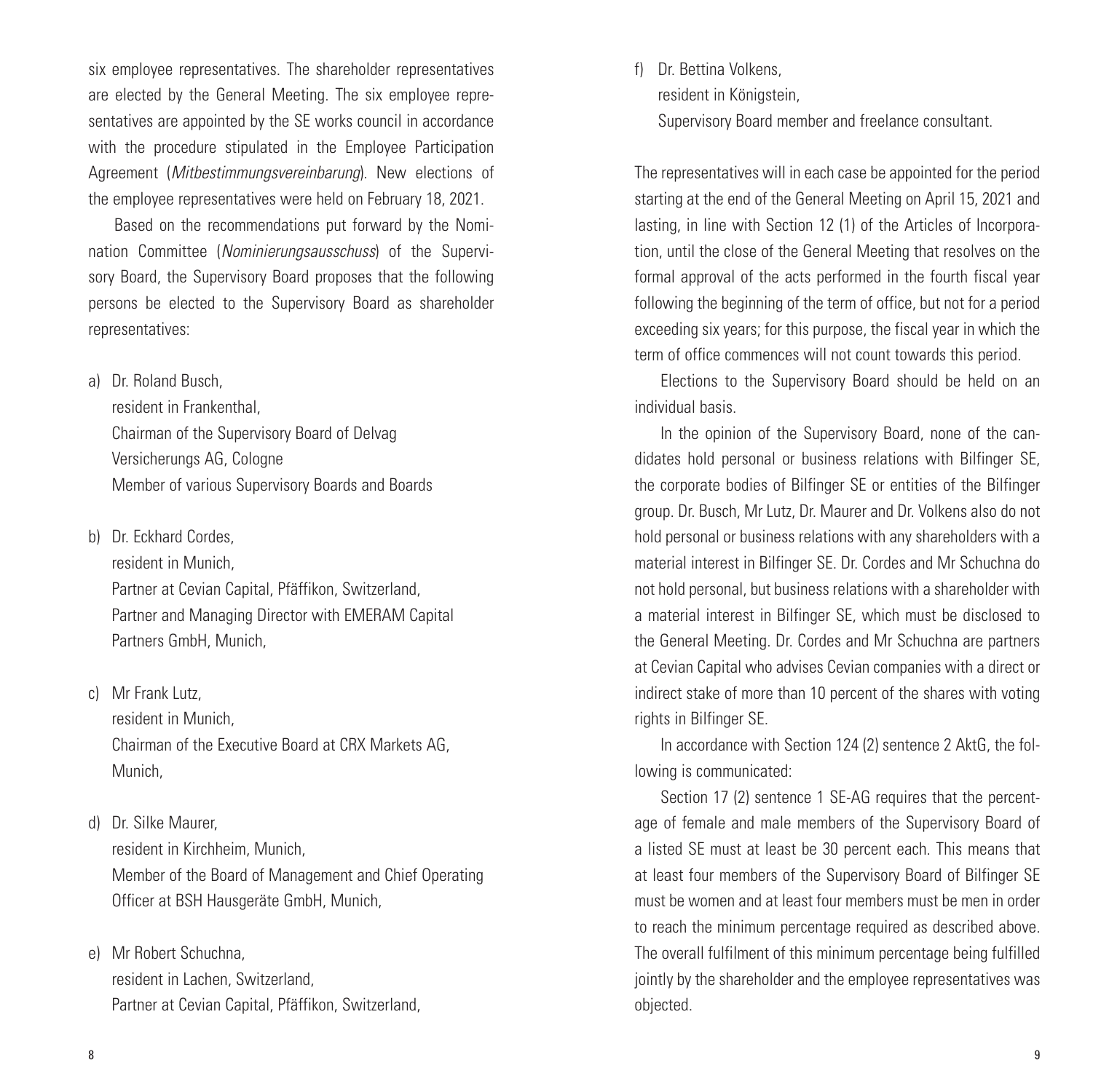At the most recent election of employee representatives, the employees elected two women and four men as members of the Supervisory Board. The minimum percentage requirement has thus been fulfilled in respect of the employee representatives. By electing the male and female candidates proposed by the Supervisory Board, the minimum percentage required would thus also be fulfilled in respect of the shareholder representatives.

The election proposals take into account the targets resolved by the Supervisory Board as regards its composition and at the same time aim to meet the competency profile resolved by the Supervisory Board. No candidate has reached the standard retirement age defined by the Supervisory Board.

For its election proposals, the Supervisory Board made sure that the candidates proposed can spend the expected amount of time.

The candidates' CVs (including information pursuant to Section 125 (1) sentence 5 AktG) are attached to this calling notice as "Annex to Agenda Item 6: New elections of the Supervisory Board members".

### 7. Resolution on the approval of the remuneration system for the Executive Board

The German Act Implementing the Second Directive on Shareholders' Rights (*Gesetz zur Umsetzung der zweiten Aktionärsrechterichtlinie*, "ARUG II") enacted on December 12, 2019 introduced the provision contained in Section 120a (1) sentence 1 AktG, which stipulates that the general meeting of a listed company must resolve on the approval of the executive board remuneration system provided by the supervisory board in the event of any material changes, but at least every four years.

The General Meeting most recently resolved on the remuneration system for Executive Board members of Bilfinger SE on May 7, 2015. On February 9, 2021 the Supervisory Board finally resolved, based on the preparation work by its Presiding Committee (*Präsidium*), to replace the remuneration system for Executive Board members submitted to the 2015 General Meeting for approval with a revised remuneration system with effect as from January 1, 2021. A description of the revised remuneration system for Executive Board members of the Company resolved by the Supervisory Board is attached to this calling notice as "Annex to Agenda Item 7: Resolution on the approval of the remuneration system for the Executive Board".

The Supervisory Board proposes, based on the recommendation of its Presiding Committee, to resolve as follows:

The General Meeting approves the remuneration system for the Executive Board members resolved by the Supervisory Board with effect as from January 1, 2021.

### Resolution on remuneration for the Supervisory 8.Board members

Section 113 (3) AktG was also restated by the ARUG II. Pursuant to Section 113 (3) sentences 1 and 2 AktG, the general meeting of listed companies must resolve on the remuneration of supervisory board members at least every four years, with a resolution confirming the remuneration being sufficient.

The remuneration of the Company's Supervisory Board is governed by Article 16 of the Articles of Incorporation of Bilfinger SE and was resolved by the General Meeting on April 15, 2010 by approving the Articles of Incorporation of Bilfinger SE attached as annex to the draft terms of conversion of March 5, 2010 on the conversion of Bilfinger Berger AG into a European stock corporation (*Societas Europaea*, SE). Pursuant to Section 16 of the Articles of Incorporation of Bilfinger SE, the Supervisory Board members are entitled to a fixed remuneration component and an attendance fee. The amount of the (fixed) remuneration of the Supervisory Board members is calculated based on the tasks assumed by the relevant member within the Supervisory Board and/or its committees.

In the opinion of the Executive Board and the Supervisory Board, the remuneration for the members of the Supervisory Board defined in Section 16 of the Articles of Incorporation of Bilfinger SE is still reasonable and should remain unchanged.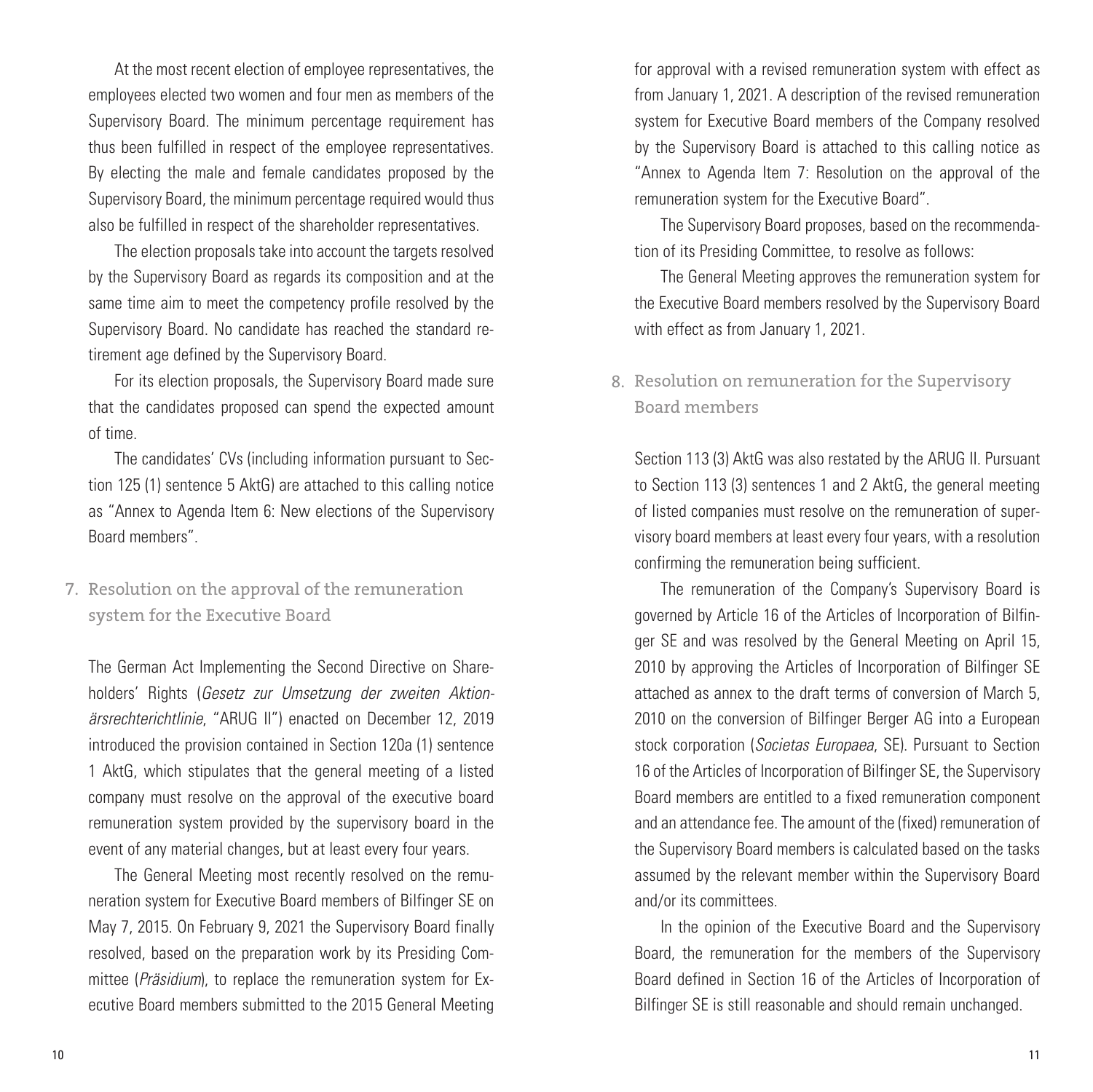The wording of Section 16 of the Articles of Incorporation of Bilfinger SE and the information to be provided pursuant to Sections 113 (3) sentence 3 and Section 87a (1) sentence 2 AktG are set out in the "Annex to Agenda Item 8: Resolution on remuneration for the Supervisory Board members".

The Executive Board and the Supervisory Board propose to resolve as follows:

The remuneration for the Supervisory Board members as defined in Section 16 of the Articles of Incorporation of Bilfinger SE, including the existing system of remuneration for Supervisory Board members, on which the remuneration is based, is confirmed.

Resolution on the amendment of Article 19 (3) of 9. 10.the Articles of Incorporation of Bilfinger SE

Pursuant to Section 19 (1) of the Articles of Incorporation of Bilfinger SE, only those shareholders are entitled to attend the General Meeting and to exercise their voting rights who have registered prior to the General Meeting and furnished evidence of their shareholding to the Company. This evidence must be provided by way of a confirmation issued by a depositary bank in text form in German or in English pursuant to Section 19 (3) sentences 1 and 2 of the Articles of Incorporation. The confirmation issued by the depositary bank must relate to the beginning of the twenty-first day prior to the date of the General Meeting.

This provision of the Articles of Incorporation is based on the provision of Section 123 (4) AktG, which was partially amended by ARUG II regarding general meetings. Section 123 (4) AktG, new version, in particular refers to the newly introduced Section 67c (3) AktG, and thus evidence of the right to attend the general meeting or to exercise the voting right must be provided by the so-called "final intermediary" (*Letztintermediär*). In view of this, Section 19 (3) of the Articles of Incorporation of Bilfinger SE should be amended correspondingly.

The Executive Board and the Supervisory Board propose to resolve as follows:

Section 19 (3) of the Articles of Incorporation of Bilfinger SE is amended and, in total, restated as follows:

"Evidence of shareholdings must be provided by way of a confirmation issued by a custodian institution in text form in German or English; evidence may also be provided by the final intermediary pursuant to Section 67c (3) AktG. The evidence of shareholdings must relate to the beginning of the twenty-first day prior to the date of the General Meeting. With respect to the providing of such evidence, paragraph 2 above shall apply mutatis mutandis."

Resolution on the revocation of the authorization to issue convertible bonds and bonds with warrants (as well as Conditional Capital 2017) as well as on the creation of a new authorization to issue convertible bonds and bonds with warrants under exclusion of subscription rights, including the simultaneous creation of new Conditional Capital 2021 and a corresponding amendment of the Articles of Incorporation

The Executive Board was authorized by the General Meeting of May 24, 2017 to issue bonds under which conversion and option rights to shares in the Company are granted in an aggregate nominal amount of up to EUR 500,000,000.00. This authorization will expire on May 23, 2022. In order to provide the Company with this financing option on a permanent basis, the existing authorization shall be revoked and replaced by a new authorization authorizing the Executive Board to issue bonds in an aggregate nominal amount of up to EUR 500,000,000.00. In order to satisfy conversion and option rights, it is intended to resolve on the creation of new conditional capital ("Conditional Capital 2021") while cancelling the previous conditional capital created pursuant to Section 4 (4) of the Articles of Incorporation ("Conditional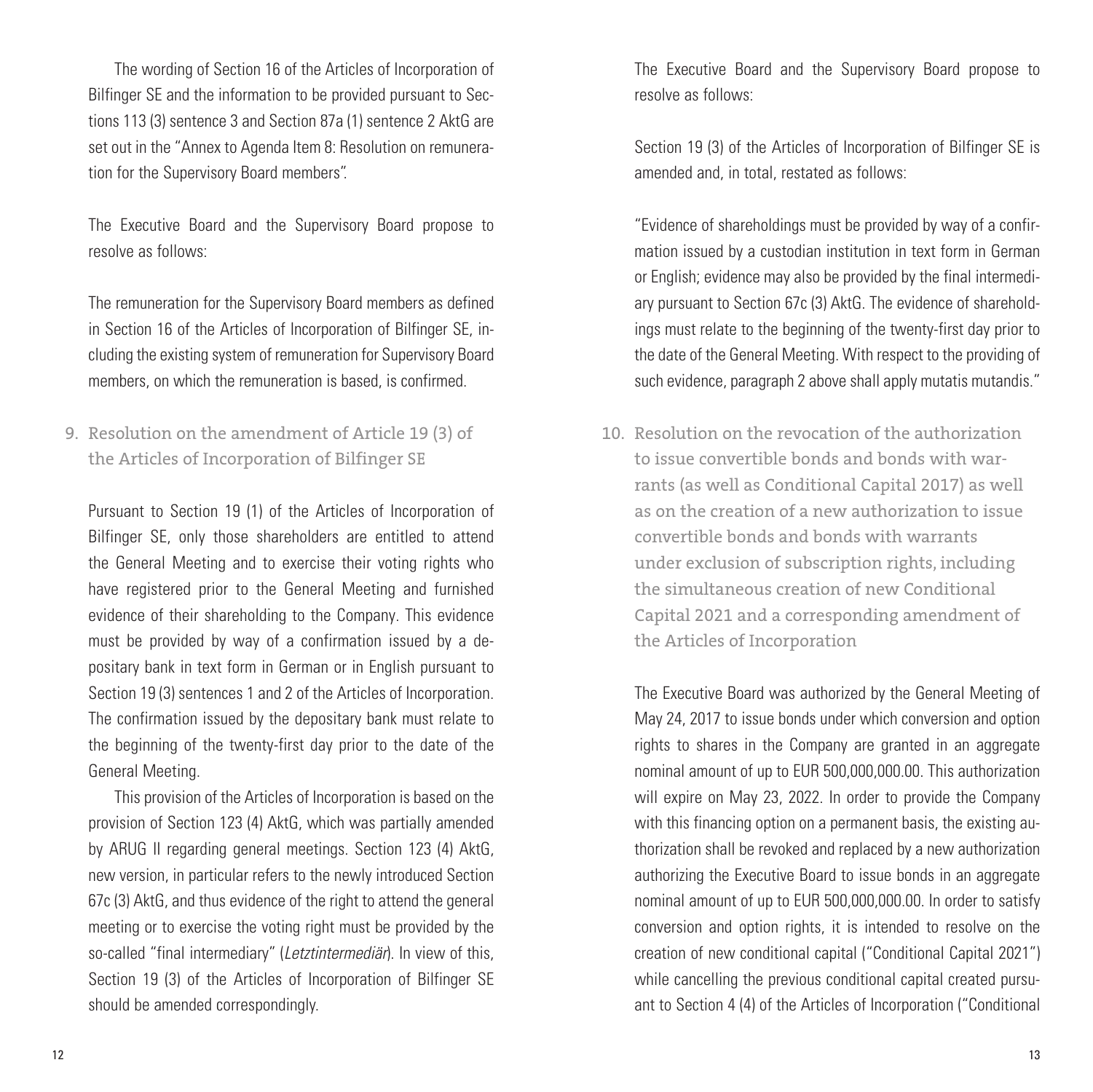Capital 2017"), and the volume of such new conditional capital is intended to correspond to that of the previous one of approx. ten percent of the capital stock. Like the previous authorization, the new authorization to issue bonds is also intended to authorize the Executive Board to exclude the shareholders' subscription rights under certain conditions. However, this possibility is to be limited to an aggregate volume of shares representing ten percent of the capital stock, taking into account all current and any future authorizations (if any) to exclude subscription rights.

In light of this, the Executive Board and the Supervisory Board propose to resolve as follows:

- a) Authorization to issue bonds and to exclude subscription rights; revocation of the authorization granted by the General Meeting of May 24, 2017
	- i) Issuance, nominal amount, number of shares, term

The Executive Board is authorized for a period ending on April 14, 2026, subject to the consent of the Supervisory Board, to issue convertible bonds and bonds with warrants ("Bonds") on one or more occasions in an aggregate nominal amount of up to EUR 500,000,000.00 with a maximum term of 15 (fifteen) years from the date of issuance and to grant to the holders or creditors (collectively the "Holders") of the relevant partial bonds (*Teilschuldverschreibungen*), which rank *pari passu* among themselves, conversion or option rights in respect of no-par-value bearer shares in the Company representing a pro-rata amount of capital stock of up to EUR 13,262,712.00 in total (representing approximately ten percent of the current capital stock), divided into up to 4,420,904 no-par-value shares, as specified in more detail in the terms and conditions of the convertible bonds or bonds with warrants (the "Terms and Conditions of the Bonds"). In addition to being issued in euro, the Bonds may also be issued in the legal currency of any OECD country – provided that the amount in such legal currency does not exceed a maximum equivalent in euro of EUR 500,000,000.00.

The Bonds may also be issued by a group company of Bilfinger SE; in such case, the Executive Board is authorized, subject to the consent of the Supervisory Board of Bilfinger SE, to guarantee the Bonds and to grant or guarantee the bondholders conversion or option rights to no-par-value bearer shares in Bilfinger SE.

ii) Conversion/option right, conversion/option obligation

Where convertible bonds are issued, the Holders will have the right to convert their bonds into no-par-value bearer shares in Bilfinger SE. The conversion ratio is calculated by dividing the nominal amount, or the price of issuance of a partial bond if it is lower than the nominal amount, by the fixed conversion price for a share in the Company and may be rounded up or down to a whole number; moreover, an additional cash contribution may be specified, and the Company may require that fractional shares that cannot be converted be consolidated or settled in cash.

Where bonds with warrants are issued, one or more warrants will be attached to each bond which entitle the holder to subscribe for no-par-value bearer shares in Bilfinger SE. The Terms and Conditions of the Bonds may provide for payment of the option price to be effected by transferring partial bonds and, where necessary, by making an additional cash payment.

The pro-rata amount of capital stock represented by the shares that can be subscribed for under each partial bond may not exceed the nominal amount of the relevant partial bond.

The Terms and Conditions of the Bonds may also provide for a conversion or option obligation or a right of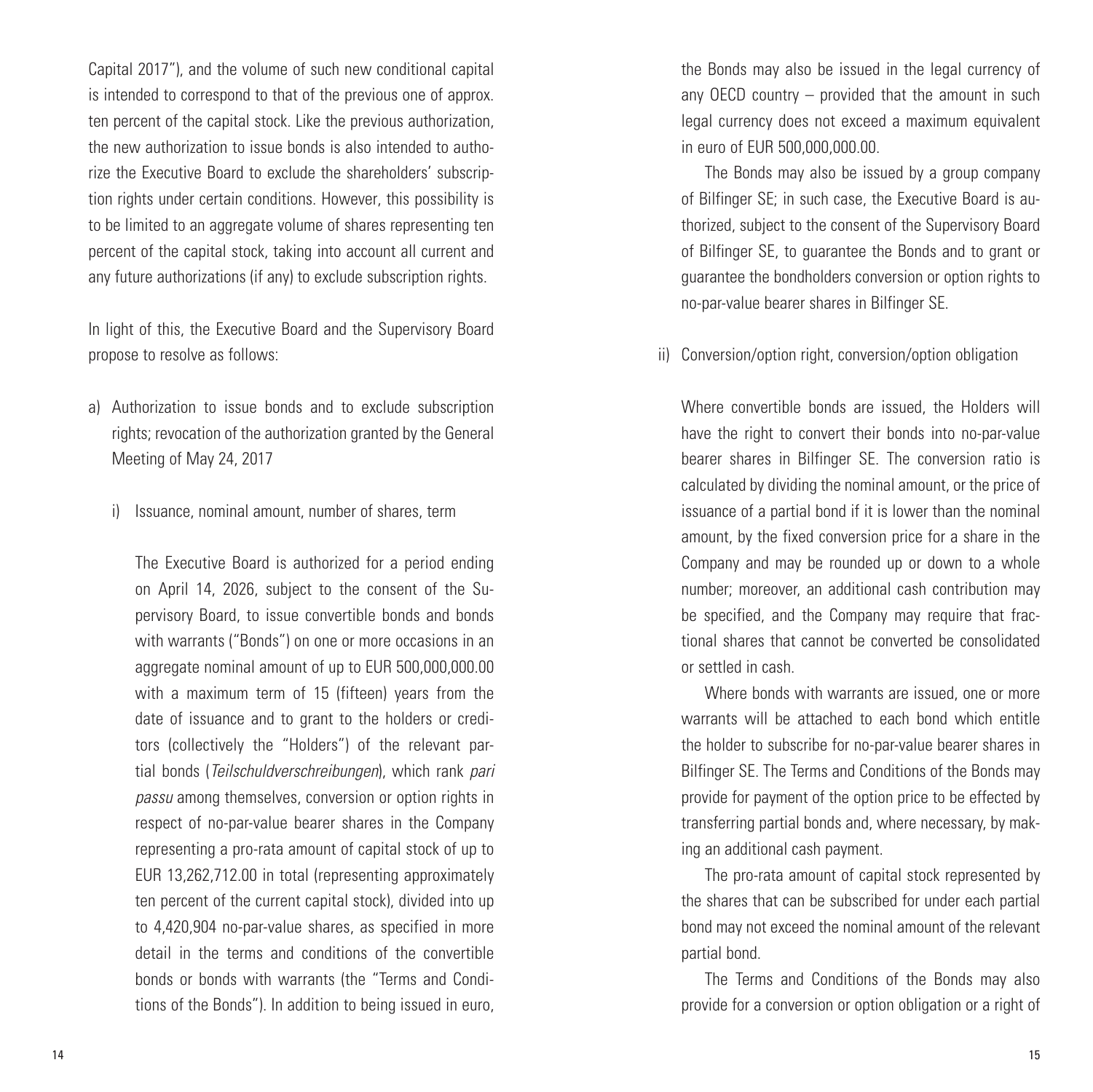the Company to grant the bondholders shares in the Company in full or partial substitution of the monetary amount due on final maturity of the Bonds (including where the Bonds have fallen due as a result of termination).

#### iii) Conversion/option price

Without prejudice to Sections 9 (1) and 199 AktG, the conversion or option price to be determined per share must

- if subscription rights are excluded, be at least equal to ninety percent of the volume-weighted average trading price of the shares in the Company in the Xetra trading system of the Frankfurt Stock Exchange (or any equivalent successor system) on the day on which the determination of the Terms and Conditions of the Bonds is made during the period from the commencement of trading to the point in time when the final determination of the Terms and Conditions of the Bonds is made; and
- if a subscription right is granted, be at least equal to ninety percent of the volume-weighted average trading price of the shares in the Company in the Xetra trading system of the Frankfurt Stock Exchange (or any equivalent successor system) during the period from the commencement of the subscription period to and including the day preceding the day on which the final determination of the Terms and Conditions of the Bonds is made, provided that the provisions of Section 186 (2) AktG remain unaffected.

If the Terms and Conditions of the Bonds provide for a conversion or option obligation or a right of the Company to grant the bondholders shares in the Company in full or partial substitution of the monetary amount due on final maturity of the Bonds (including where the Bonds have fallen due as a result of termination), the conversion or option price may, as specified in more detail in the Terms and Conditions of the Bonds, also be equal to the non-weighted average closing price of Bilfinger SE shares in the Xetra trading system of the Frankfurt Stock Exchange (or any equivalent successor system) during the ten trading days before or after the final maturity date, even if this price is lower than the aforementioned minimum price.

iv) Dilution protection

If any dilution occurs during the term of the Bonds in respect of the economic value of the existing option or conversion rights or obligations and no subscription rights or cash payments are granted as remuneration, the conversion or option price may, without prejudice to Section 9 (1) AktG, be adjusted to preserve the value in accordance with a dilution protection clause as set out in more detail in the Terms and Conditions of the Bonds.

v) Authorization to determine the further Terms and Conditions of the Bonds

The Executive Board is authorized, subject to the consent of the Supervisory Board, to determine the further details of the issuance and conditions of the Bonds, in particular the interest rate, price of issuance, maturity and denomination, the conversion or option period and, within the limits set out above, the conversion and option price, or respectively to determine such details in consultation with the corporate bodies of the group company issuing the convertible bonds or bonds with warrants.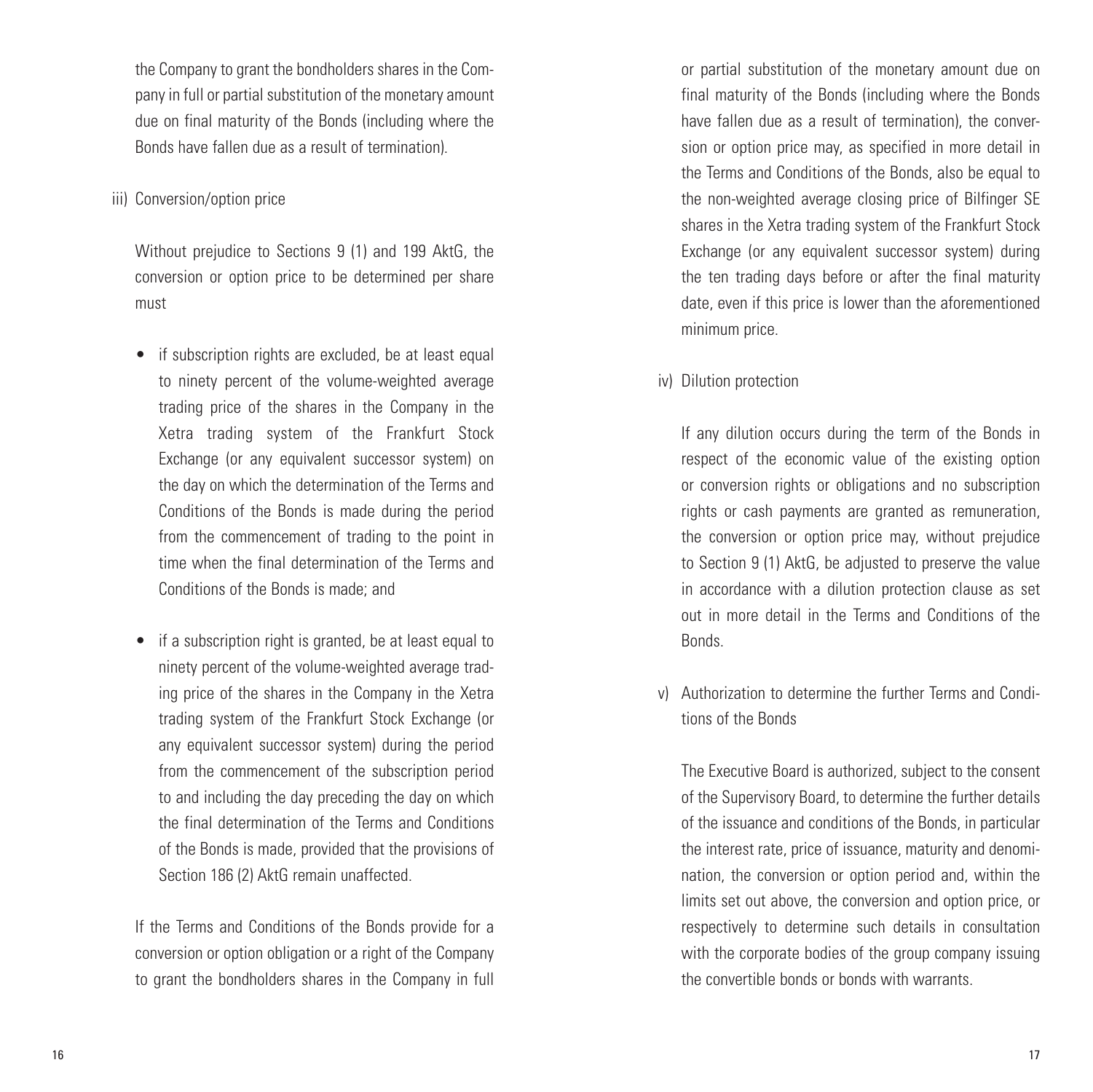The Terms and Conditions of the Bonds may also:

- provide for a variable conversion ratio and a determination of the conversion or option price (subject to the minimum price specified above) within a predetermined range, depending on the performance of the Bilfinger SE share during the term of the Bonds;
- provide that, instead of being converted into new shares from conditional capital, the Bonds may, at the discretion of the Company, be converted into shares from authorized capital, existing shares in the Company or shares in another listed company, or that such shares may be delivered upon an exercise of option rights;
- provide for a right of the Company to pay a corresponding amount of money rather than to grant shares in the event the conversion or option rights are exercised or the conversion or option obligations have been fulfilled.
- vi) Subscription rights and authorization to exclude them

The statutory subscription right in respect of the Bonds is granted to the shareholders such that the Bonds will be subscribed by one or more credit institutions or one or more entities fulfilling the prerequisites of Section 186 (5) sentence 1 AktG, which will in turn be obligated to offer the Bonds to the shareholders for subscription. The Executive Board is, however, authorized to exclude fractional shares from the shareholders' subscription right.

The Executive Board is also authorized, subject to the consent of the Supervisory Board, to exclude subscription rights entirely if the price of issuance of the Bonds is not significantly lower than their hypothetical market value, calculated on the basis of acknowledged principles, including in particular the principles of financial mathematics. However, the aggregate pro-rata amount of capital stock represented by the shares to be issued under Bonds on the basis of this authorization must not exceed ten percent of the lower of the Company's capital stock existing on the date the resolution was passed by the General Meeting or the Company's capital stock existing on the date on which the authorization was exercised. The authorized volume is to be reduced by the pro rata amount of capital stock represented by shares or to which conversion and/or option rights or conversion or option obligations under any Bonds relate which are issued or sold on or after April 15, 2021 subject to an exclusion of subscription rights by applying Section 186 (3) sentence 4 AktG directly, analogously or *mutatis mutandis*.

Finally, the Executive Board is authorized, subject to the consent of the Supervisory Board, to exclude subscription rights entirely if the Bonds are issued for payment in kind.

The aggregate pro-rata amount of capital stock represented by shares to which conversion or option rights or conversion or option obligations relate under Bonds in respect of which the subscription rights are excluded under these authorizations, together with the pro-rata amount of capital stock attributable to treasury shares or new shares from authorized capital which are issued or sold, subject to an exclusion of subscription rights, on or after April 15, 2021 must not, however, exceed ten percent of the capital stock; this calculation is to be made on the basis of the lower of the amount of capital stock existing at the time the authorization takes effect or the amount of capital stock existing at the time the authorization is exercised. Subscription rights are also deemed to have been excluded if the relevant shares are sold or issued by applying Section 186 (3) sentence 4 AktG directly, analogously or *mutatis mutandis*.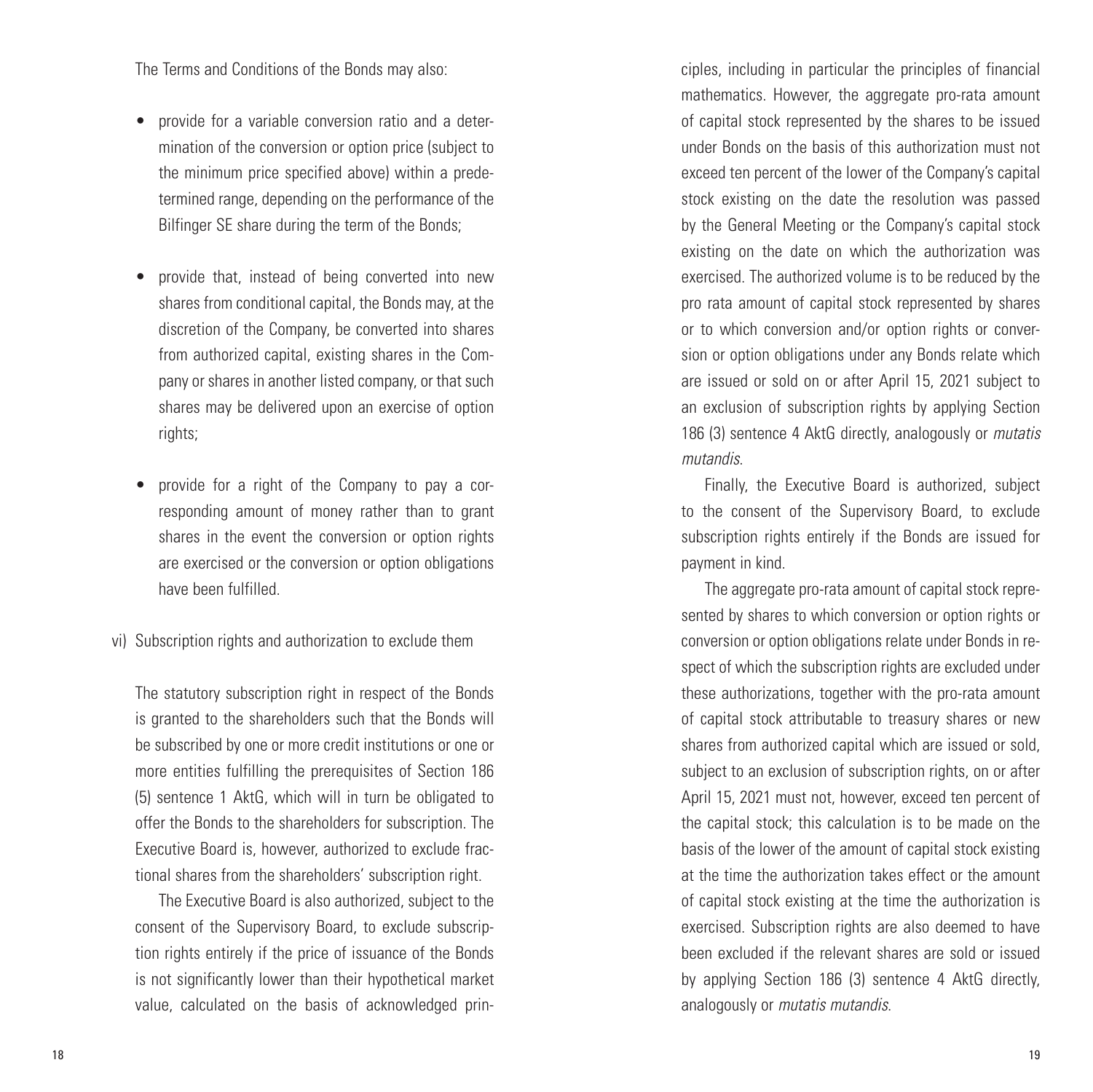vii) Revocation of the authorization granted by the General Meeting of May 24, 2017

The authorization to issue Bonds and to exclude subscription rights which was granted by the General Meeting on May 24, 2017 under Agenda Item 6 is revoked; this revocation will be effective once the new authorization takes effect.

#### b) Conditional capital

The conditional capital increase resolved by the General Meeting on May 24, 2017 and set out in Section 4 (4) of the Company's Articles of Incorporation ("Conditional Capital 2017") is cancelled.

The capital stock is conditionally increased by up to EUR 13,262,712.00 by issuing up to 4,420,904 new no-par-value bearer shares representing a pro-rata amount of capital stock of EUR 3.00 each per new no-par-value bearer share (Conditional Capital 2021). The conditional capital increase is to be utilized for granting shares in connection with the exercise of conversion or option rights or the fulfilment of conversion or option obligations under Bonds issued by the Company or a group company under the above authorization on or before April 14, 2026. The new shares will be issued at a conversion or option price which is to be determined as specified in the authorization resolution set out above.

The conditional capital increase will only be implemented to the extent that any Holders of Bonds exercise their conversion or option rights or fulfil their conversion or option obligations and the conditional capital is required in accordance with the Terms and Conditions of the Bonds. The new shares issued in connection with the exercise of the conversion or option right or the fulfilment of the conversion or option obligation will be entitled to a dividend from the beginning of the fiscal year in which they are created.

The Executive Board is authorized, subject to the consent of the Supervisory Board, to determine the further details of the implementation of the conditional capital increase.

c) Amendment to the Articles of Incorporation

Section 4 (4) of the Articles of Incorporation is amended to read as follows:

"The capital stock is conditionally increased by up to EUR 13,262,712.00 by issuing up to 4,420,904 no-par-value bearer shares (Conditional Capital 2021). The conditional capital increase will only be implemented to the extent that any holders or creditors of convertible bonds or bonds with warrants (bonds) issued or guaranteed by the Company or one of the Company's group companies on or before April 14, 2026 on the basis of the authorization granted to the Executive Board by resolution of the General Meeting of April 15, 2021 exercise their conversion or option rights or fulfil their conversion or option obligations and the conditional capital is required in accordance with the Terms and Conditions of the Bonds. The new shares will be entitled to a dividend from the beginning of the fiscal year in which they are created as a result of any conversion or option rights being exercised or any conversion or option obligations being fulfilled. The Executive Board is authorized, subject to the consent of the Supervisory Board, to determine the further details of the implementation of the conditional capital increase."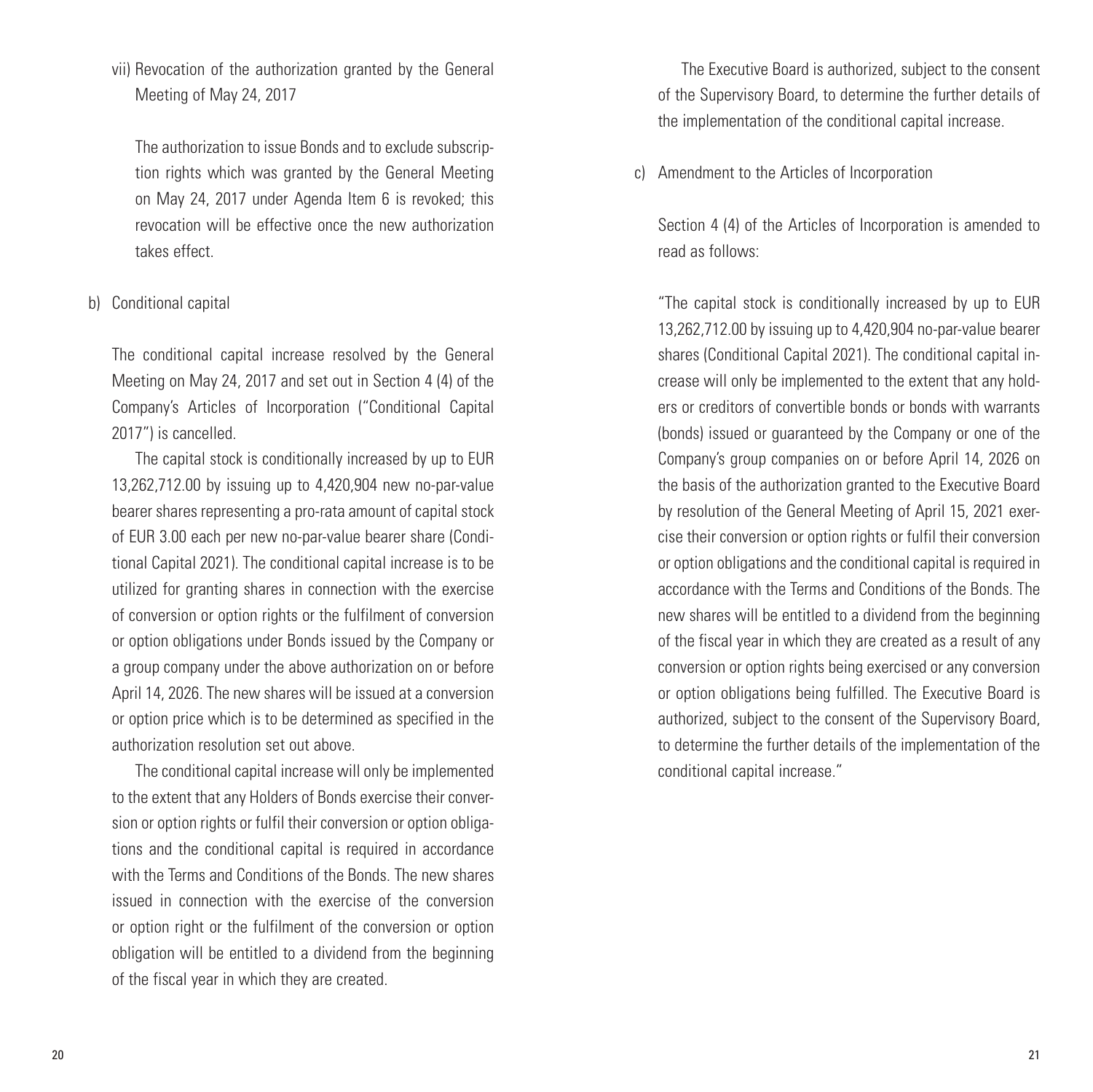Report of the Executive Board pursuant to Sections 221 (4) sentence 2 and 186 (4) sentence 2 AktG relating to Agenda Item 10:

The proposed authorization to issue convertible bonds and bonds with warrants ("Bonds") in an aggregate nominal amount of up to EUR 500,000,000.00 and to create the related conditional capital in an amount of up to EUR 13,262,712.00 (representing approximately ten percent of the current capital stock) is to enable the Executive Board, subject to the consent of the Supervisory Board, to obtain financing quickly and flexibly in particular when capital market conditions are favourable, which is in the interests of the Company.

The shareholders are generally entitled to statutory subscription rights in respect of the Bonds. The exclusion of subscription rights for fractional shares enables the Company to utilize the requested authorization in round amounts. This facilitates the handling of the shareholders' subscription rights.

Moreover, the Executive Board is authorized, subject to the consent of the Supervisory Board, to exclude the shareholders' subscription rights entirely if the Bonds are issued at a price that is not significantly lower than their market value. This allows the Company to exploit favourable market conditions quickly and at very short notice and, as a result of being able to determine terms and conditions that are close to the market, to achieve more favourable terms in particular when determining the interest rate, the conversion or option price and the price of issuance of the Bonds. If subscription rights were to be granted, it would only be possible to determine terms and conditions that are close to the market and to conduct a smooth placement process subject to certain restrictions. Section 186 (2) AktG does permit the subscription price (and thus, in the case of convertible bonds or bonds with warrants, the Terms and Conditions of the Bonds) to be published and transmitted up to three days before the end of the subscription period. In view of the volatility which can frequently be observed in the stock markets, however, a market risk

will nevertheless exist for several days, which will cause safety margins to be deducted when determining the Terms and Conditions of the Bonds, thus resulting in the terms and conditions not being close to the market. In addition, if the Company were to grant the shareholders subscription rights, a successful placement with third parties would be jeopardized or would cause additional expense owing to the uncertainty as to whether or not shareholders will actually exercise their subscription rights (subscription behaviour).

Section 221 (4) sentence 2 AktG stipulates that Section 186 (3) sentence 4 AktG applies *mutatis mutandis* in the event that the subscription rights are excluded entirely. According to the content of the resolution, the threshold of ten percent of the capital stock applicable in the case of the exclusion of subscription rights as prescribed in Section 186 (3) sentence 4 AktG must be observed. By including a deduction clause, which is to provide for a corresponding reduction of the authorization volume in the event that other actions are performed in accordance with Section 186 (3) sentence 4 AktG (whether applied directly, analogously or *mutatis mutandis*) which are subject to an exclusion of subscription rights, it is intended to ensure that the ten-percent threshold stipulated in Section 186 (3) sentence 4 AktG will not be exceeded when all authorizations permitting an exclusion of subscription rights in accordance with Section 186 (3) sentence 4 AktG are taken into account. Moreover, Section 186 (3) sentence 4 AktG requires that the price of issuance must not be significantly lower than the trading price. This is to ensure that no significant financial dilution of the value of the shares will occur. Whether or not such a dilutive effect will occur upon an issuance of convertible bonds or bonds with warrants where the subscription rights are excluded can be determined by calculating the hypothetical trading price (market value) of the convertible bonds or bonds with warrants on the basis of acknowledged principles of financial mathematics and by comparing the hypothetical trading price so calculated with the price of issuance. If, following due examination, this price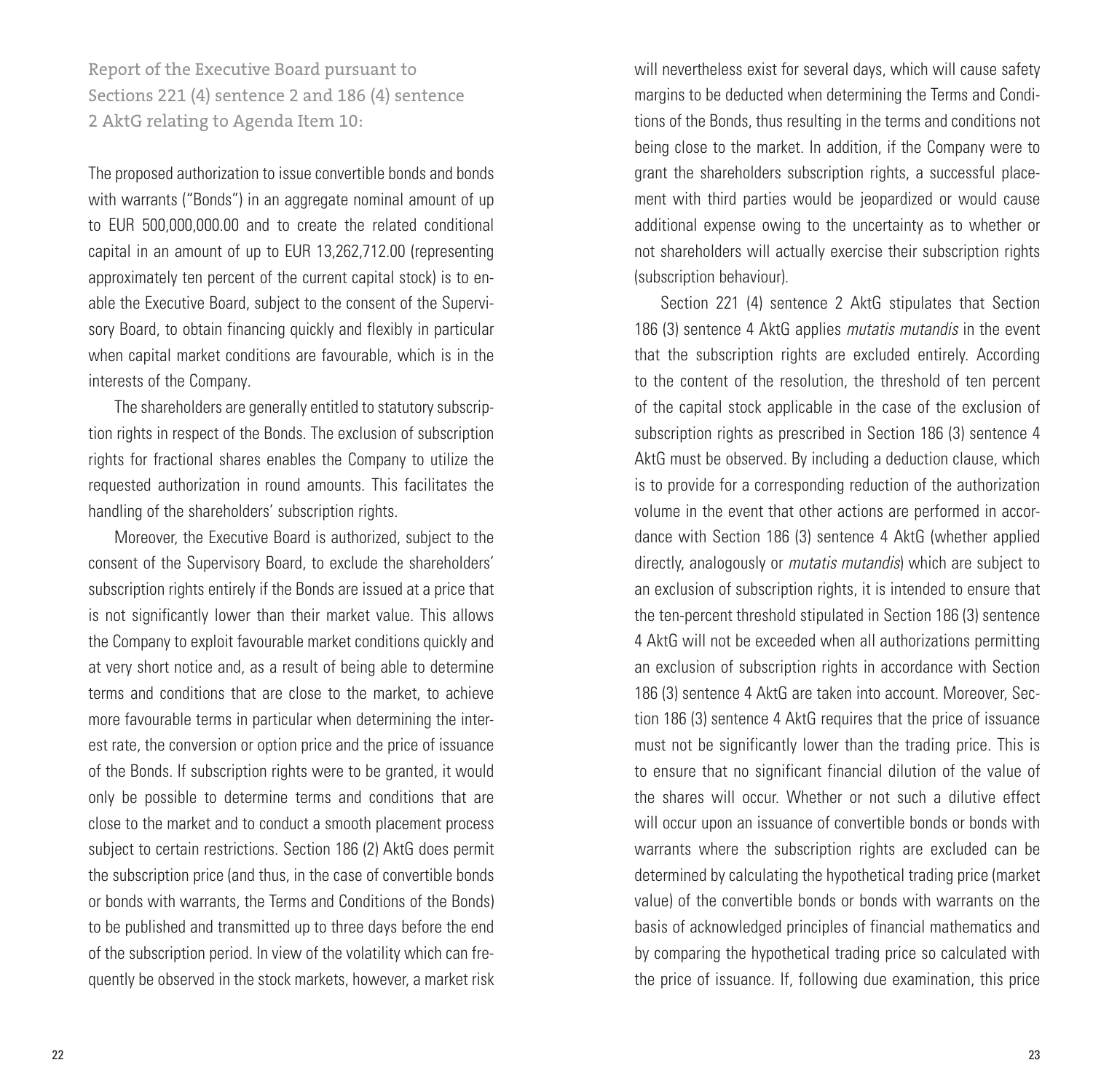of issuance is only insignificantly lower than the hypothetical trading price (market value) at the time the convertible bonds or bonds with warrants are issued, an exclusion of subscription rights will be permitted because the deduction is insignificant. The resolution therefore provides that, prior to issuing the convertible bonds or bonds with warrants, the Executive Board must have satisfied itself, following due examination, that the envisaged price of issuance will not lead to any significant dilution of the value of the shares. As a result, the arithmetic market value of the subscription rights would be close to zero, which means that the shareholders would not suffer any significant financial disadvantage due to the exclusion of their subscription rights.

Insofar as the Executive Board deems it appropriate in the relevant situation to obtain professional advice, it may avail itself of the services of experts. For example, the underwriters involved in the issuance process, or other experts, could confirm to the Executive Board, in an appropriate form, that a significant dilution of the value of the shares is not to be expected.

Furthermore, it is intended that subscription rights may be excluded in order to issue the Bonds for payment in kind. This enables the Company to act flexibly, quickly and, at the same time, in a liquidity-preserving manner when purchasing assets.

A specific clause is to be included in order to ensure in the interests of the shareholders that the authorizations to exclude subscription rights are limited to an aggregate volume of shares representing ten percent of the capital stock, taking into account all other authorizations to exclude subscription rights.

Having considered all of the above circumstances, the Executive Board and the Supervisory Board regard the authorizations concerning the exclusion of subscription rights in the aforementioned cases as being factually justified and reasonable for the shareholders for the reasons stated, even if the dilutive effect that could potentially affect the shareholders is taken into account.

# Further information and advice

Due to the COVID-19 pandemic, the Executive Board, with the approval of the Supervisory Board, has decided that this year's Annual General Meeting will be held as a **virtual General Meeting** without the physical presence of the shareholders or their proxies and with some peculiarities explained hereinafter. The legal basis for this is Article 2 Section 1 (2) sentence 1, (6) of the Act to Mitigate the Consequences of the COVID-19 Pandemic in Civil, Bankruptcy and Criminal Procedure Law (*Gesetz zur Abmilderung der Folgen der COVID-19-Pandemie im Zivil-, Insolvenz- und Strafverfahrensrecht*) of March 27. 2020, amended by Article 11 of the Act to Further Shorten the Proceedings on the Discharge of Residual Debt and on the Adjustment of Pandemic-Related Provisions in Corporate, Cooperative, Association and Foundation Law as well as in Tenancy and Lease Law dated December 22, 2020 ("COVID-19 Act"). The peculiarities concern, in particular, the course of the Annual General Meeting and the exercise of shareholder rights. We therefore ask our shareholders to pay particular attention to the following information: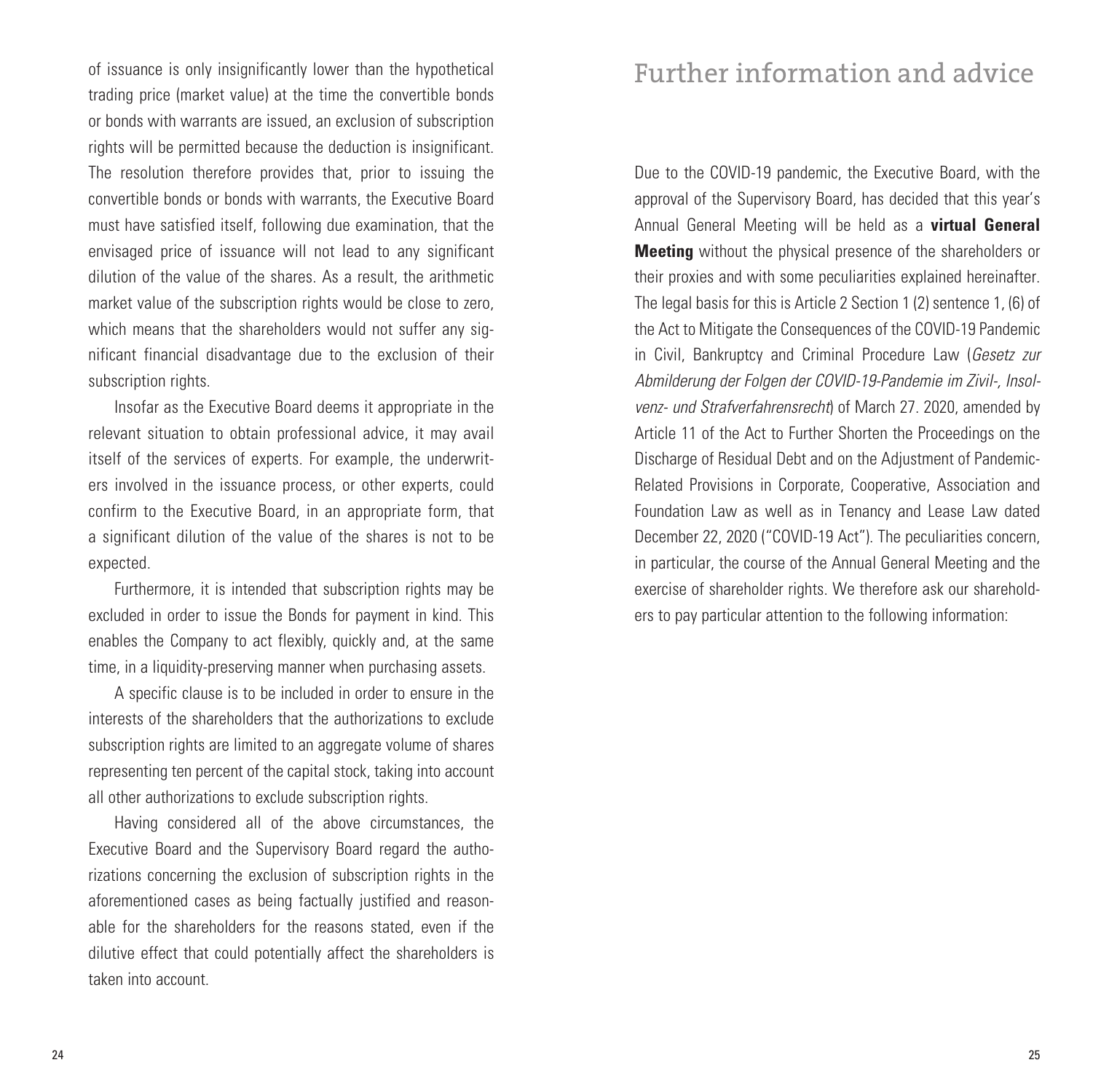**Conditions for attending the virtual General Meeting and exercising voting rights**

Shareholders are entitled to exercise their rights in the context of the virtual General Meeting and to exercise their voting rights in accordance with the provisions and explanations below only if they have registered prior to the General Meeting in time and furnished evidence of their shareholding to the Company.

The right to attend this year's virtual General Meeting can only be exercised by authorizing the proxies designated by the Company. There will be no attendance at the General Meeting within the meaning of Section 118 (1) sentence 2 AktG.

In addition, the voting right can be exercised by electronic submission of postal votes, even without attending the General Meeting. Authorization of other persons is also possible; however, such persons must then also either vote electronically by post or authorize the proxies designated by the Company. Further information, also concerning the transmission of the General Meeting via the Online Service on the internet, can be found in the Sections "Voting electronically by post", "Voting by proxy" and "Transmission of the General Meeting" below.

The application for registration must be submitted in German or English. Evidence of shareholding must be furnished by way of a confirmation issued by the depositary bank in text form in German or English; evidence pursuant to Section 67c (3) AktG is sufficient. The confirmation issued by the depositary bank must relate to Thursday, March 25, 2021, 0:00 hrs (Central European Time – "CET"). Both the application for registration and the evidence of shareholding must be received by the Company no later than by the end of Thursday, April 8, 2021, 24:00 hrs (CEST), at the **address** specified below:

Bilfinger SE c/o C-HV AG Gewerbepark 10 92289 Ursensollen Germany

or by **fax** to: +49 (0) 9628 92 99 871

or by **e-mail** to: Anmeldestelle@c-hv.com

Pursuant to Section 123 (4) sentence 5 AktG, a person is deemed to be a shareholder in relation to the Company for the purpose of attending the General Meeting and exercising voting rights only if evidence of shareholding (as described above) has been furnished. In order for shareholders to be entitled to attend the General Meeting and to exercise their voting rights, they must therefore hold their shares at the beginning of Thursday, March 25, 2021, 0:00 hrs (CET). Shareholders who have registered for attendance at the General Meeting are not thereby prevented from freely disposing of their shares.

#### Access cards

Following the timely receipt of the application for registration and the evidence of shareholding by the Company at the address (or fax number or e-mail address, respectively) stated above, access cards for the virtual General Meeting will be sent to the shareholders which will contain, among other things, personalized access data (access card number and internet access code) for the Online Service on the website of the Company. To ensure that the access cards are received in time, we would request that shareholders register and send evidence of their shareholding to the Company as early as possible.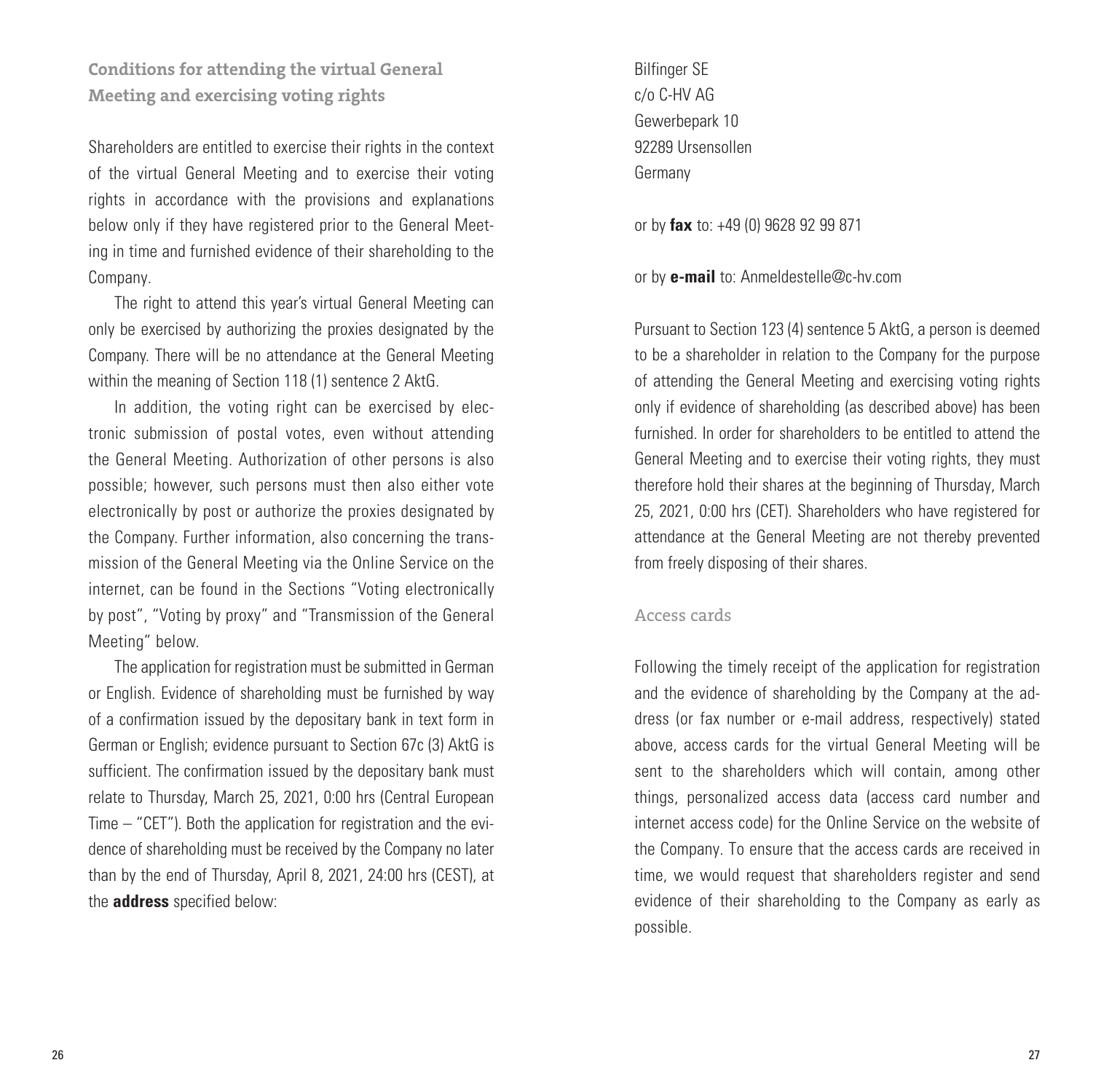Virtual General Meeting without physical presence of the shareholders or their proxies

This year's Annual General Meeting takes place as a virtual General Meeting without the physical presence of the shareholders or their proxies. Therefore,

- 1. the video and audio transmission of the entire Annual General Meeting takes place via the Online Service on the internet (see the Section "Transmission of the General Meeting" below),
- 2. shareholders can exercise their voting rights via electronic communication (by postal vote) and granting of power of attorney. This does not affect the option for granting power of attorney in other ways, for example by post or fax (see the Sections "Voting electronically by post" and "Voting by proxy" below),
- 3. the shareholders will be given a right to ask questions by electronic communication (see the Section "Shareholder rights – Shareholders' right to ask questions" below), and
- 4. in deviation from Section 245 no. 1 AktG, the shareholders who have exercised their voting right in accordance with no. 2 above are given the opportunity to object to a resolution of the Annual General Meeting, waiving the requirement to appear at the Annual General Meeting.

Shareholders who have duly submitted their application for registration as well as evidence of their shareholding to the Company can access the password-protected Online Service at the internet address

#### **https://www.bilfinger.com/en/annual-general-meeting**

still on the day of the Annual General Meeting and during the whole course of the Annual General Meeting. There, still on the day of the Annual General Meeting and until the beginning of the vote on the resolution proposals in the General Meeting, they can exercise their voting rights via electronic communication (by postal vote) and issue powers of attorney and instructions on how to exercise the voting rights to the proxy designated by the Company. In addition, from the beginning until the end of the General Meeting, they can object to a resolution of the General Meeting. Shareholders can find the necessary access data for the Online Service on the access card sent by post.

Questions must be submitted by electronic communication at least one day before the Annual General Meeting. Further information on the exercise of the right to ask questions can be found in the Section "Shareholder rights – Shareholders' right to ask questions" below.

#### Voting electronically by post

Shareholders and shareholder representatives, respectively, can cast their votes electronically without attending the virtual General Meeting (postal vote). The prerequisite for exercising voting rights through electronic postal voting is that registration and evidence of shareholding are provided in due time and form (see the Section "Conditions for attending the virtual General Meeting and exercising voting rights" above).

For the electronic submission of postal votes, their revocation or changes, the Company offers the password-protected Online Service at

#### **https://www.bilfinger.com/en/annual-general-meeting**

which will still be available on the day of the virtual General Meeting and until voting begins on the resolution proposals in the General Meeting. Shareholders can find the necessary access data for the Online Service and further information on the access card sent by post once they have registered for the General Meeting in line with all formal and deadline requirements and provided evidence of their respective shareholding.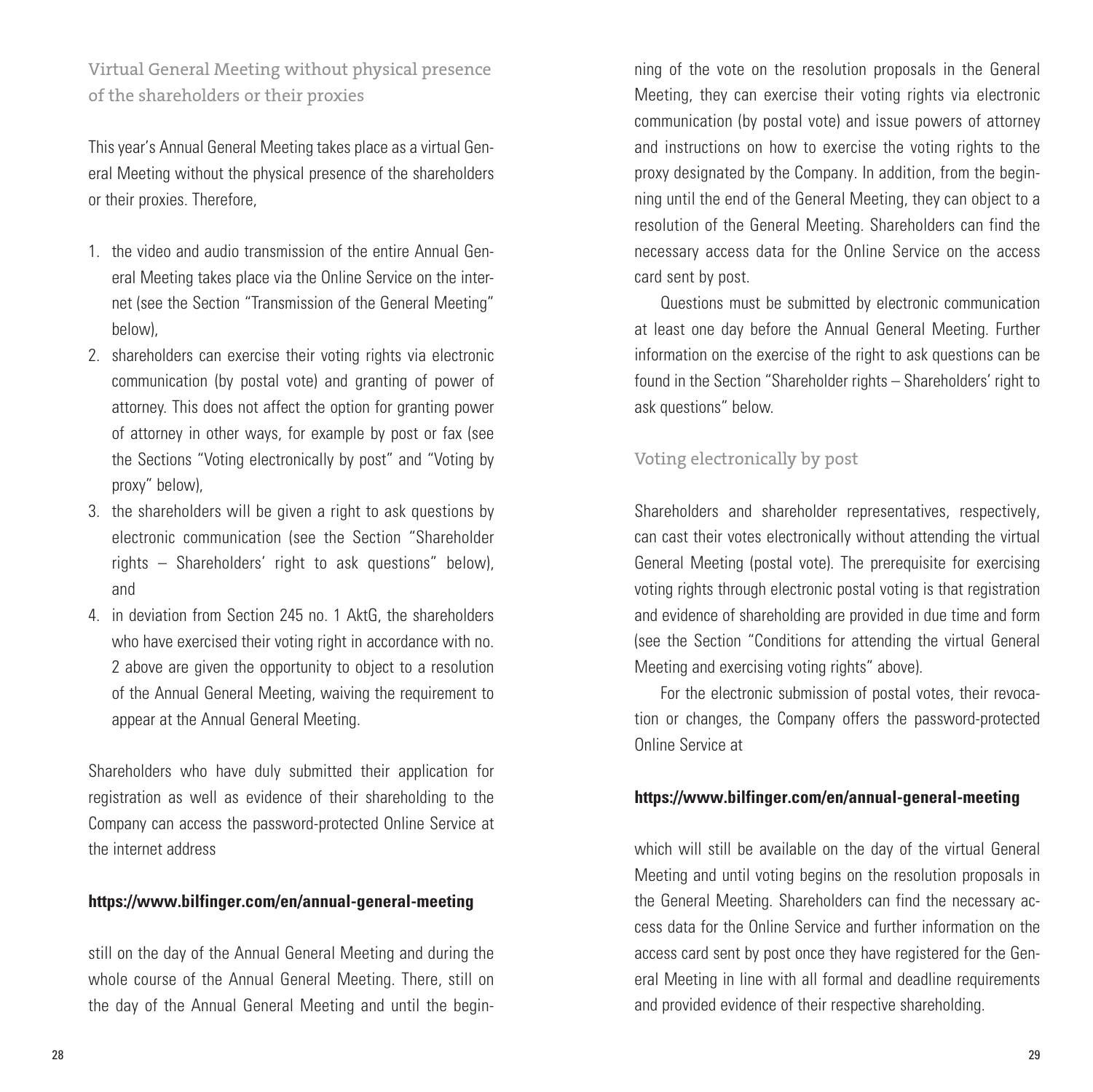#### Voting by proxy

Shareholders may elect to have their voting rights exercised by a proxy, namely by a proxy designated by the Company and bound by instructions, but also e.g. by an intermediary, a shareholders' association or another proxy nominated by the shareholder (who, however, for this year's virtual General Meeting must also either use electronic postal voting or authorize the proxy designated by the Company). Registration and evidence of shareholding in due form and time are also required in this case (see the Section "Conditions for attending the virtual General Meeting and exercising voting rights" above).

It is possible to appoint a proxy both prior to and during the General Meeting, and such proxy may also be appointed prior to registration. Proxies may be appointed by way of the shareholder making a declaration to the relevant proxy or to the Company.

In the event that the granting of proxy authorization does not fall within the scope of application of Section 135 AktG (i.e. if the proxy is not an intermediary, a shareholders' association, a proxy advisor or another person with equivalent status under Section 135 (8) AktG and the granting of proxy authorization does not fall within the scope of application of Section 135 AktG on any other grounds), the proxy authorization must be granted or revoked, and evidence of the proxy authorization to be provided to the Company must be provided in text form (Section 126b of the German Civil Code (*Bürgerliches Gesetzbuch*, "BGB")) in accordance with Section 134 (3) sentence 3 AktG. No use is made of the authorization under Section 19 (6) of the Articles of Incorporation to specify requirements that are less strict than the text form as the form required by law. The special provisions set out below additionally apply where authorization is granted to proxies designated by the Company.

In the event that the granting of proxy authorization falls within the scope of application of Section 135 AktG (i.e. if the proxy is an intermediary, a shareholders' association, a proxy advisor or another person with equivalent status under Section 135 (8) AktG or the granting of proxy authorization falls within the scope of application of Section 135 AktG on other grounds), text form is neither required pursuant to Section 134 (3) sentence 3 AktG, nor do the Articles of Incorporation contain a specific provision governing such case. Intermediaries, shareholders' associations, proxy advisors, and other persons with equivalent status under Section 135 (8) AktG may, therefore, use forms for the granting of proxy authorization which need only comply with the applicable statutory provisions, in particular those contained in Section 135 AktG. Reference is hereby made to the special procedure pursuant to Section 135 (1) sentence 5 AktG.

We ask our shareholders to note that their proxies (including intermediaries, proxy advisors, shareholders' associations and other persons with equivalent status under Section 135 (8) AktG), in order to cast votes, must also use the proxies designated by the Company or electronic postal voting for this year's virtual General Meeting. If the proxies should or would like to use the password-protected Online Service for this purpose, shareholders must also forward the access data on their access card.

We also offer our shareholders the option of authorizing proxies designated by the Company and bound by instructions even prior to the General Meeting. The proxies designated by the Company will in any event require instructions in order to exercise voting rights. If no such instructions are given, they will not exercise their authorization. The proxies designated by the Company are obligated to vote in accordance with the instructions given to them.

For authorizing the proxies designated by the Company and giving instructions to them, the Company offers the passwordprotected Online Service at

#### **https://www.bilfinger.com/en/annual-general-meeting**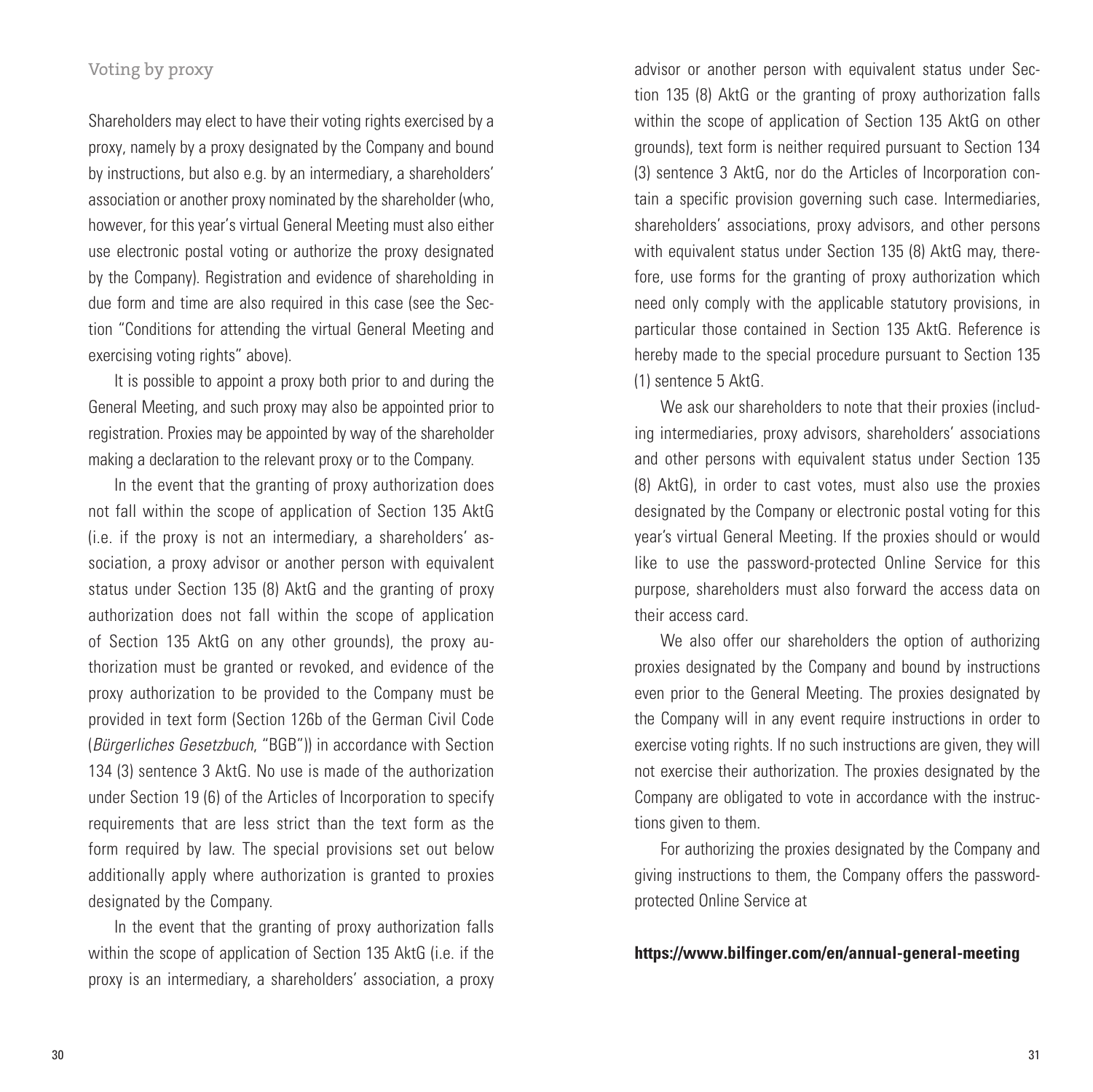which will still be available on the day of the virtual General Meeting and until the beginning of the vote on the resolution proposals in the General Meeting. Shareholders can find the necessary access data for the Online Service and further information on the access card sent by post once they have registered for the General Meeting in line with all formal and deadline requirements and provided evidence of their respective shareholding. In order to ensure timely receipt of the access card, registration and submission of evidence should take place as early as possible.

In addition, shareholders wishing to authorize the proxies designated by the Company and to give instructions to them may use the form which will be sent to them together with the access card for the virtual General Meeting or is available on the following website:

#### **https://www.bilfinger.com/en/annual-general-meeting.**

The completed form should be sent to the Company at the following **address**:

Bilfinger SE c/o C-HV AG Gewerbepark 10 92289 Ursensollen Germany

or by **fax** to: +49 (0) 9628 92 99 871

or by **e-mail** to: hv@bilfinger.com

and must be received no later than by the end of Tuesday, April 13, 2021, 24:00 hrs (CEST); otherwise it, together with the corresponding authorization, cannot be taken into account for organizational reasons. In this respect, too, we would like to point out that registration and submission of evidence should take place as early as possible to ensure timely receipt of the access card and the form.

If authorization is granted by way of a declaration made to the Company, no additional evidence of proxy authorization is required. If, however, proxy authorization is granted by way of declaration to the proxy appointed, the Company may demand to see evidence of such authorization, unless – where the granting of proxy authorization falls within the scope of application of Section 135 AktG – otherwise provided for under Section 135 AktG. In accordance with Section 134 (3) sentence 4 AktG, the following means of electronic communication is available (to the shareholder or the proxy appointed) for sending the evidence of authorization: The evidence of appointment of a proxy may be sent to the Company by e-mail to: **hv@bilfinger.com**. It will be ensured that "Word", "PDF", "JPG", "TXT" and "TIF" documents sent as e-mail attachments will be taken into account (with the possibility of existing e-mails being forwarded). The Company is only able to draw the link between evidence of proxy authorization that is sent by e-mail and a specific application for registration if such authorization or the corresponding e-mail states either the name and address of the relevant shareholder or the number of the access card.

Shareholders will receive a proxy form by post together with their access card. A proxy form is also available on the internet at

#### **https://www.bilfinger.com/en/annual-general-meeting.**

The use of any of these forms is not mandatorily required by applicable law, under the Articles of Incorporation or otherwise by the Company. In the interests of problem-free processing we ask, however, that these forms be used for granting proxy authorization if proxies are appointed by way of declaration to the Company. Declarations to be made to the Company that are relevant for the appointment of proxies may in particular be submitted at the address, fax number or e-mail address stated for the application for registration.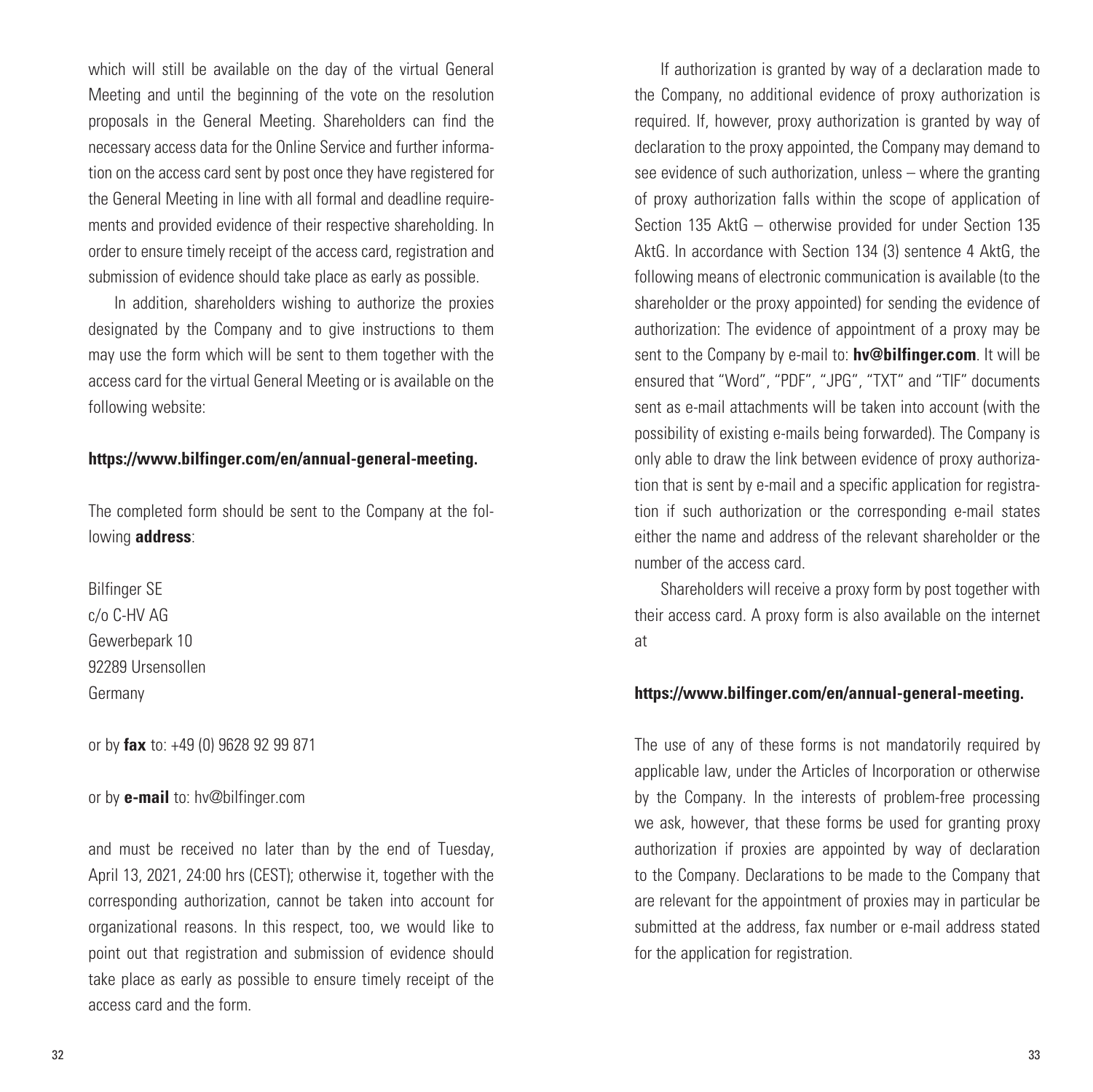**Information on the shareholder rights in accordance with Article 56 SE Regulation, Section 50 (2) SE-AG, Section 122 (2), Section 126 (1), Section 127 and Section 131 (1) AktG in conjunction with Article 2 Section 1 COVID-19 Act**

Requests for additional agenda items pursuant to Article 56 SE Regulation, Section 50 (2) SE-AG, Section 122 (2) AktG

Under Article 56 SE Regulation, Section 50 (2) SE-AG and Section 122 (2) AktG, shareholders collectively holding at least onetwentieth of the capital stock or at least EUR 500,000.00 in total (the latter corresponding to 166,667 shares) may request that additional items be added to the agenda and made public. Such requests must be made in writing to the Company's Executive Board and must have been received by the Company by no later than Monday, March 15, 2021, 24:00 hrs (CET). The request may be sent to the following **address**:

Bilfinger SE Executive Board Oskar-Meixner-Straße 1 68163 Mannheim Germany

Any additions to the agenda which require publication and were not published with the calling notice will be published in the German Federal Gazette (*Bundesanzeiger*) without undue delay (*unverzüglich*) after having been received by the Company and will be forwarded for publication to media which can be expected to publish the information across the entire European Union. Any requests for additional items to be added to the agenda which are received by the Company once the General Meeting has been convened will also be made available on the internet at

**https://www.bilfinger.com/en/annual-general-meeting**

and also thereby communicated to the shareholders without undue delay after having been received by the Company.

Counter-motions and nominations pursuant to Section 126 (1) and Section 127 AktG in conjunction with Article 2 Section 1 of the COVID-19 Act

The Company will make countermotions and nominations available at the internet address

#### **http://www.bilfinger.com/en/annual-general-meeting**

including the name of the shareholder, any reasons and any statement by the management, if received by the Company by no later than Wednesday, March 31, 2021, 24:00 hrs (CEST), at the **address**:

Bilfinger SE Executive Board Oskar-Meixner-Straße 1 68163 Mannheim Germany

or by **fax** to: +49 (0) 621 459-2221

or by **e-mail** to: hv@bilfinger.com

and the other requirements in accordance with Section 126 AktG and Section 127 AktG are met.

Motions or nominations made by shareholders which are to be made accessible pursuant to Section 126 or Section 127 AktG will be deemed submitted at the General Meeting if the shareholder making the motion or nomination has been properly authorized and registered for the General Meeting (Article 2 Section 1 (2) sentence 3 COVID-19 Act).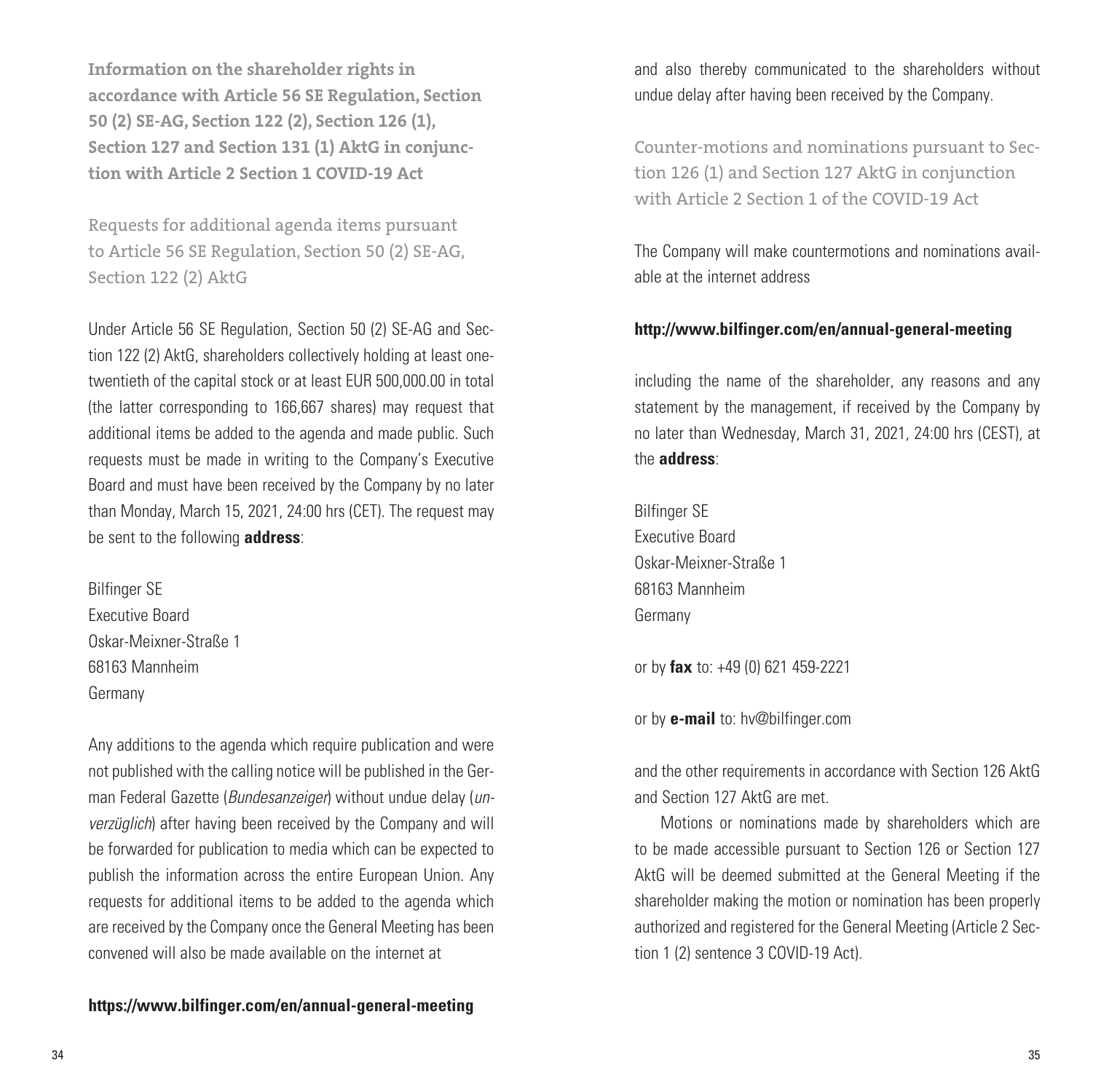Shareholders having properly registered for the virtual Annual General Meeting will be given the right to ask questions by electronic communication (Article 2 Section 1 (2) sentence 1 no. 3 COVID-19 Act).

The Executive Board, with the approval of the Supervisory Board, decided that questions must be submitted by electronic communication no later than one day before the Annual General Meeting (Article 2 Section 1 (2) sentence 2, half sentence 2 COVID-19 Act, see also the Section "Virtual General Meeting without physical presence of the shareholders or their proxies" above). This means that the questions must be received no later than April 13, 2021, 24:00 hrs (CEST), via the password-protected Online Service at the internet address

#### **https://www.bilfinger.com/en/annual-general-meeting.**

Shareholders can find the necessary access data for the Online Service on the access card sent by post. In your own interest, please contact your depositary bank as early as possible to ensure early registration and timely receipt of the access card.

Please note that only questions in German will be considered. Where questions are answered during the General Meeting, the name of the shareholder submitting the question will be disclosed only if the shareholder expressly consented to a disclosure of their name when submitting the question.

Declaring objections against the resolutions of the General Meeting

Waiving the requirement to appear at the Annual General Meeting, the shareholders who have exercised their voting right via electronic communication (by postal vote) or via granting of power of attorney are given the opportunity to object to a resolution of the Annual General Meeting. Corresponding declarations are to be submitted to the Company via the password protected Online Service at the following internet address:

#### **https://www.bilfinger.com/en/annual-general-meeting**

and are possible from the beginning of the General Meeting until the end of that General Meeting, i.e. until it is closed by the Chairman.

#### Further Information

Further information on the shareholders' rights, in particular information relating to additional requirements for exercising these rights above and beyond compliance with the relevant deadlines, is available on the internet at:

#### **https://www.bilfinger.com/en/annual-general-meeting.**

#### Transmission of the General Meeting

On April 15, 2021, beginning at 10:00 hrs (CEST), the entire Annual General Meeting will be available to the properly registered shareholders and their proxies live in video and audio via the password-protected Online Service at the internet address:

#### **https://www.bilfinger.com/en/annual-general-meeting.**

The Annual General Meeting is broadcast from Congress Center Rosengarten, Rosengartenplatz 2, 68161 Mannheim, Germany (place of the general meeting in line with the AktG). In addition to the Chairman of the General Meeting and to the Executive Board members, the notary retained to take the minutes of the General Meeting and the proxies designated by the Company will be present there.

Access to the Online Service, and thereby the possibility to follow the General Meeting, will be granted to the shareholders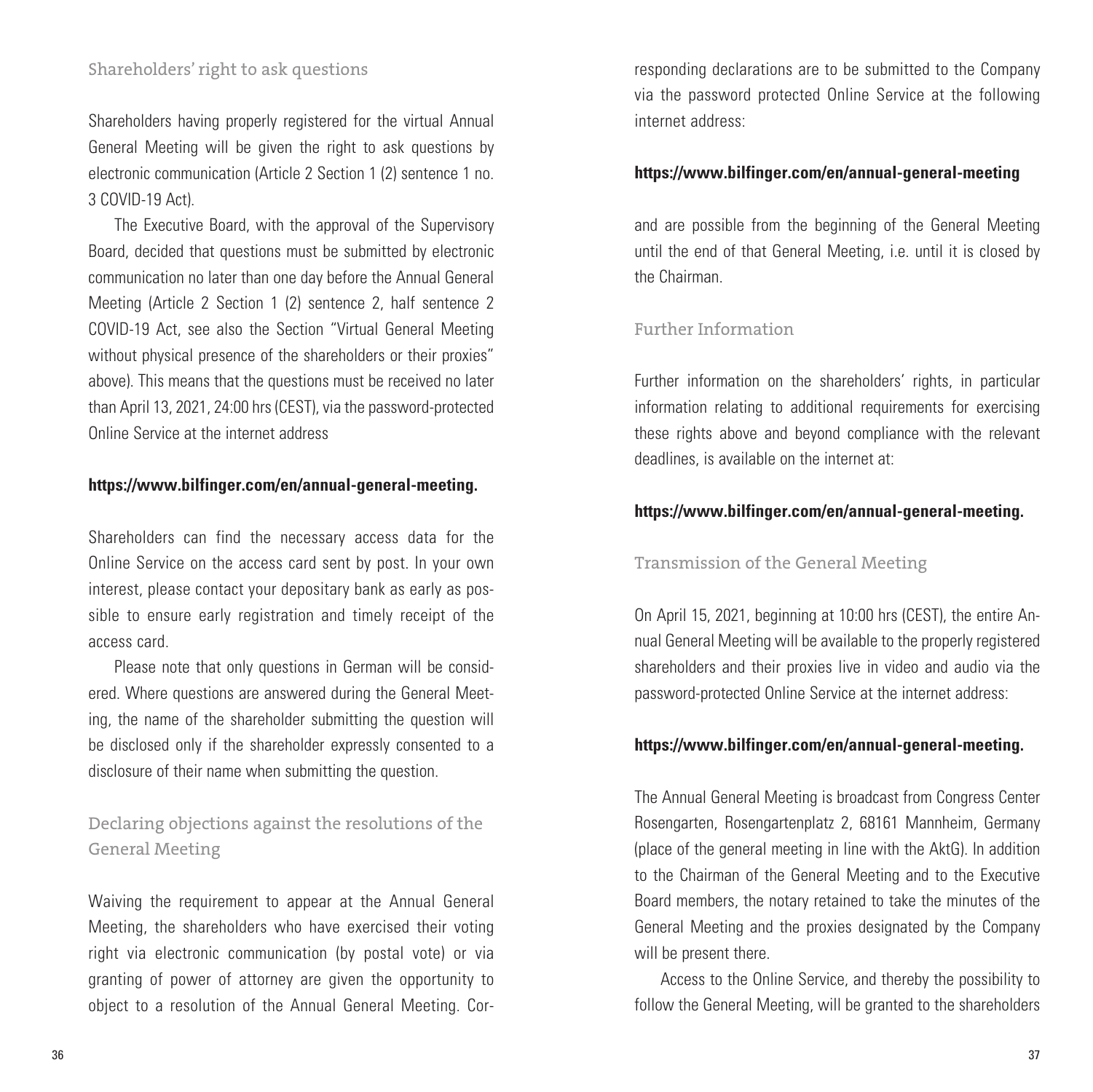and their proxies, respectively, after entering the access card number and the corresponding internet access code, as set out on the access card.

Following the transmission of the General Meeting on the internet via the Online Service does not constitute a participation in the General Meeting in the meaning of Section 118 (1) sentence 2 AktG.

Documents relating to the General Meeting, website offering information pursuant to Section 124a AktG

The content of the calling notice, a statement of why no resolution is to be passed in respect of Agenda Item 1, the documents to be made available to the General Meeting, the total number of shares and voting rights existing on the date of the calling notice, a form for granting proxy authorization, and any requests for additional agenda items within the meaning of Article 56 SE Regulation, Section 50 (2) SE-AG, Section 122 (2) AktG, as well as any counter motions and nominations pursuant to Section 126 (1) and Section 127 AktG in conjunction with Article 2 Section 1 COVID-19 Act are available on the internet at:

#### **https://www.bilfinger.com/en/annual-general-meeting.**

#### Total number of shares and voting rights

Bilfinger SE's capital stock is divided into 44,209,042 no-parvalue shares, each of which carries one vote. Therefore, the total number of voting rights existing on the date of the calling notice is 44,209,042.

#### Information on data protection

The Company processes personal data of the shareholders, any shareholders' representatives and authorised persons for the preparation and execution of the virtual General Meeting.

These data especially include the name, the place of residence and the address, respectively, a possible e-mail address, the respective number of shares, the number of the access card, any proxy voting authorizations and the exercise of the voting right. As the case may be, further personal data may be considered.

#### Person responsible, purpose and legal basis

The Company is responsible for data processing. The purpose of data processing is to enable the shareholders, any shareholders' representatives and authorised persons to participate in the virtual General Meeting and to exercise their rights prior to and during the virtual General Meeting. Legal basis for the data processing is Article 6 (1) sentence 1 (c) and (f) of the General Data Protection Regulation (*Datenschutz-Grundverordnung*, "DS-GVO").

#### Recipient

As to the virtual General Meeting, the Company retains various service providers and consultants. They will only receive the personal data that are necessary to provide the requested services. The service providers and consultants will process the data solely in accordance with the instructions of the Company. Furthermore, personal data is provided to shareholders, shareholders' representatives and authorised persons in accordance with legal provisions, namely by way of the list of participants *(Teilnehmerverzeichnis*).

#### Storage period

The personal data will be stored in accordance with legal obligations or as long as the Company has a legitimate interest in the storage, e.g. in the case of a judicial or extra-judicial dispute relating to the virtual General Meeting. The personal data will be deleted subsequently.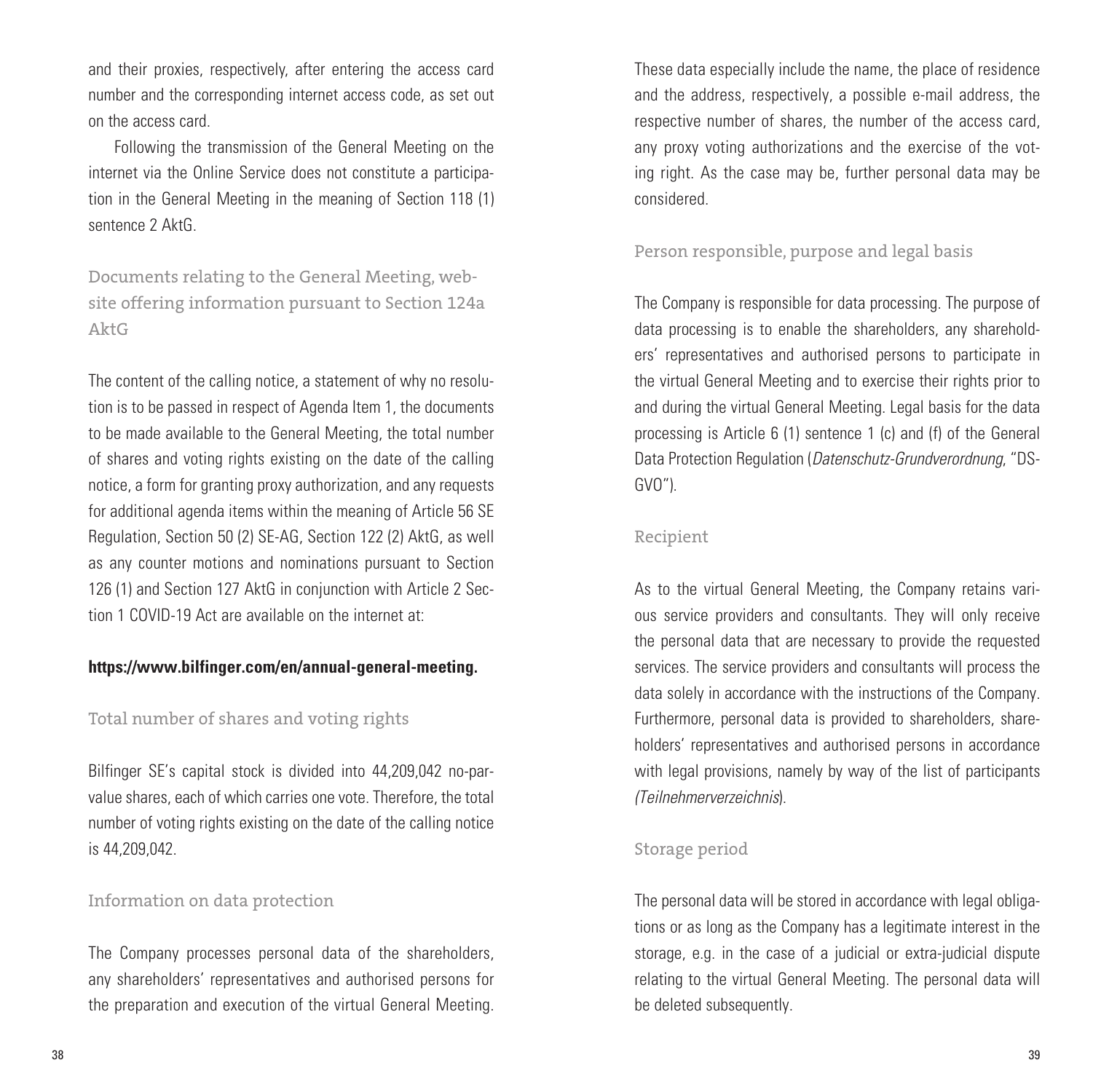#### Data subject rights

Subject to certain legal requirements, you have the right of access, rectification, restriction, objection and erasure with regard to your personal data and the processing of your personal data, respectively, as well as a right to request data portability in accordance with Chapter III DSGVO. Furthermore, you are entitled to lodge a complaint with the supervisory authorities for data protection according to Article 77 DSGVO.

#### Contact details

The contact details of the Company are as follows:

Bilfinger SE Oskar-Meixner-Straße 1 68163 Mannheim Germany

Our data protection officer can be contacted at: **dataprivacy@bilfinger.com** 

Mannheim, March 2021

Bilfinger SE The Executive Board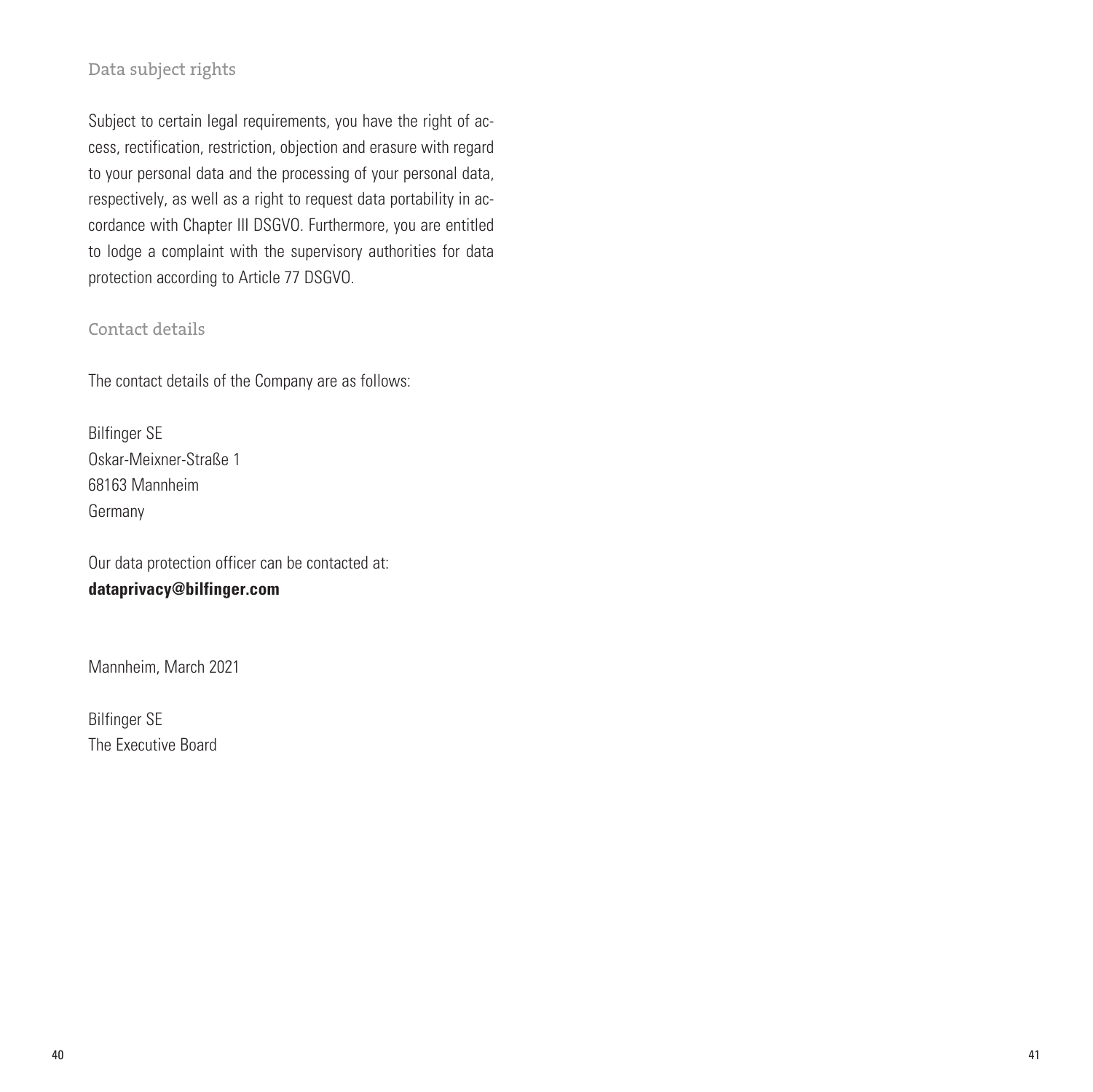**Annex to Agenda Item 6: New elections of Supervisory Board members**

Information on the shareholder representatives nominated for election

Dr. Roland Busch, Frankenthal Chairman of the Supervisory Board of Delvag Versicherungs AG, Cologne Member of various Supervisory Boards and Boards

#### Personal data

Date of birth: August 17, 1963 Place of birth: Georgsmarienhütte Nationality: German

Relevant knowledge, skills and professional experience

#### Education

Degree in Business Administration, University of Münster Doctorate and assistant, University of Osnabrück

#### Career

| 1991 - 1995 | Deutsche Lufthansa AG, Manager in Corporate | derman corporate dovernance code.                                                                               |
|-------------|---------------------------------------------|-----------------------------------------------------------------------------------------------------------------|
|             | Controlling                                 |                                                                                                                 |
| 1995 - 1996 | Deutsche Lufthansa AG, Assistant to the     |                                                                                                                 |
|             | Executive Board in the CEO's Head Office    |                                                                                                                 |
| 1996 - 1997 | Deutsche Lufthansa AG, Assistant to the     | Dr. Eckhard Cordes, Munich                                                                                      |
|             | <b>Executive Board Cost Management</b>      | Partner at Cevian Capital, Pfäffikon, Switzerland<br>Partner and Managing Director with EMERAM Capital Partners |
| 1998 - 2001 | Lido GmbH Lufthansa Aeronautical Services.  | GmbH, Munich                                                                                                    |
|             | <b>Managing Director</b>                    |                                                                                                                 |
| 2001 - 2004 | Deutsche Lufthansa AG, Head of Corporate    | Personal data                                                                                                   |
|             | Audit                                       | Date of birth:<br>November 25, 1950                                                                             |
| 2004 - 2006 | Deutsche Lufthansa AG, Head of Corporate    | Place of birth:<br>Neumünster                                                                                   |
|             | Finance                                     | Nationality:<br>German                                                                                          |
| 2006 - 2009 | Lufthansa Cargo AG, Member of the Executive |                                                                                                                 |
| 42          | Board Finance and Human Resources           | 43                                                                                                              |

| 2009 - 2012 | Lufthansa German Airlines, Member of the         |
|-------------|--------------------------------------------------|
|             | Board Finance and Human Resources                |
| 2012 - 2013 | Lufthansa German Airlines, Member of the         |
|             | Board Finance and IT                             |
| 2013 - 2017 | Swiss International Air Lines Ltd., Chief Finan- |
|             | cial Officer                                     |
| 2018        | Deutsche Lufthansa AG General Agent Financ       |

2018 Deutsche Lufthansa AG, General Agent Finance and Head of Future Finance

Membership of statutory supervisory boards of other German companies: SLM Solutions Group AG, Lübeck Delvag Versicherungs-AG, Cologne, Chairman Lufthansa Technik AG, Hamburg Lufthansa AirPlus Servicekarten GmbH

Membership of comparable supervisory bodies of commercial enterprises in Germany and abroad:

Yonder AG, Switzerland, Chairman of the Board of Directors Lufthansa Leasing GmbH, Member of the voluntary Supervisory Board

Lufthansa Pension Trust e.V., Member of the Board of Directors

No further essential functions in the meaning of C.14 of the German Corporate Governance Code.

#### Dr. Eckhard Cordes, Munich

#### Personal data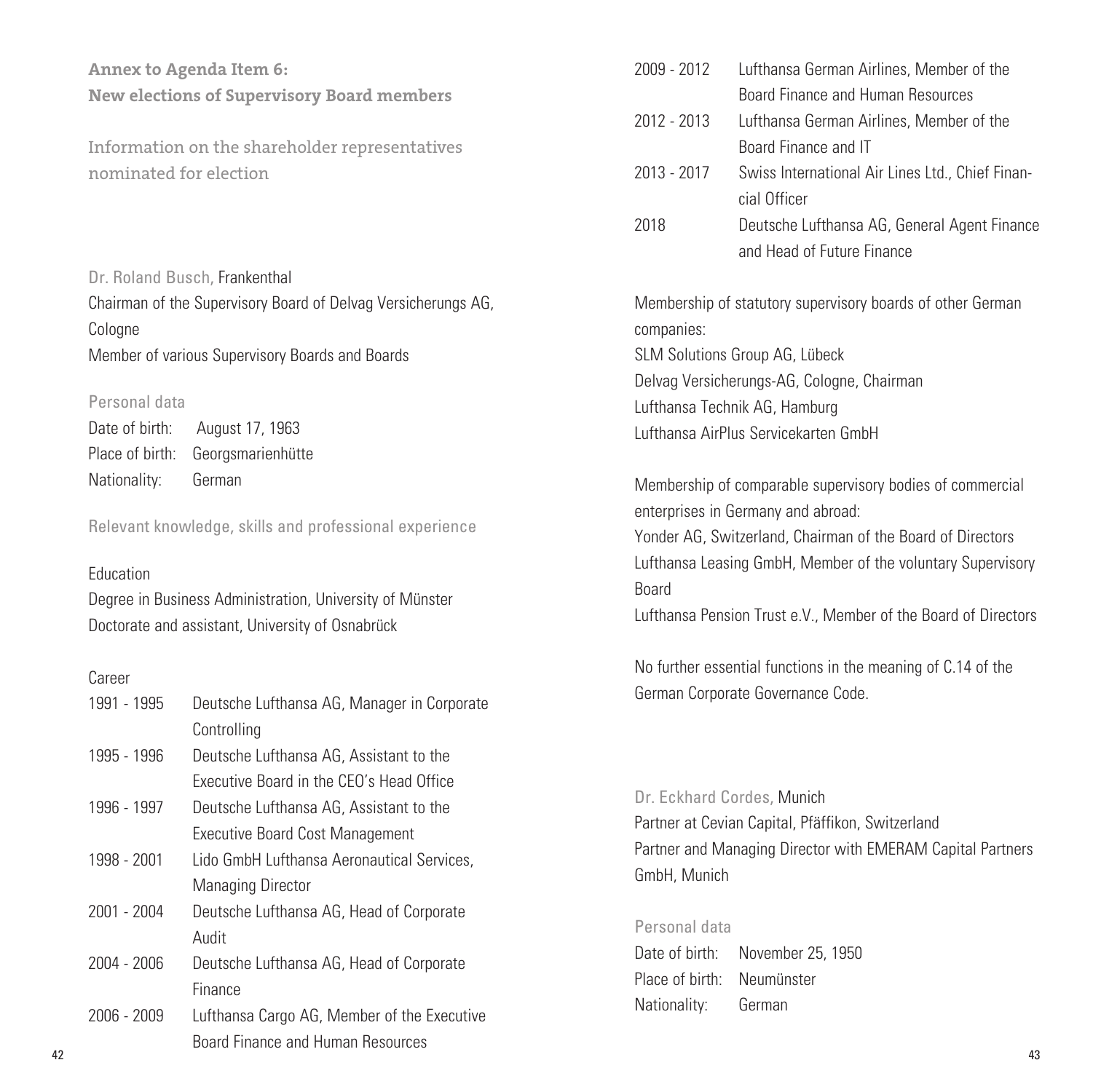Relevant knowledge, skills and professional experience

#### Education

Degree in Business Administration, University of Hamburg, Doctorate

#### Career

| Daimler-Benz AG, held various management        |
|-------------------------------------------------|
| positions in Germany and abroad                 |
| Daimler-Benz AG/DaimlerChrysler AG, Member      |
| of the Executive Board                          |
| Franz Haniel & Cie. GmbH, Chairman of the       |
| Executive Board                                 |
| METRO AG, Chairman of the Supervisory Board     |
| METRO AG, Chairman of the Executive Board       |
| Cevian Capital, Pfäffikon, Switzerland, Partner |
| <b>EMERAM Capital Partners GmbH, Munich,</b>    |
| Partner                                         |
| Bilfinger SE, Mannheim, Chairman of the         |
| Supervisory Board                               |
|                                                 |

Membership of statutory supervisory boards of other German companies:

None

Membership of comparable supervisory bodies of commercial enterprises in Germany and abroad:

AB Volvo (publ), Gothenburg, Sweden (Board of Directors)

No further essential functions in the meaning of C.14 of the German Corporate Governance Code.

Frank Lutz, Munich Chairman of the Executive Board at CRX Markets AG, Munich

#### Personal data

Date of birth: December 14, 1968 Place of birth: Stuttgart Nationality: German

Relevant knowledge, skills and professional experience

#### **Education**

Degree in Economics and Business Administration, University of St. Gallen

#### Career

| 1995 - 2004 | GOLDMAN SACHS & CO., Investment Banking |
|-------------|-----------------------------------------|
|             | Division & Credit Department            |

- 2005 2006 DEUTSCHE BANK AG, Frankfurt am Main, Global Banking, held various management positions
- 2006 2009 MAN SE, Munich, Director of Finance and Senior Vice President Finance
- 2006 2013 MAN Finance International, Chairman
- 2009 2013 MAN SE, Munich, Member of the Executive Board, CFO
- 2010 2012 Member of the Supervisory Board and the Audit Committee of Ferrostaal AG and manroland AG
- 2010 2013 Chairman of the Supervisory Board of RENK AG and MAN Pensionsfonds AG Member of the Supervisory Board of MAN Truck & Bus AG, MAN Latin America and MAN
	- Diesel & Turbo SE
- 2013 2014 ALDI SÜD Group of Companies, Mülheim an der Ruhr, CFO and Member of the Coordinating Council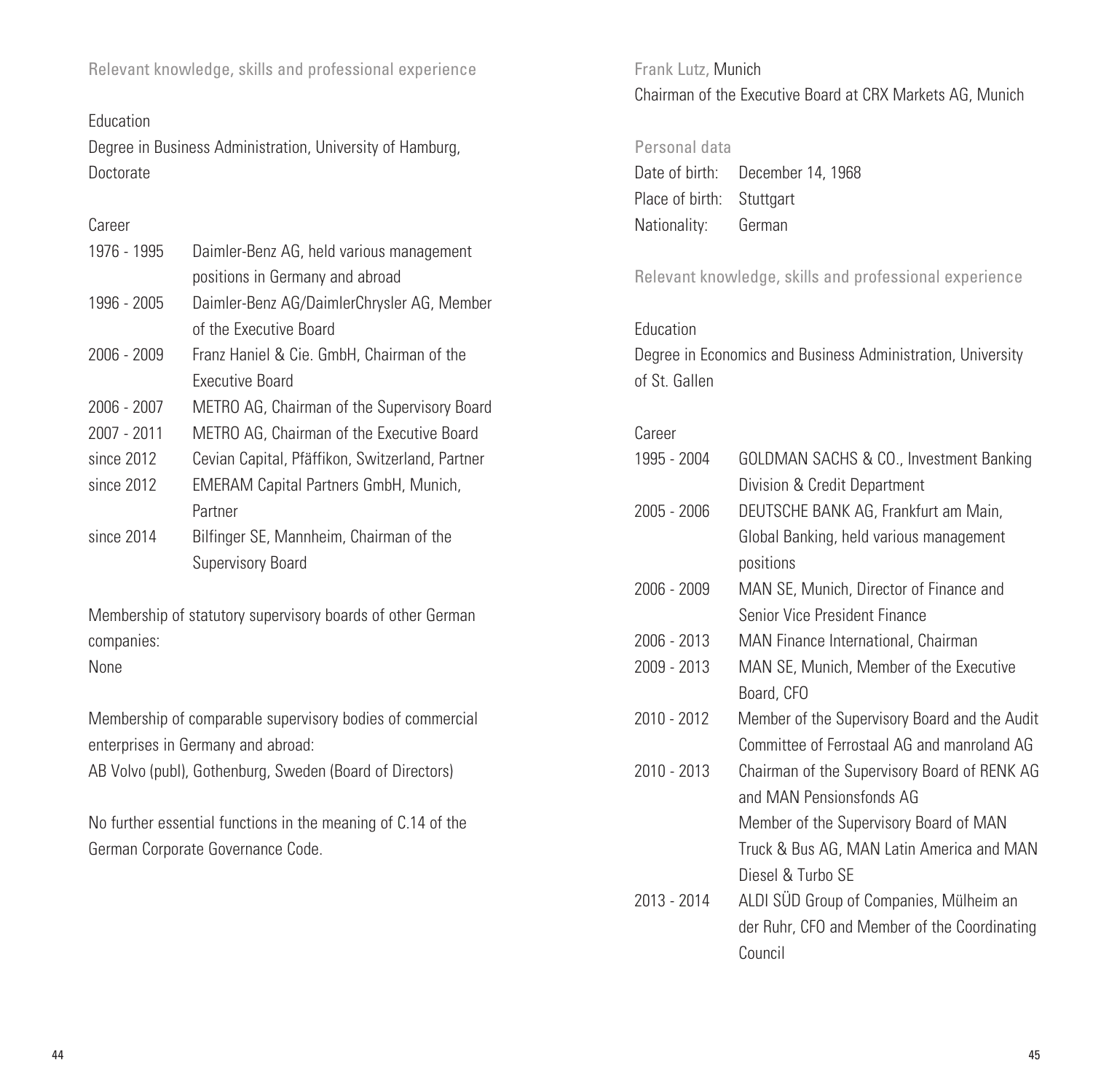| 2014 - 2017                       | Covestro AG, Leverkusen, Member of the<br>Executive Board, CFO and Labor Director |             | Relevant knowledge, skills and professional experience                                                   |
|-----------------------------------|-----------------------------------------------------------------------------------|-------------|----------------------------------------------------------------------------------------------------------|
| 2015 - 2016                       | Nordex SE, Member of the Supervisory Board                                        | Education   |                                                                                                          |
|                                   | and the Audit Committee                                                           |             | Degree in Engineering, Technical University Munich                                                       |
| since 2018                        | CRX Markets AG, Munich, Chairman of the<br><b>Executive Board</b>                 |             | Doctorate, University of Cranfield, UK                                                                   |
|                                   | Bilfinger SE, Mannheim, Member of the                                             | Career      |                                                                                                          |
|                                   | Supervisory Board and Chairman of the Audit<br>Committee                          | 1997 - 2004 | BMW Group Munich, UK and USA, held various<br>positions in Structure Planning and Production<br>Strategy |
| companies:                        | Membership of statutory supervisory boards of other German                        | 2005        | BMW Group, Munich, Head of Human Re-<br>sources Management Production                                    |
| Audit Committee)                  | Scout24 AG, Munich (Deputy Chairman and Chairman of the                           | 2008        | BMW Group, Munich, Head of Human Re-<br>sources Strategy and Policy                                      |
|                                   |                                                                                   | 2010        | Husqvarna Motorcycles/BMW Motorrad,                                                                      |
|                                   | Membership of comparable supervisory bodies of commercial                         |             | Varese, Italy, Head of Vehicle Experimental                                                              |
|                                   | enterprises in Germany and abroad:                                                |             | Engineering and Post-Merger Integration                                                                  |
| None                              |                                                                                   |             | Development                                                                                              |
|                                   |                                                                                   | 2013 - 2017 | BMW Group, Munich and UK, held man-                                                                      |
|                                   | No further essential functions in the meaning of C.14 of the                      |             | agement positions in Industrialization and                                                               |
|                                   | German Corporate Governance Code.                                                 |             | Production Small Vehicles and MINI as well as                                                            |
|                                   |                                                                                   |             | Rolls-Royce Motor Cars                                                                                   |
|                                   |                                                                                   | 2017        | BSH Hausgeräte GmbH, Munich, Head of                                                                     |
|                                   |                                                                                   |             | <b>Corporate Quality Management</b>                                                                      |
|                                   | Dr. Silke Maurer, Kirchheim, Munich                                               | 2018        | BSH Hausgeräte GmbH, Munich, Head of                                                                     |
|                                   | Member of the Board of Management and Chief Operating Of-                         |             | Corporate Technology and Innovation                                                                      |
|                                   | ficer at BSH Hausgeräte GmbH, Munich                                              | since 2019  | BSH Hausgeräte GmbH, Munich, Member of                                                                   |
|                                   |                                                                                   |             | the Board of Management and Chief Operating                                                              |
| Personal data                     |                                                                                   |             | Officer with global responsibility for Innova-                                                           |
| Date of birth:<br>Place of birth: | November 17, 1972                                                                 |             | tion, R&D, Production, Quality, Procurement,                                                             |
|                                   | Schäßburg, Romania                                                                |             | Logistics                                                                                                |
| Nationality:                      | German                                                                            |             |                                                                                                          |

Membership of statutory supervisory boards of other German companies: None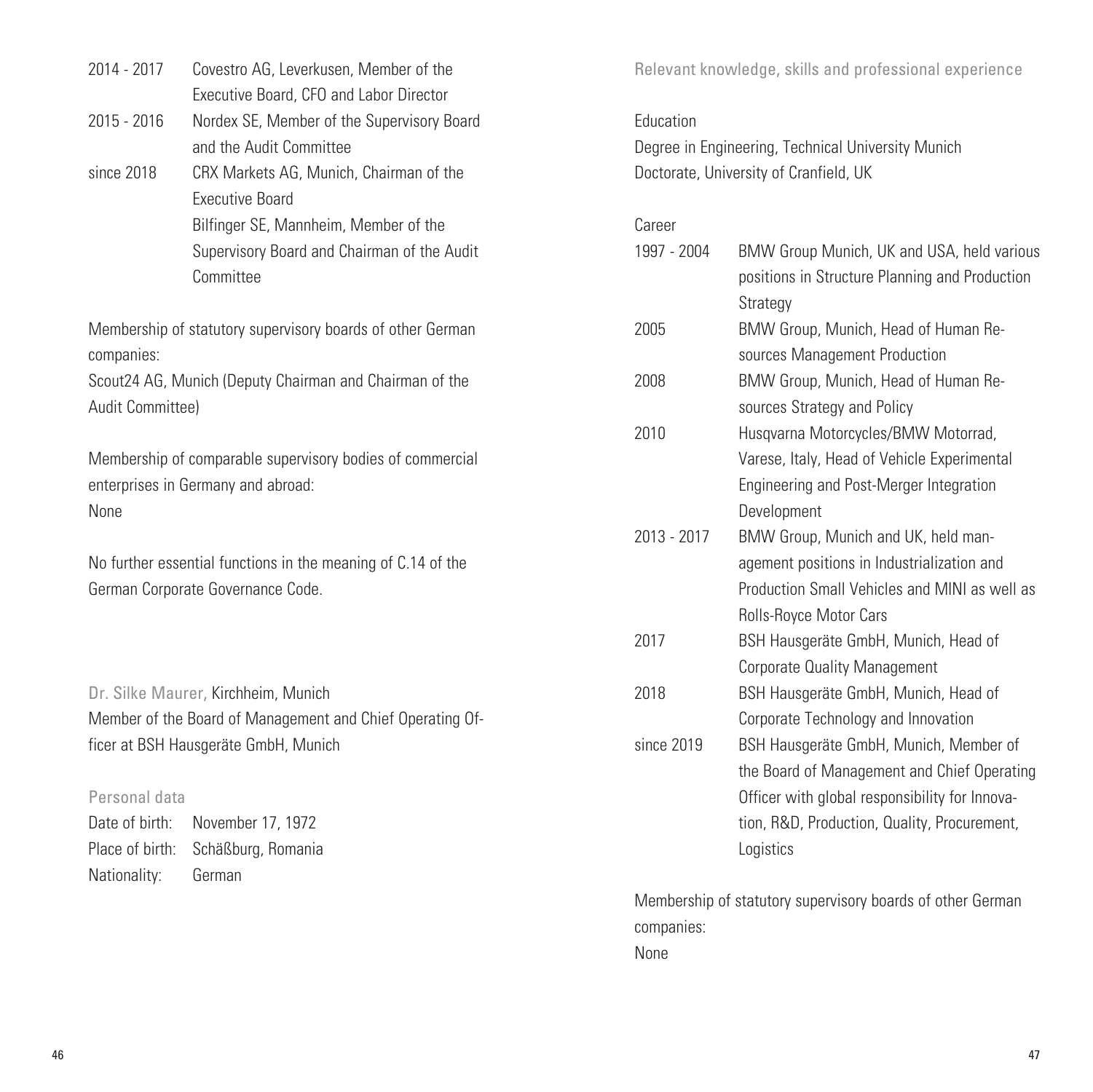Membership of comparable supervisory bodies of commercial enterprises in Germany and abroad: None

No further essential functions in the meaning of C.14 of the German Corporate Governance Code.

Robert Schuchna, Lachen, Switzerland Partner at Cevian Capital, Pfäffikon, Switzerland

#### Personal data

Date of birth: March 4, 1988 Place of birth: Marktredwitz Nationality: German, Swiss

Relevant knowledge, skills and professional experience

#### Education

Bachelor and Master of Arts in Banking & Finance, University of Zurich Chartered Financial Analyst (CFA)

#### Career

| since 2011  | Cevian Capital, Switzerland                     |
|-------------|-------------------------------------------------|
| 2018 - 2020 | Cevian Capital, Managing Director               |
| since 2020  | Cevian Capital, Pfäffikon, Switzerland, Partner |
|             | Bilfinger SE, Mannheim, Member of the           |
|             | Supervisory Board                               |

Membership of statutory supervisory boards of other German companies:

None

Membership of comparable supervisory bodies of commercial enterprises in Germany and abroad: None

No further essential functions in the meaning of C.14 of the German Corporate Governance Code.

Dr. Bettina Volkens, Königstein Supervisory Board member and freelance consultant

Personal data Date of birth: June 15, 1963 Place of birth: Bremen Nationality: German

Relevant knowledge, skills and professional experience

Education Studies of Law, University of Göttingen Legal Clerkship, Judicial Authorities Berlin

#### Career

- 1996 1997 Sozietät Wessing & Partner, Attorney-at-Law *(Rechtsanwältin)*
- 1997 2000 Deutsche Bahn AG, Central Department Law and Environmental Law, Corporate Counsel
- 2000 2003 Deutsche Bahn AG, Head of Client Team Law and Head of the Executive Board Office Passenger Traffic
- 2003 2005 DB Regio AG, Member of the Regional Management North-East, Staff
- 2006 2011 DB Regio AG, Chief Human Resources Officer, 2008 - 2011 in the same person Head of Staff Passenger Traffic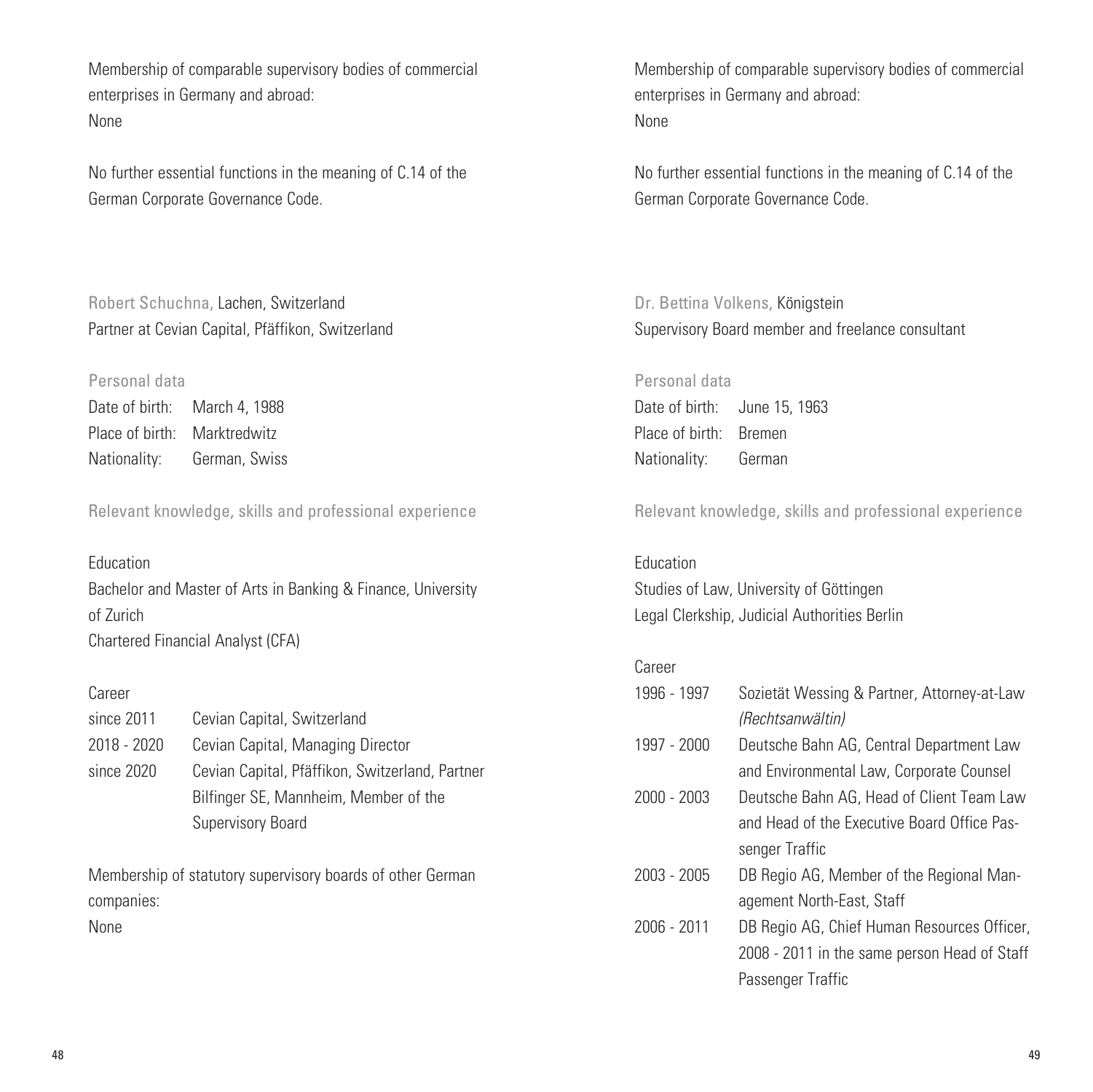- 2011 2012 DB Mobility Logistics AG, Head of Staff Development Group & Group Senior Management
- 2012 2013 Deutsche Lufthansa AG, Head of Senior Management Group
- 2013 2019 Deutsche Lufthansa AG, Member of the Executive Board & Chief Human Resources Officer, responsible for Staff & Law 2013 - 2014 in the same person Member of the Executive Board for Passage, Staff & Decentralized Stations
- since 2020 Bilfinger SE, Mannheim, Member of the Supervisory Board Member of the Council of the Working World *(Rat der Arbeitswelt)* (appointed by Federal Labor Minister Hubertus Heil)

Membership of statutory supervisory boards of other German companies:

CompuGroup Medical SE & Co. KGaA Vossloh AG

Membership of comparable supervisory bodies of commercial enterprises in Germany and abroad: None

No further essential functions in the meaning of C.14 of the German Corporate Governance Code.

**Annex to Agenda Item 7: Resolution on the approval of the remuneration system for the Executive Board**

Remuneration System for the Executive Board Members of Bilfinger SE

Main features of the remuneration system for the A. Executive Board Members of Bilfinger SE

The remuneration system for the Executive Board members is transparent and based on incentives. Along with fixed remuneration components, the remuneration of the Executive Board is composed of variable remuneration with two components; one one-year component and one multiple-year component. The remuneration system aims to ensure an appropriate balance between the remuneration and the tasks and performance of Executive Board members and the situation of the company. Accordingly, outstanding performance will be more highly remunerated, whereas failure to perform will lead palpably reduce the remuneration.

The system sets incentives which are aligned with and support the corporate strategy: The one-year variable remuneration is geared towards the economic success targets of the EBITA (Earnings before Interest, Taxes and Amortization) development and development of the free cash flow of Bilfinger Group. Both parameters belong to the core performance measures in the Group. With the Individual Performance Factor ("**IPF**"), the Supervisory Board takes into account the individual performance of the Executive Board member and ESG targets (Environment, Social & Governance).

In order to align the remuneration of the Executive Board members with the long-term success of the Company, the multiyear variable remuneration plays a key role in the total remuneration. The multi-year variable remuneration is granted in the form of a performance share plan with a one-year performance period and a subsequent three-year share acquisition and share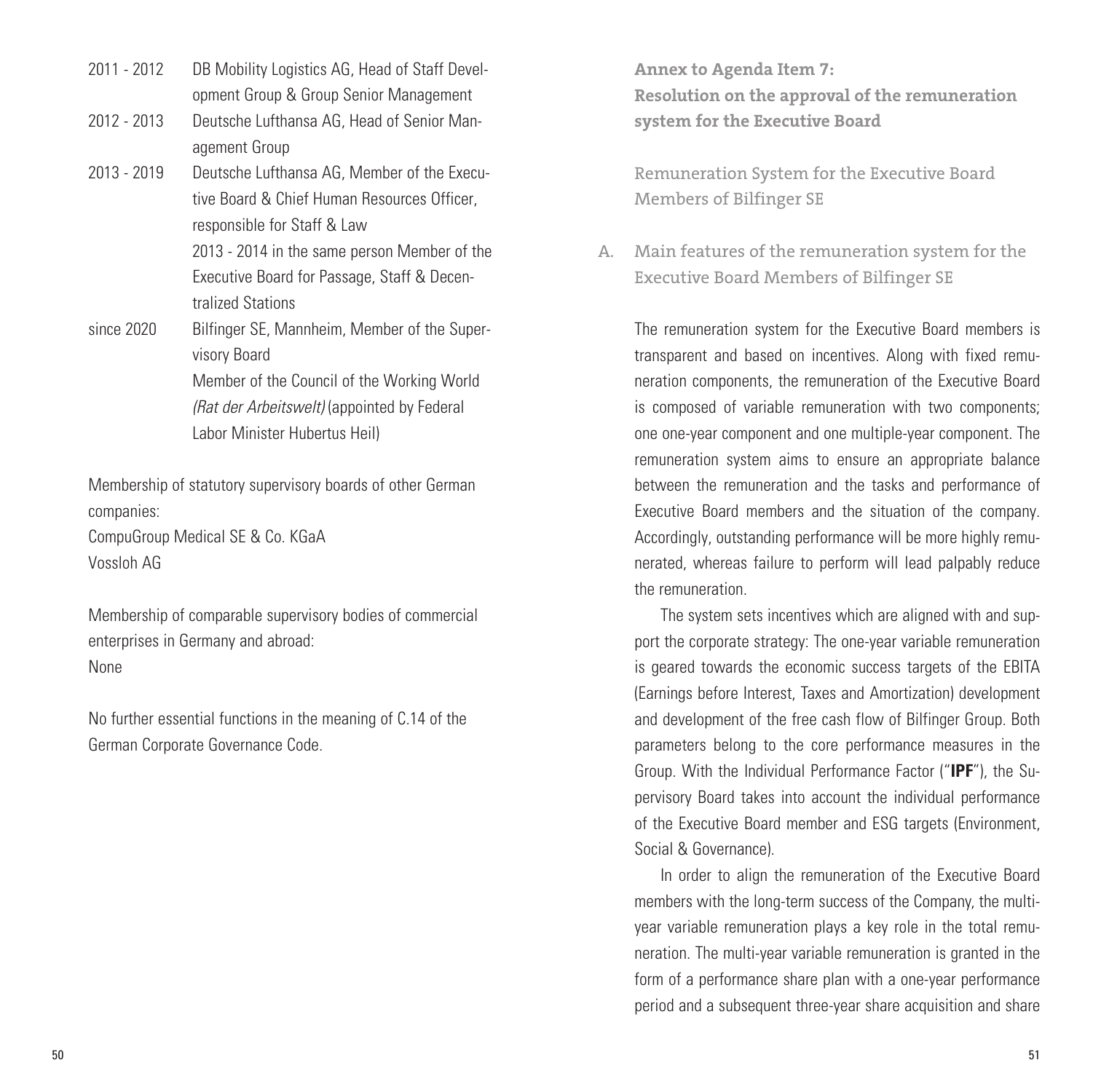holding period. The development of the return on capital employed ("**ROCE**") for the Bilfinger Group during the performance period is important as the economic success target. The ROCE is also one of the key performance indicators.

Both variable components of the remuneration promote the implementation of the business strategy, because an essential element of the business strategy comprises achieving sustainable sales, EBITA, cash flow, ROCE and corresponding synchronization with the remuneration system and its incentives structure are ensured. The aforementioned key figures will be fixed on the basis of the respective budget depending on the market environment and competitive environment to be expected as well as the future orientation of the individual business areas.

The alignment of the key parts of the variable remuneration already in the current system with the results and liquidity factors for the full year as well as the longer-term orientation to ROCE, the holistic performance indicator, represent the basis for broad acceptance by the capital market. Furthermore, the system now corresponds to important requirements which in the recent past have increasingly been able to be observed as necessary criteria. This applies in particular to the subjects penalties and clawbacks. Moreover, the design of the possibilities for adapting the Short-Term Incentive through Individual Performance Factors do justice to the growing significance of the ESG targets aimed at achieving sustainable management.

In order to better align the interests of the Executive Board members with the interests of the shareholders (as an important group of stakeholders) and to guarantee Bilfinger SE's long-term and sustainable development, the Executive Board members are obliged to acquire Bilfinger SE shares and maintain possession thereof for the duration of the appointment to the Executive Board.

The system for the remuneration of the Executive Board members is clear and understandable. It has been simplified compared to the remuneration system to date. It corresponds to the requirements of the Stock Corporation Act as amended by the Act on the Implementation of the Second Shareholder Rights Directive of 12 December 2019 (Federal Gazette (BGBl.) Part I 2019, No. 50 of 19 December 2019) and takes into account the recommendations of the German Corporate Governance Code (GCGC) in the version that entered into force on 20 March 2020, unless a departure from the Code has been declared.

As of 1 January 2021, the new remuneration system applies to all Executive Board members whose service agreements will be newly signed or extended as from the resolution adopted by the Supervisory Board dated 9 February 2021.

- B. The remuneration system in detail B.
- I. Components of remuneration I.
- Overview of the components of remuneration and their relative share in the remuneration 1.

The remuneration of the Executive Board members comprises both fixed and variable components. Fixed components of the Executive Board remuneration are the annual base salary, fringe benefits, and the company pension. Variable components are the one-year variable remuneration (Short-Term Incentive, "**STI**") and the multiple-year variable remuneration (Long-Term Incentive, "**LTI**"). Furthermore, the system of remuneration has requirements for the acquisition of shares and shareholding for the Executive Board members.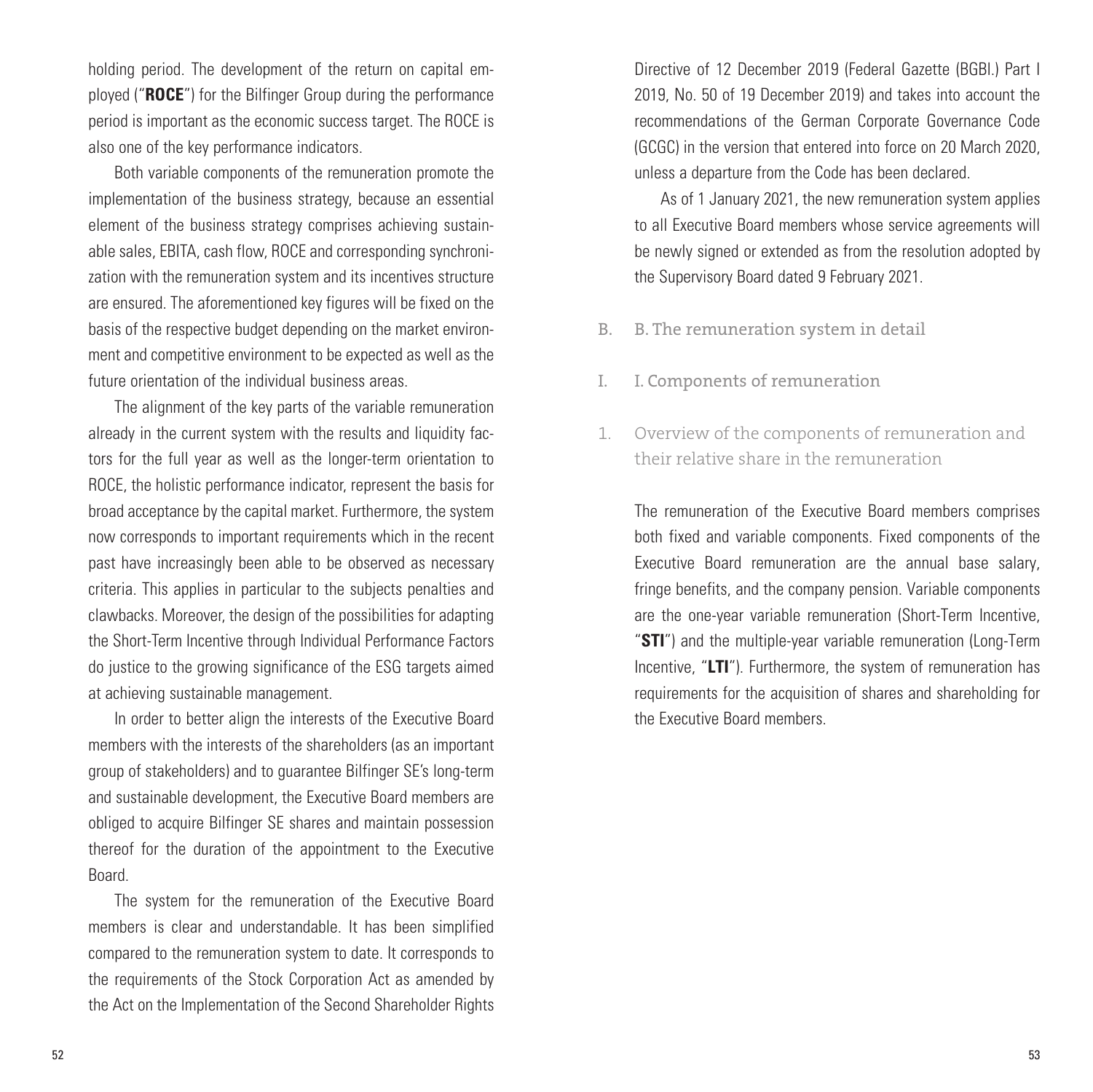| Fixed components of the remuneration                                                     |                                                                                                                                                                                                                                          |                                                                                                                                                                                                     |  |
|------------------------------------------------------------------------------------------|------------------------------------------------------------------------------------------------------------------------------------------------------------------------------------------------------------------------------------------|-----------------------------------------------------------------------------------------------------------------------------------------------------------------------------------------------------|--|
| Annual base salary                                                                       |                                                                                                                                                                                                                                          | In twelve equal installments payable at the end of every calendar month                                                                                                                             |  |
| Fringe benefits                                                                          | D&O insurance <sup>1</sup>                                                                                                                                                                                                               | • Private use of a company car; use of a driver from the pool, if available<br>Means of communication<br>Accident insurance                                                                         |  |
| Company pension                                                                          | • Insurance-related pension commitment through the provident fund (Unter-<br>stützungskasse) or in the form of a pension payment as an additional fixed<br>salary component.<br>• Annual contribution of up to 50% of annual base salary |                                                                                                                                                                                                     |  |
| Variable components of remuneration                                                      |                                                                                                                                                                                                                                          |                                                                                                                                                                                                     |  |
| One-year variable remuneration (STI)                                                     | Type of plan:                                                                                                                                                                                                                            | Target bonus                                                                                                                                                                                        |  |
|                                                                                          | Limitation:                                                                                                                                                                                                                              | 200% of the target amount                                                                                                                                                                           |  |
|                                                                                          | Performance criteria:                                                                                                                                                                                                                    | $\bullet$ EBITA (50%) and<br>• Free cash flow (50%)<br>plus IPF (0.8-1.2)                                                                                                                           |  |
|                                                                                          | Assessment period:                                                                                                                                                                                                                       | One year looking forward                                                                                                                                                                            |  |
|                                                                                          | Payout date:                                                                                                                                                                                                                             | Two weeks after the ordinary General Meeting of<br>Bilfinger SE, to which the annual financial statements<br>for the fiscal year concerned is submitted                                             |  |
| Multi-year variable remuneration (LTI)                                                   | Type of plan:                                                                                                                                                                                                                            | Performance Share Plan with a holding obligation for the shares                                                                                                                                     |  |
|                                                                                          | Limitation:                                                                                                                                                                                                                              | 200% of the target amount (at the end of the<br>performance period)                                                                                                                                 |  |
|                                                                                          | Performance criterion: ROCE (100%)                                                                                                                                                                                                       |                                                                                                                                                                                                     |  |
|                                                                                          | Performance period:                                                                                                                                                                                                                      | One year looking forward, followed by a three-year<br>holding obligation                                                                                                                            |  |
|                                                                                          | Payout:                                                                                                                                                                                                                                  | In shares or in cash (with an obligation to acquire shares)                                                                                                                                         |  |
|                                                                                          | Payout / share<br>allocation date:                                                                                                                                                                                                       | Fourteenth banking day after the ordinary General Meeting<br>of Bilfinger SE, to which the annual financial statements for<br>the fiscal year of the performance period is submitted                |  |
| <b>Further benefits</b>                                                                  |                                                                                                                                                                                                                                          |                                                                                                                                                                                                     |  |
| Special payments                                                                         |                                                                                                                                                                                                                                          | On a case-by-case basis for outstanding performance or extraordinary success                                                                                                                        |  |
| Benefits for newly appointed Executive Board members<br>on the occasion of taking office |                                                                                                                                                                                                                                          | • Where applicable: Payments to offset forfeited variable remuneration<br>or other financial disadvantages<br>Where applicable: Sign-on bonus<br>• Where applicable: Minimum remuneration guarantee |  |

1 The D&O insurance is currently not classified as a remuneration component, but rather predominantly in the interest of the company. This may change in the future, so D&O insurance has been listed as an anticipatory measure.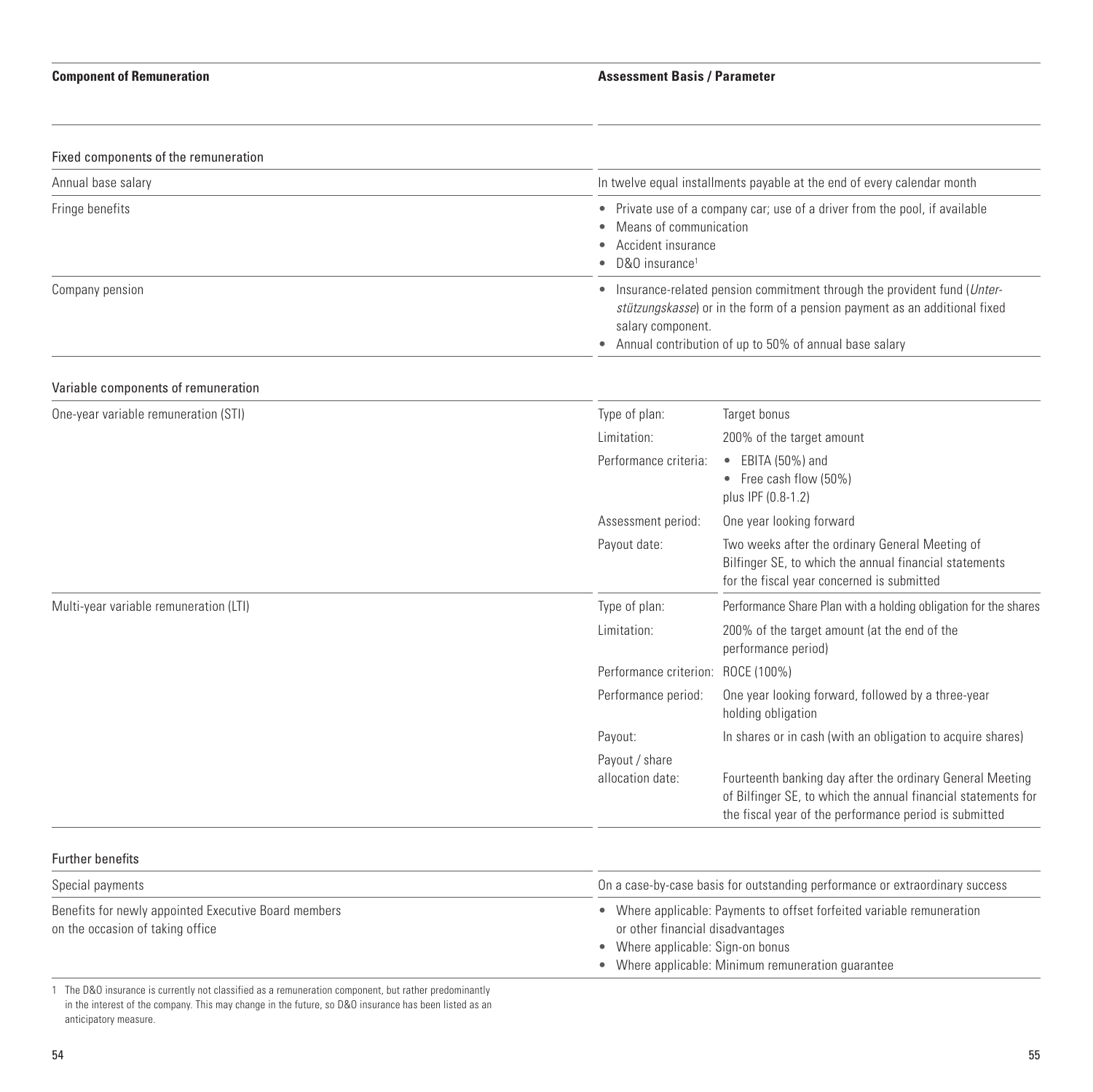On the basis of the remuneration system, the Supervisory Board will establish a specific target total remuneration for every Executive Board member that is appropriate to the tasks and performance of the Executive Board member and to the Company's situation and does not exceed the customary remuneration without any special reasons. The target total remuneration comprises the sum of all of the components of remuneration relevant for the total remuneration. With respect to STI and LTI, the target amount will be based on a 100 percent target achievement. The proportion of the multi-year variable remuneration in the target total remuneration shall exceed the proportion of the one-year variable remuneration in the target total remuneration. The relative shares of the fixed and variable components of remuneration are presented below in relation to the target total remuneration.

| approx. 40-50%                                                        | approx. 20-30 %       | approx. 25-35 % |
|-----------------------------------------------------------------------|-----------------------|-----------------|
| Fixed remuneration                                                    | Variable remuneration |                 |
| Annual base salary<br>+ Fringe benefits<br>+ Company pension benefits | STI<br>ΙTΙ            |                 |

For Executive Board members with current appointments, the share of the fixed remuneration (annual base salary, contributions to a company pension and fringe benefits) amounts to approximately 44 percent of the target total remuneration and the share of the variable remuneration also comprises approximately 56 percent of the target total remuneration. The share of the STI (target amount) in the target total remuneration is approximately 25 percent and the share of the LTI (target amount) in the target total remuneration is approximately 31 percent.

The aforementioned shares may deviate slightly for future fiscal years due to the development of the expenditure for the contractually promised fringe benefits as well as for any new appointments. The same applies where a member of the Executive Board fills a vacant Executive Board role on an interim basis and the Supervisory Board grants additional remuneration for this. What is more, the aforementioned shares may deviate when granting any payments on the occasion of a member assuming an office or when providing remuneration guarantees or special payments for new appointments.

Fixed components of remuneration 2.

#### Annual base salary 2.1

The Executive Board members shall receive an annual base salary in twelve equal installments, which will be paid out at the end of a calendar month.

#### 2.2 Company Pension Plan

Bilfinger SE will grant the Executive Board members a company pension. This can be granted as an insurance-related pension commitment through the provident fund (*Unterstützungskasse*) or in the form of a pension payment as an additional fixed salary component. The annual contribution to the insurance-related pension commitment or pension payment as the case may be shall be agreed upon between Bilfinger SE and the Executive Board member and amounts to a maximum of 50 percent of the annual base salary agreed upon.

#### 2.3 Fringe benefits

The Executive Board Members are entitled to standard fringe benefits. These fringe benefits currently comprise the following in particular:

Bilfinger SE will currently provide a company car for every Executive Board member, including for private use. The Executive Board members may – insofar as available – utilize a driver from the Bilfinger SE pool. Furthermore, Executive Board members may also privately use the means of communication provided by Bilfinger SE. Bilfinger SE will grant the Executive Board members accident insurance (death and invalidity). Moreover, the Executive Board members are covered by the D&O insurance of Bilfinger SE.2

<sup>2</sup> D&O insurance is currently not classified as a remuneration component, but rather as predominantly in the interest of the company. This may change in the future, so D&O insurance has been listed as an anticipatory measure.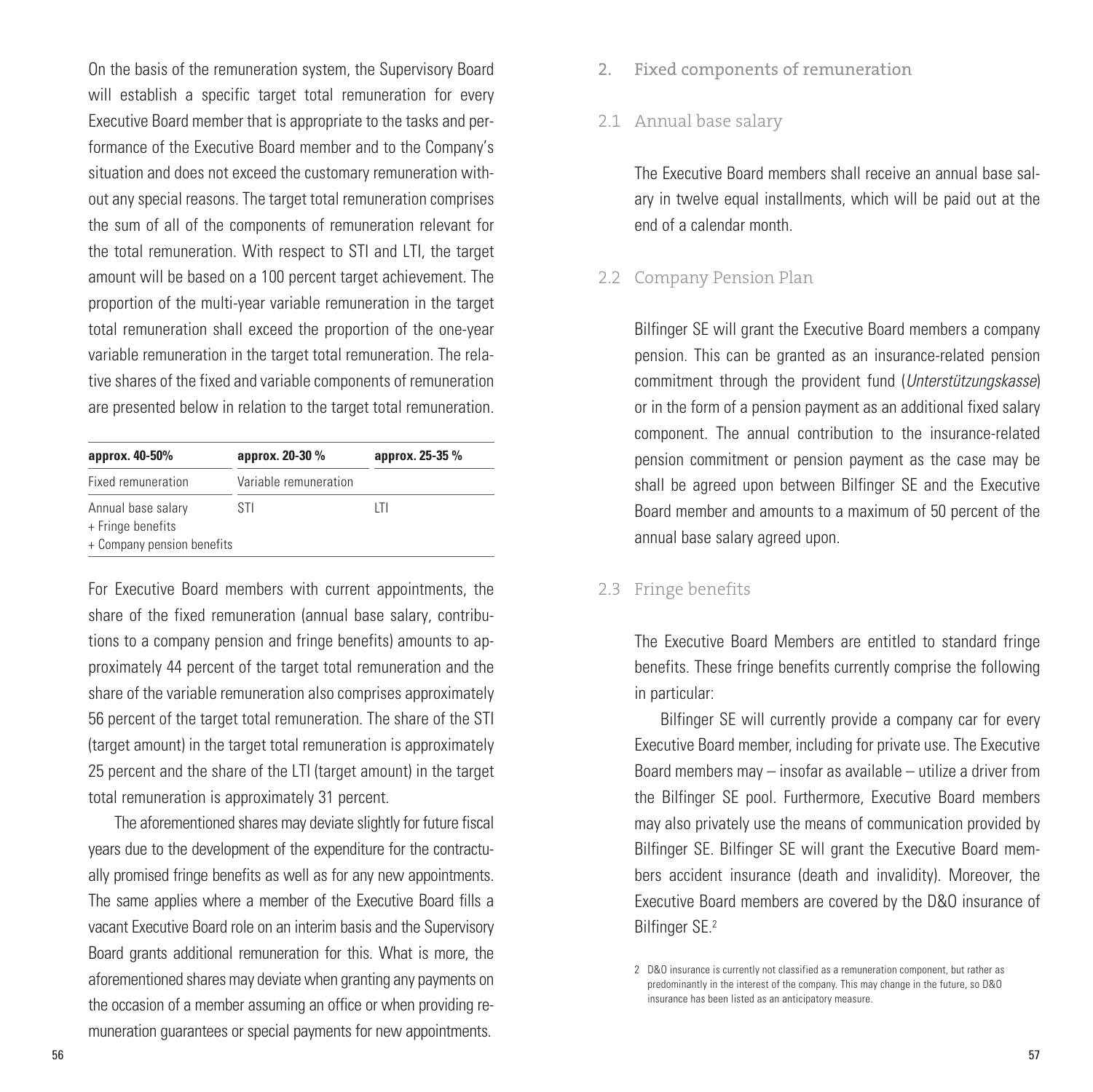Bilfinger SE may provide the described fringe benefits to the Executive board members in another form instead (e.g., payment of a sum of money instead of providing a company car) and other customary fringe benefits to a reasonable extent.

#### 2.4 Other benefits in special cases

In individual cases, the Supervisory Board may grant a payment on the occasion of a new Executive board member assuming office in the year of assumption (sign-on bonus) or, where applicable, the second year of the appointment due to the assumption of office or may grant a remuneration guarantee. This also includes the option of splitting such a payment or remuneration guarantee between the year of assumption and the second year of the appointment. The provision of such a payment or remuneration guarantee may compensate for example for any losses of variable remuneration from the former employer suffered by the Executive Board member due to the transfer to Bilfinger SE.

#### Variable components of remuneration 3.

In the following, the Executive Board's variable components of remuneration are described in detail. In doing so, it will be made clear what the connection is between the achievement of the performance criteria and the payout amounts. Furthermore, it will be explained in what form and when the Executive Board members may dispose of the variable remuneration amounts granted.

#### One-year variable remuneration (STI) 3.1

The STI is a performance-related bonus with a one-year assessment period. As a first step, the STI depends on the key economic success targets for Bilfinger SE. As a second step, the Supervisory Board may take into account the individual performance of the Executive Board member and the achievement of ESG targets through the IPF



The two economic success targets used to calculate the payout amounts from the STI are the EBITA and the free cash flow of the Group, each of which are weighted with 50 percent.

For the fiscal year and when taking into account the current business planning prepared by the Executive Board or by way of an exception, in the event of the lack of the timely submission of the business planning prior to the end of the expiring fiscal year, the Supervisory Board will set the following for each of the economic success targets of EBITA and free cash flow at the first meeting after the submission of the planning to the Supervisory Board:

- a minimum value which corresponds to the degree of target achievement of 50 percent;
- a target value which corresponds to the degree of target achievement of 100 percent; and
- a maximum value which corresponds to the degree of target achievement of 200 percent.

Values between the minimum value and the target value and between the target value and the maximum value will be interpolated linearly. As part of the establishment of the economic success target EBITA, the Supervisory Board will determine whether the EBITA adjusted or the corrected EBITA is decisive for the fiscal year.

After the end of the fiscal year, the degree of target achievement of the economic success targets will be ascertained. Initially the actually achieved values of the EBITA and the free cash flow according to the approved consolidated financial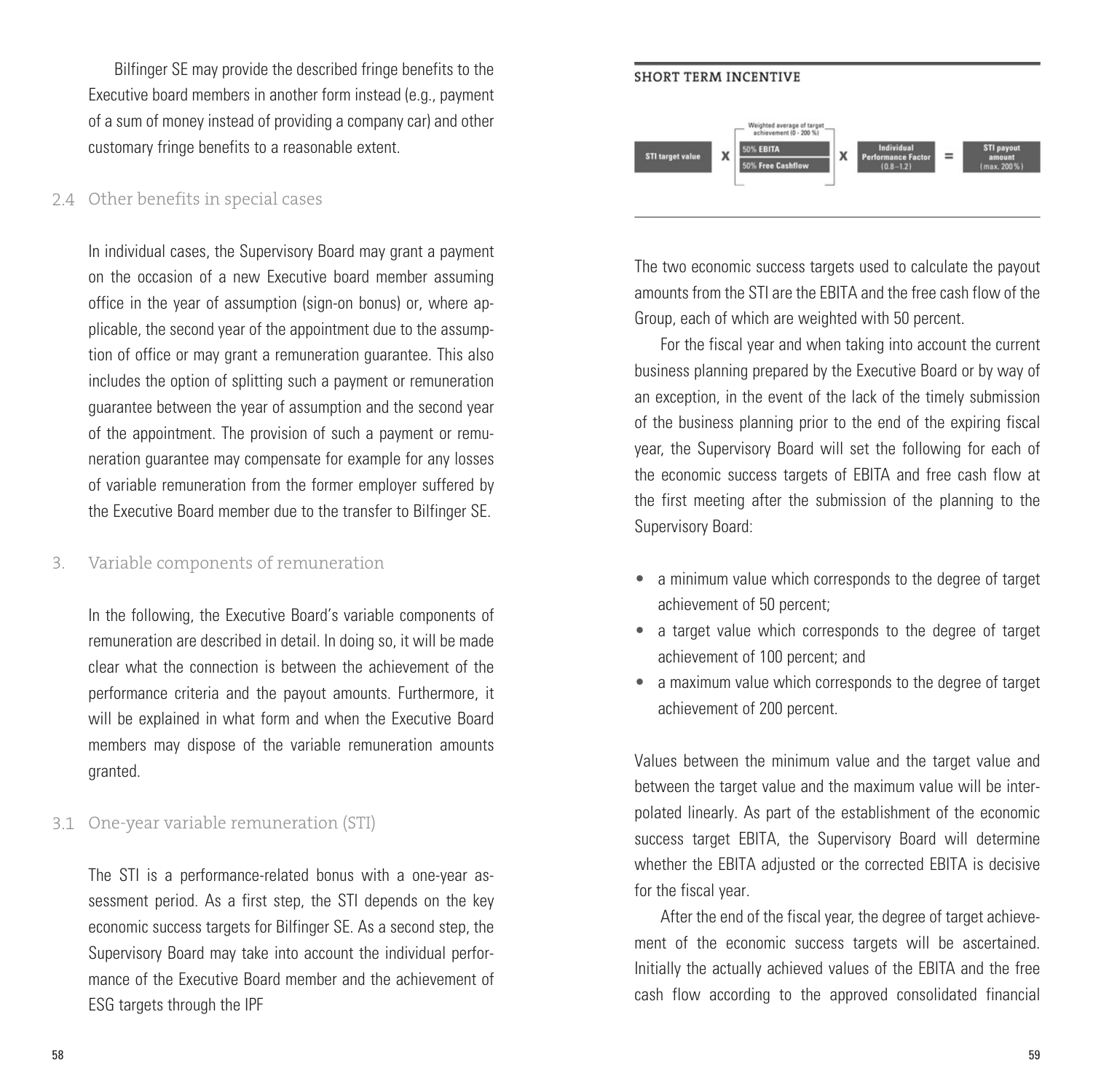statements of Bilfinger SE will be decisive. When ascertaining the actually achieved values of the economic success targets, the Supervisory Board may take into account any retroactive changes in the allocation of the activities compared to the business planning prepared by the Executive Board, which were considered when fixing the corresponding target value. In doing so, the Supervisory Board may also adjust any gains or losses for disinvestments (insofar as they are not immanent in the business model of the Bilfinger Group) not contained in the business planning prepared by the Executive Board, earnings effects from acquisitions or disinvestments made during the year, as well as any not budgeted restructuring expenditures with respect to the actually achieved values. The same shall apply, if the Supervisory Board, when setting the target values, explicitly reserves to right to make a corresponding adjustment of a specific circumstance, which was unable to be quantified at the time of fixing the target.

When considering the individual performance of the Executive Board member, the Supervisory Board may raise or reduce the degrees of target achievement derived from the economic success targets by means of the IPF for any unforeseen events with a considerable impact on the individual performance of the Executive Board member and when considering the ESG targets. The IPF may lie between 0.8 and 1.2.

For this purpose, the Supervisory Board will fix three to five criteria for the assessment of the individual performance of the Executive Board member and the consideration of the ESG targets for the fiscal year. At least one criterion must be an ESG target. The following non-conclusive list may be considered as possible criteria for the determination of the IPF:

- Strategy implementation (opening up new markets; integration of acquisitions; sustainability of the business),
- Leadership (communication; leadership development; human resources management),
- Innovation (process optimization; research & development)
- Factors influencing success on the market (organic growth; improvement of customer relationships),
- Corporate Culture (succession planning; integrity and compliance) and
- ESG targets, such as  $CO<sub>2</sub>$  emissions from the area of the environment, Lost Time Injury Frequency (LTIF), employee satisfaction, or learning hours per employee from the area of social affairs, and the net promoter score from the area of governance.

The Supervisory Board is entitled to make use of other criteria for the IPF and change their weighting to one another if this, in the opinion of the Supervisory Board, is more suitable to ensure that the Executive Board is incentivized in these categories, especially with regard to the ESG targets.

After the end of the fiscal year, the Supervisory Board will assess the total performance of the Executive Board member on the basis of the criteria fixed for the fiscal year and events and will, at its own discretion, set the IPF by way of an overview of the individual performance.

On this basis, the Supervisory Board will calculate the payout amount from the STI after the end of the fiscal year. In a first step, the STI target amount of the respective Executive Board member will be multiplied by the weighted average of the degrees of target achievement of the economic success targets and the respective fixed IPF. In a second step, the Supervisory Board will check to see whether the calculated payout amount from the STI is to be reduced due to a malus within the meaning of Item 3.4 or, within the meaning of Item 3.4, to be raised due to a subsequent positive correction of the consolidated financial statements.

The payout amount from the STI is to be limited to a maximum of 200 percent of the target amount. The payout amount is due for payment two weeks after the ordinary General Meeting of Bilfinger SE, to which the annual financial statements for the respective fiscal year are submitted.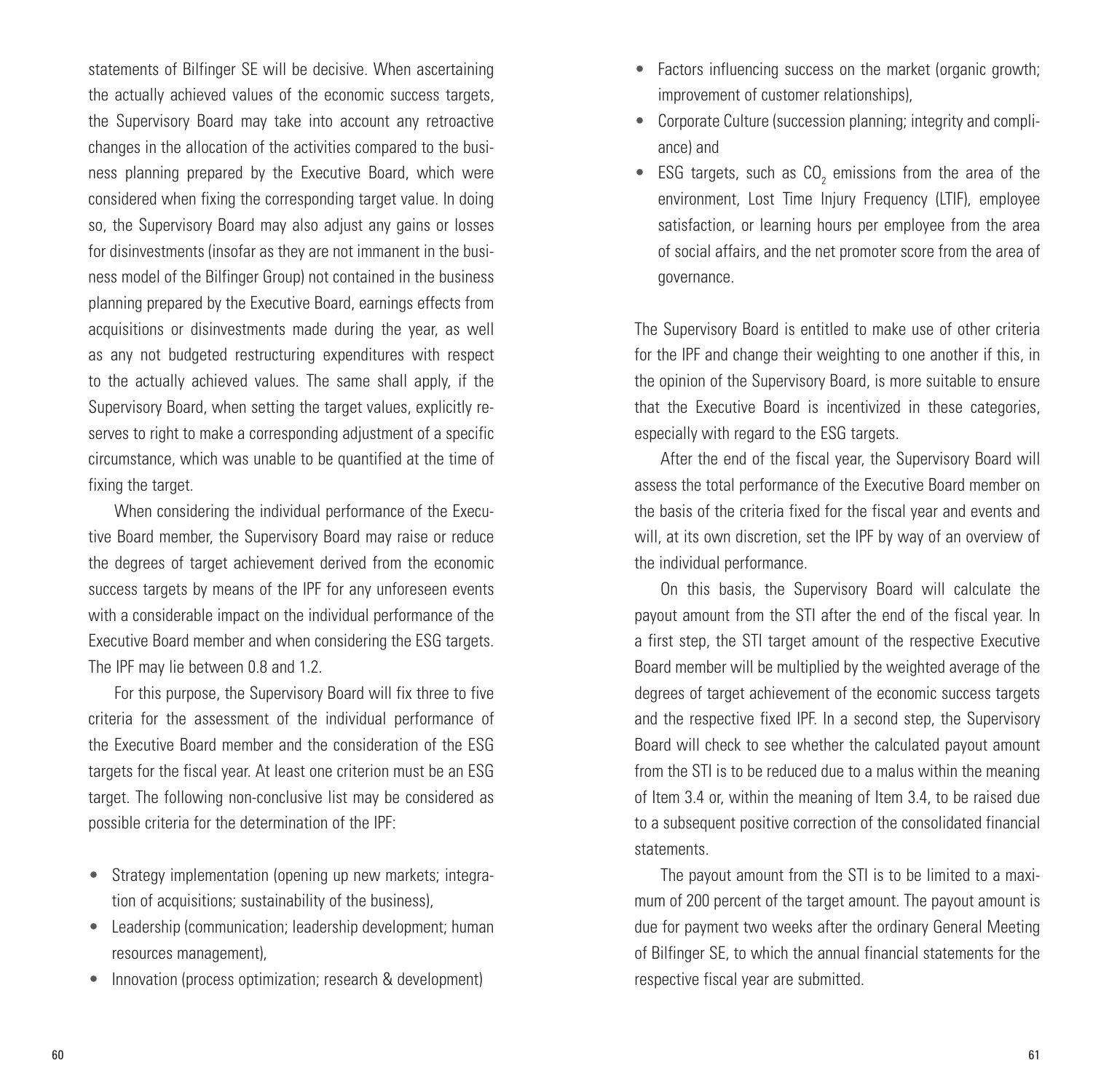In the event of any extraordinary events or developments, the Supervisory Board is authorized to adapt the STI terms and conditions appropriately at its discretion, insofar as they have not already led to an adjustment when ascertaining the actually achieved values of the economic success targets. Extraordinary events or developments may, for example, be an acquisition or a disinvestment of a business or parts of a business or of participations in companies, a merger of the Company with another company, changes in the legal and/or regulatory framework, or a significant change in the market environment.

#### Multi-year variable remuneration (LTI) 3.2

The LTI will be granted in the form of a performance share plan with one-year performance periods and a subsequent three-year share acquisition and holding obligation. As the economic success target, the development of the ROCE for the Bilfinger Group during the one-year performance period will be decisive. The basis for ascertaining the ROCE economic success target is the approved consolidated financial statements for the respective fiscal year. After the expiration of the performance period, the Supervisory Board may either transfer shares to the Executive Board member or pay out the virtual net amount in cash in connection with the obligation of the Executive Board member to acquire Bilfinger shares on fixed days with this money.

For every fiscal year, a tranche of virtual shares in Bilfinger SE, i.e. so-called Performance Share Units ("**PSU**") will be allocated to the Executive Board members at the beginning of the fiscal year. The respective fiscal year is the one-year performance period of the respective tranche. The allocated quantity of PSUs of the respective tranche ("**initial quantity**") is the quotient commercially rounded to whole shares from the individual LTI target amount and the initial share price of the Bilfinger share for the respective fiscal year. The initial share price is the arithmetic mean, commercially rounded to two decimal digits, of the Xetra final share prices of the Bilfinger share at the Frankfurt stock exchange (or a successor system in lieu of this exchange) over the past 30 trading days prior to the start of the relevant fiscal year.

For the fiscal year when taking into account the current business planning prepared by the Executive Board or by way of an exception, in the event of the lack of the timely submission of the business planning prior to the end of the ending fiscal year, the Supervisory Board will set the following for each of the economic success targets of EBITA and free cash flow at the first meeting after the submission of the planning to the Supervisory Board:

- a minimum value which corresponds to the degree of target achievement of 50 percent;
- a target value which corresponds to the degree of target achievement of 100 percent; and
- a maximum value which corresponds to the degree of target achievement of 200 percent.



#### CALCULATION OF THE LONG TERM INCENTIVE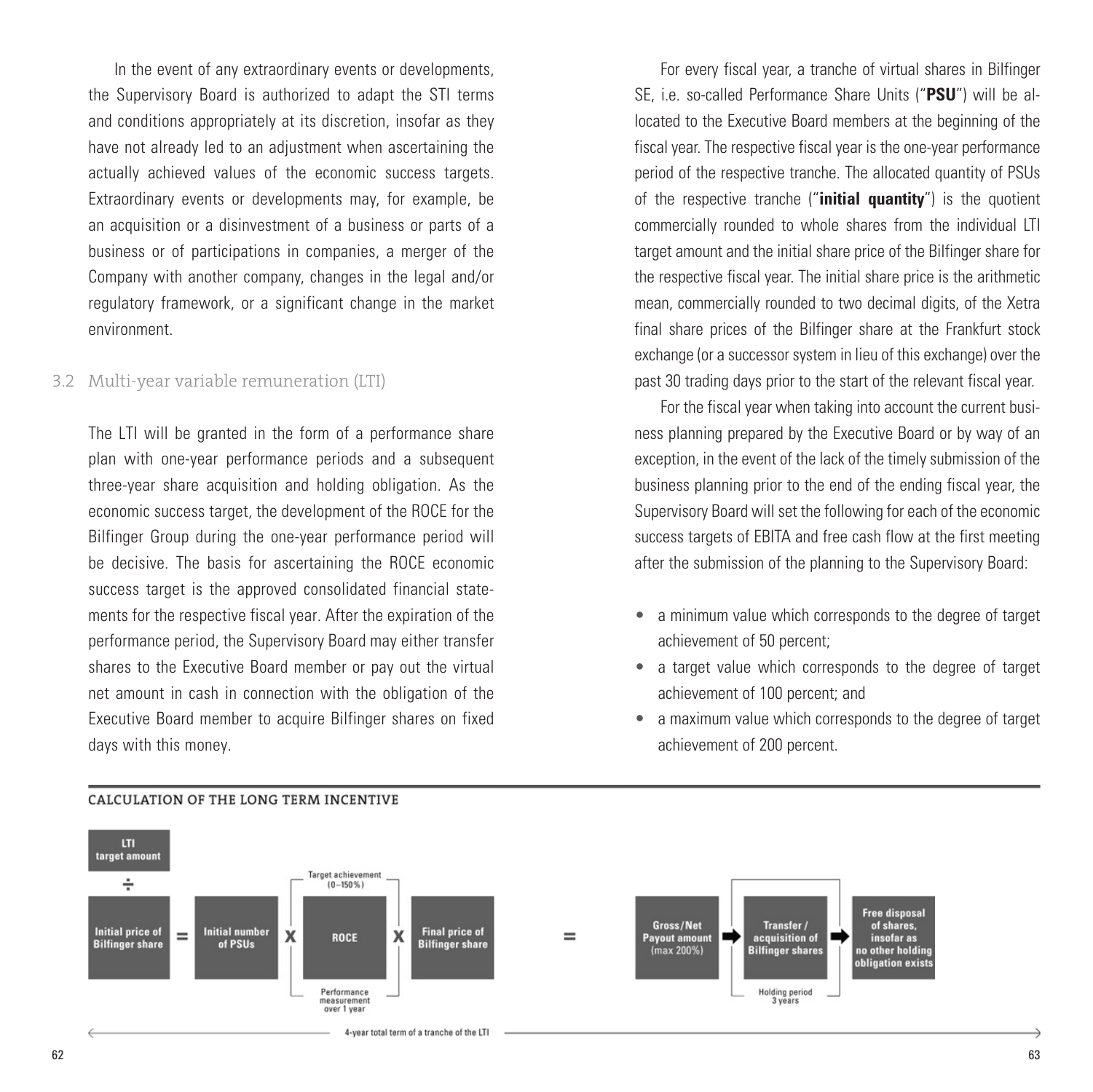Values between the minimum value and the target value and between the target value and the maximum value will be interpolated linearly.

After the end of the fiscal year, the degree of target achievement with respect to the ROCE will be ascertained. The basis shall be the ROCE achieved from the approved consolidated financial statements for the relevant fiscal year. To calculate the final quantity of PSUs of the tranche, the initial quantity of the PSUs will be multiplied by the ROCE degree of target achievement and commercially rounded to the whole PSU. The final quantity of PSUs will then be multiplied by the final share price of the Bilfinger share (i.e. the is the arithmetic mean, commercially rounded to two decimal digits, of the Xetra final share prices of the Bilfinger share at the Frankfurt stock exchange (or a successor system in lieu of this exchange) over the past 30 trading days prior to the end of the relevant fiscal year. This results in the virtual gross payout amount. The virtual gross payout amount is limited to 200 percent of the LTI target amount agreed in the service agreement. The Supervisory Board is authorized,

- to adapt the virtual gross payout amount appropriately at its due discretion in the event of any extraordinary events or developments, in particular with any extreme share price increases, material changes in the structure of the Group, or the unexpected change in the legal and regulatory framework, as well as with the explicitly declared reservation of the adjustment of a circumstance by the Supervisory Board when fixing the target value, and
- to reduce the virtual gross payout amount due to a malus within the meaning of Item 3.4.

The virtual net payout amount results from the virtual gross payout amount after any adjustments or reductions less taxes and levies.

Bilfinger SE will transfer a number of Bilfinger shares corresponding to the quotients from the virtual net payout amount and the Xetra final share price of the Bilfinger share on the tenth stock market trading day after the ordinary General Meeting of Bilfinger SE to which the annual financial statements for the fiscal year of the performance period is submitted. The Executive Board member is obligated to hold a number of Bilfinger shares corresponding to the number of the transferred Bilfinger shares for at least three years as of the transfer of the Bilfinger shares. This shall also apply in the event of the end of an appointment or of the service agreement prior to the expiration of the three-year holding period.

The Supervisory Board may decide to pay out the virtual net payout amount wholly or partly ("**cash settlement**") to the Executive Board member instead of the transfer of Bilfinger shares. In this case, the Executive Board member is obligated to acquire Bilfinger shares in the amount of the cash settlement, namely on fixed acquisition days. The Executive Board member is further obligated to hold a quantity of Bilfinger shares corresponding to the number of acquired Bilfinger shares, for at least three years as of the acquisition of the Bilfinger shares. This shall also apply in the event of a termination of the appointment or of the service agreement.

The transfer of the Bilfinger shares and/or the cash settlement shall occur by no later than on the fourteenth banking day after the ordinary General Meeting of Bilfinger SE, to which the annual financial statements for the fiscal year of the performance period is submitted.

Conflicts with insider regulations are avoided for the Executive Board members by the selected design of the terms and conditions regarding the acquisition and holding of Bilfinger shares, in particular by the stipulation of fixed days for the acquisition.

In the event of a subsequent positive correction of the consolidated financial statements, the Supervisory Board is authorized to retroactively raise the LTI within the meaning of Item 3.4. The limit of the virtual gross payout amount remains unchanged at 200 percent of the LTI target amount agreed in the service agreement.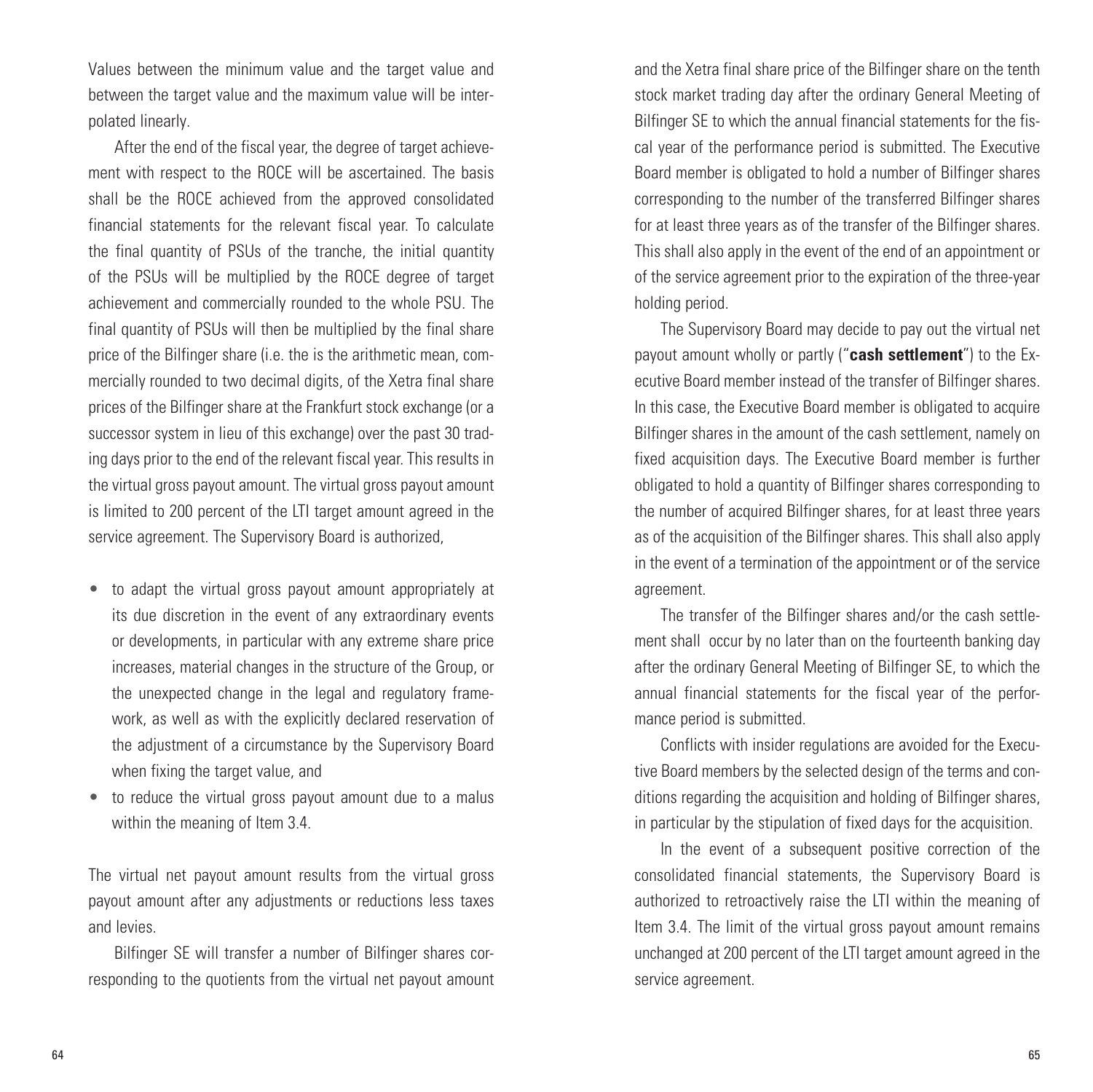If the service agreement begins or ends during an ongoing fiscal year, the STI target amount and the LTI target amount for this fiscal year will be reduced *pro rata temporis*. The date on which the STI and LTI come due and their calculation parameters will not be affected by assumption of office or departure of the Executive Board member during the year.

If the Executive Board member was unable to work for longer than six months in a fiscal year due to illness or for personal reasons, or if his/her employment has rested for more than six months for other reasons, the STI target amount and the LTI target amount will be reduced *pro rata temporis* for the period of time exceeding six months.

In the event that the service agreement is validly terminated by Bilfinger SE for a reason for which the Executive Board member is responsible, any and all claims arising from the STI and the LTI for the ongoing fiscal year will lapse.

If the Executive Board member dies prior to the payout of the STI or the LTI, the payout amounts will be calculated in accordance with the provisions of the service agreement and paid out to the heirs on the dates provided in the service agreement.

## Malus and clawback provision for the variable 3.4 remuneration

Bilfinger SE may reduce, or completely cancel, or reclaim, wholly or in part, the STI payout amount and/or the virtual gross payout amount of the LTI in the event of a deliberate or grossly negligent serious breach

- by the Executive Board member against the principles contained in the Bilfinger Code of Conduct,
- by the Executive Board member against the duties of care when managing the company, or
- of the Bilfinger Code of Conduct by employees of Bilfinger SE or by members of corporate bodies or by employees of

companies affiliated with Bilfinger SE, if the Executive Board member has breached the corresponding organizational and supervising duties to a serious degree ("**breach**")

during the assessment period for a variable component of remuneration –the relevant fiscal year for the STI, and the performance period for the LTI, and until the expiration of the threeyear holding period. The Supervisory Board makes a decision in the respective individual case at its due discretion while taking into consideration the severity of the breach and the amount of the financial loss or damage to the reputation of Bilfinger SE caused by the breach.

The Supervisory Board may reduce down to zero the amount of individual or all variable components of the STI and the LTI remuneration in the assessment period in which the breach occurs and which have not yet been paid out at the time of the decision by the Supervisory to reclaim the disbursements. Furthermore, in the event of subsequent knowledge or subsequent discovery of a breach, already disbursed variable elements of the STI and the LTI remuneration in the assessment period of which the breach occurs, may be wholly or partly reclaimed, if not more than five years have elapsed since the payout of the respective disbursement amounts. The reduction or reclaim is also possible if the employment relationship was already ended at the time of the decision to reclaim the disbursements.

Furthermore, Bilfinger SE shall have a claim to a reclaim against the Executive Board member if after the payout of the respective payout amount of the STI and/or the LTI, it turns out that published consolidated financial statements, concerning the assessment period of the STI and/or the LTI were objectively erroneous and therefore had to be retroactively corrected in accordance with the relevant accounting regulations, and no or a smaller STI payout amount and/or virtual gross payout amount for the LTI would have been incurred based on the corrected consolidated financial statements. The assertion of the claim to a reclaim is at the due discretion of the Supervisory Board. If the correction of the consolidated financial statements leads to a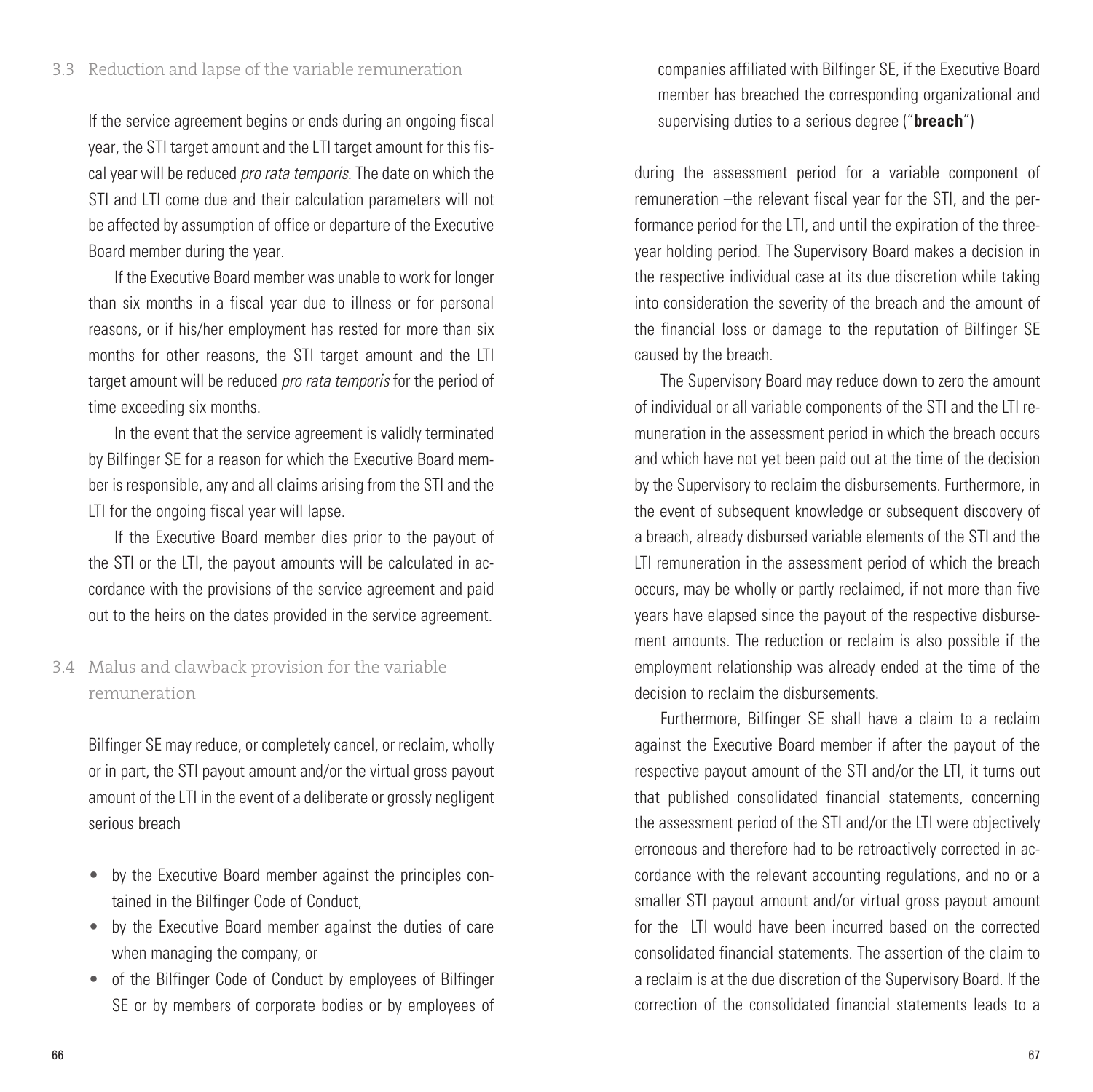higher payout amount of the STI and/or the LTI, Bilfinger SE will pay the amount of the difference to the Executive Board member.

### Special Payment 3.5

In the event of any outstanding, extraordinary successes or individual performance of an Executive Board member, which are significantly advantageous to the Company, and which will bring the Company future benefits, the Supervisory Board may, at its due discretion, decide to grant the Executive Board member an appropriate special payment, if the special payment lies in the Company's interests in the estimation of the Supervisory Board. The following may apply as extraordinary success or extraordinary individual performance:

- the longer-term takeover of additional areas of Board responsibility due to the impediment or vacancy of the Executive Board member who is responsible;
- the final aversion of extraordinary risks for the continued existence of the Company or of the Group due to a personal commitment exceeding the member's obligations; or
- the successful conclusion of a transaction that is strategically very important for the Company or of a merger with another company due to a personal commitment exceeding the member's obligations;
- the successful refinancing of the Bilfinger Group during a liquidity crisis of the company evoked by an unforeseeable crisis.

The Supervisory Board may agree on other individual examples for special [comparable] circumstances or extraordinary performance, which may be the basis for a special payment.

Furthermore, the total emoluments for the fiscal year, in which the special payment is made, must also be appropriate when considering the special payment within the meaning of Sec. 87 (1) of the German Stock Corporation Act (AktG). Any special payment will be credited towards the maximum remuneration.

#### General share acquisition and holding obligation 3.6

The share acquisition and holding obligation for the Executive Board forms another key element of the remuneration system with the objective of promoting the Company's long-term and sustainable development. Executive Board members are obligated to acquire at least a number shares of Bilfinger SE every year during the term of their appointment the purchase prices of which (including the ancillary acquisition costs) together correspond to one-fifth of their gross annual base salary. Exceeding the requirement in one year will be credited towards the following years. Shares that Bilfinger SE transfers to the Executive Board member as part of the LTI or that the Executive Board member acquires with a cash settlement due to the obligation to acquire and hold shares as part of the LTE will also be credited.

The obligation to acquire and hold shares is capped over the whole duration of the service agreement. The upper limit (cap) comprises the number of shares the purchase prices of which (including the ancillary acquisition costs) together correspond to one-fifth of a gross annual base salary. Executive Board members are obligated to hold the number of shares corresponding to the upper limit during the term of their appointment to the Executive Board of Bilfinger SE.

#### Maximum remuneration II.

The total remuneration to be granted for one fiscal year is (independent of the date of its disbursement) absolutely limited at the top (maximum remuneration). In this sense, the total remuneration consists of the annual base salary, the STI and the LTI, any further payments in special cases, any special payment, company pension benefits and fringe benefits. For the Chairman of the Executive Board, the gross maximum remuneration shall be EUR 5,300,000 and for the ordinary Executive Board members, the gross maximum remuneration shall be EUR 3,500,000; in individual service agreements, lower amounts may be agreed. If the duties of the Chairman of the Executive Board are performed on an interim basis by another member of the Executive Board, the Supervisory Board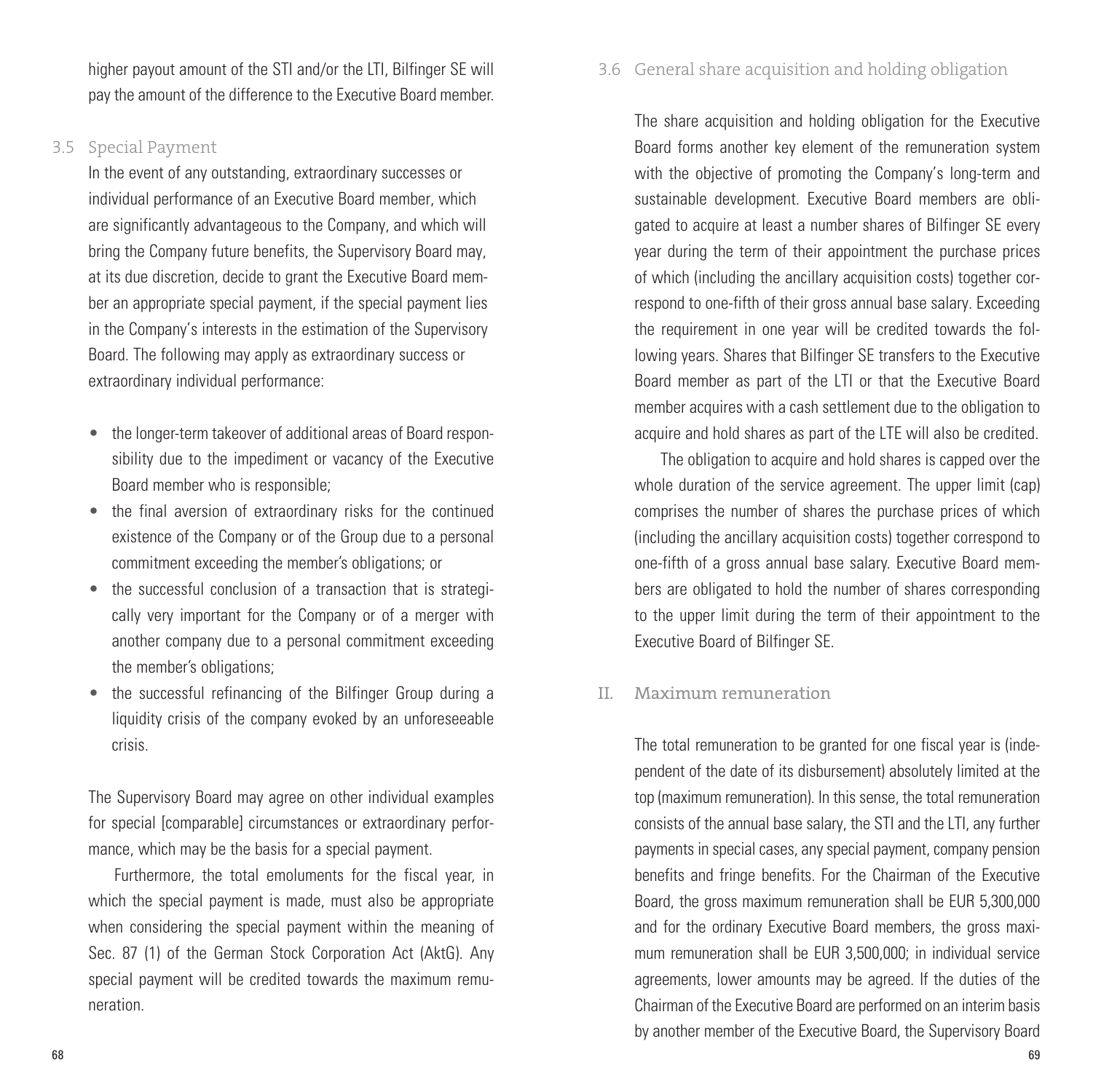may provide for the gross maximum remuneration of the Chairman of the Executive Board to be applied accordingly for this period. Should the employment relationship end in the course of a year, *a pro rata* maximum remuneration shall apply to the respective fiscal year. Should the employment relationship commence in the course of a year, the maximum remuneration for the respective fiscal year shall not be reduced pro rata in order to take into account special aspects in the year in which the member took office.

If the remuneration exceeds the maximum remuneration, the virtual gross payout amount for the LTI for the respective fiscal year will be reduced. Insofar as this is insufficient to comply with the maximum remuneration, the Supervisory Board may, at its due discretion, reduce other components of the remuneration or demand the reimbursement of already paid out remuneration.

Independent of the fixed maximum remuneration, moreover, the payout amounts of STI and LTI are capped relative to the respective target amount at 200 percent.

III. Remuneration-related legal transactions

Durations of remuneration-related legal transactions 1.

1.1 Terms of the service agreements

The service agreements of the Executive Board members shall apply for the duration of the ongoing appointments. The term of the service agreements of Executive Board members shall not exceed the maximum duration of five years, whereby in principle, first-time appointments will not exceed a term of three years.

The service agreements will automatically extend for the term of a renewed appointment, unless otherwise agreed.

#### 1.2 Tying clause

If the appointment as a member of the Executive Board pursuant to Sec. 84 (3) of the German Stock Corporation Act (AktG) is revoked or otherwise prematurely terminated by Bilfinger SE, the service agreement shall end automatically with the expiration of the notice periods provided in Sec. 622 of the German Civil Code (BGB).

1.3

Right of termination in the event of a change of control

The service agreements may provide that the Executive Board members may terminate their service agreement with a notice period of six months to the end of a calendar month, if a change of control occurs.

No benefits are promised on the occasion of the premature termination of the service agreement by exercising the termination right due to a change of control (in particular for payment of a severance payment).

In derogation of this, severance payments in the event of a termination due to a change of control have been agreed upon with the current Executive Board members. The severance payment amounts to the annual base salary plus variable remuneration, i.e. STI and LTI, due for the remaining term of the agreement and not exceeding the sum due for three years. As a general principle, the sum due for STI shall be calculated according to the average variable remuneration paid over the last five full fiscal years, the sum due for LTI according to the annual value of PSUs allocated. Further, the severance payment shall be limited to 150 per cent of the general severance cap at the level of two years' annual remuneration. The Supervisory Board is authorized to continue the agreement on the change of control with a severance payment commitment to a maximum of the so far agreed extent in the event that a current Executive Board member's appointment is extended.

Compensation for the non-compete clause 2.

The Supervisory Board may principally agree upon a postcontractual ban on competition with Executive Board members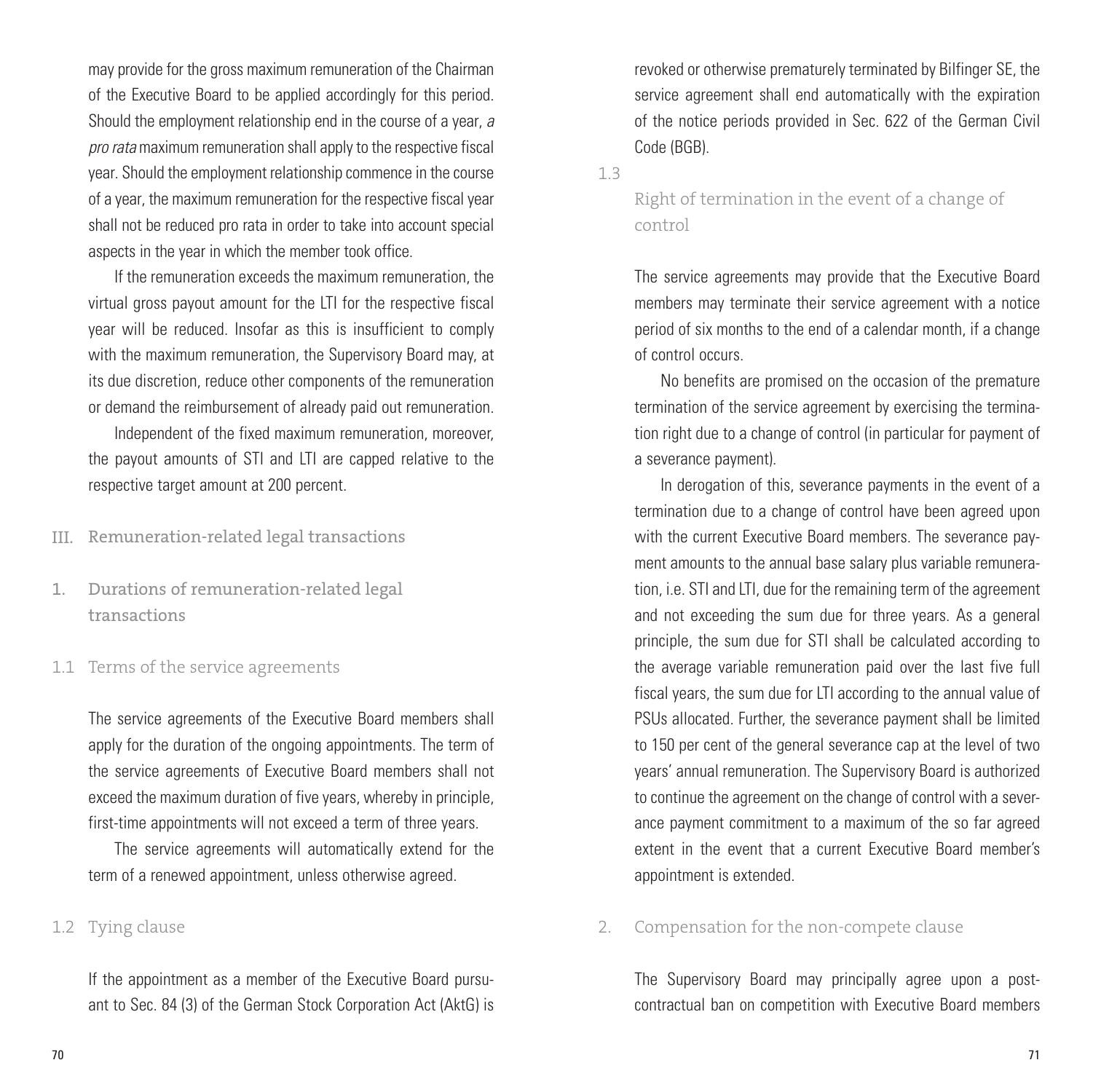and grant these payments of compensation for the non-complete clause. For each month of the post-contractual ban on competition, the maximum compensation for the non-complete clause shall amount to one-twelfth of the annual base salary.

Currently, all Executive Board members are, for the duration of a compensation period of 24 months as of the date of the end of their service agreement, subject to a post-contractual ban on competition. For the duration of the ban on competition, Executive Board members shall receive compensation at the level of one twelfth of 50 per cent of the annual remuneration due to the Executive Board member (annual base salary plus variable remuneration). Any other remuneration that an Executive Board member receives during the term of the post-contractual ban on competition by utilizing his working capacity, will be credited in the amount of 50 percent toward the compensation for the month, for which such remuneration is incurred. Any payments from the company pension shall be credited toward this compensation for the non-compete clause.

#### Compensation on dismissal 3.

In the event of a premature termination of the appointment without good cause, any payments agreed, if necessary, to the Executive Board member shall not exceed the value of the remuneration for two years (severance cap) and will not provide compensation for more than the remaining term of the service agreement. Any severance payment will be credited to the compensation for the non-compete clause within the framework of the post-contractual ban on competition.

IV. Consideration of the remuneration and employment terms and conditions of the employee when fixing the remuneration system.

Whilst fixing the remuneration system as well as the specific amount of remuneration for the Executive Board members, the Supervisory Board considered both the remuneration and employment conditions of Bilfinger SE employees. To this end, the Supervisory Board defined top management (Management Level 1) and demarcated this both from Bilfinger SE's Executive Board and its total workforce. During regular assessments of whether the Executive Board remuneration is appropriate, the Supervisory Board also particularly takes into account whether adjustments in time are necessary due to a change in the relation of the remuneration for the Executive Board, Management Level 1 and the entire workforce or due to the developments in the remuneration of individual groups.

## V. Procedure for fixing, implementing, and reviewing the Remuneration System

The Supervisory Board will adopt a clear and understandable remuneration system for the Executive Board members. The Presiding Committee is responsible for preparing the resolution of the Supervisory Board on the remuneration system and for the regular review of the remuneration system. For this purpose, the Presiding Committee will prepare a report and a draft resolution. The Supervisory Board will review the remuneration system at its due discretion, but by no later than every four years. The Supervisory Board will conduct a market comparison and take into consideration in particular any changes in the corporate environment, the overall economic situation, and the Company's strategy, changes and trends with respect to the national and international corporate governance standards and the development of the remuneration and employment conditions of the workers pursuant to B.IV. If required, the Supervisory Board or the Presiding Committee will call upon external compensation experts and other advisors. In doing so, the Supervisory Board will pay attention to the independence of the external compensation expert and advisors of the Executive Board and shall make provisions in order to avoid conflicts of interest.

The Supervisory Board shall submit the remuneration system adopted by the Supervisory Board to the General Meeting for approval in the event of any material change, but at least every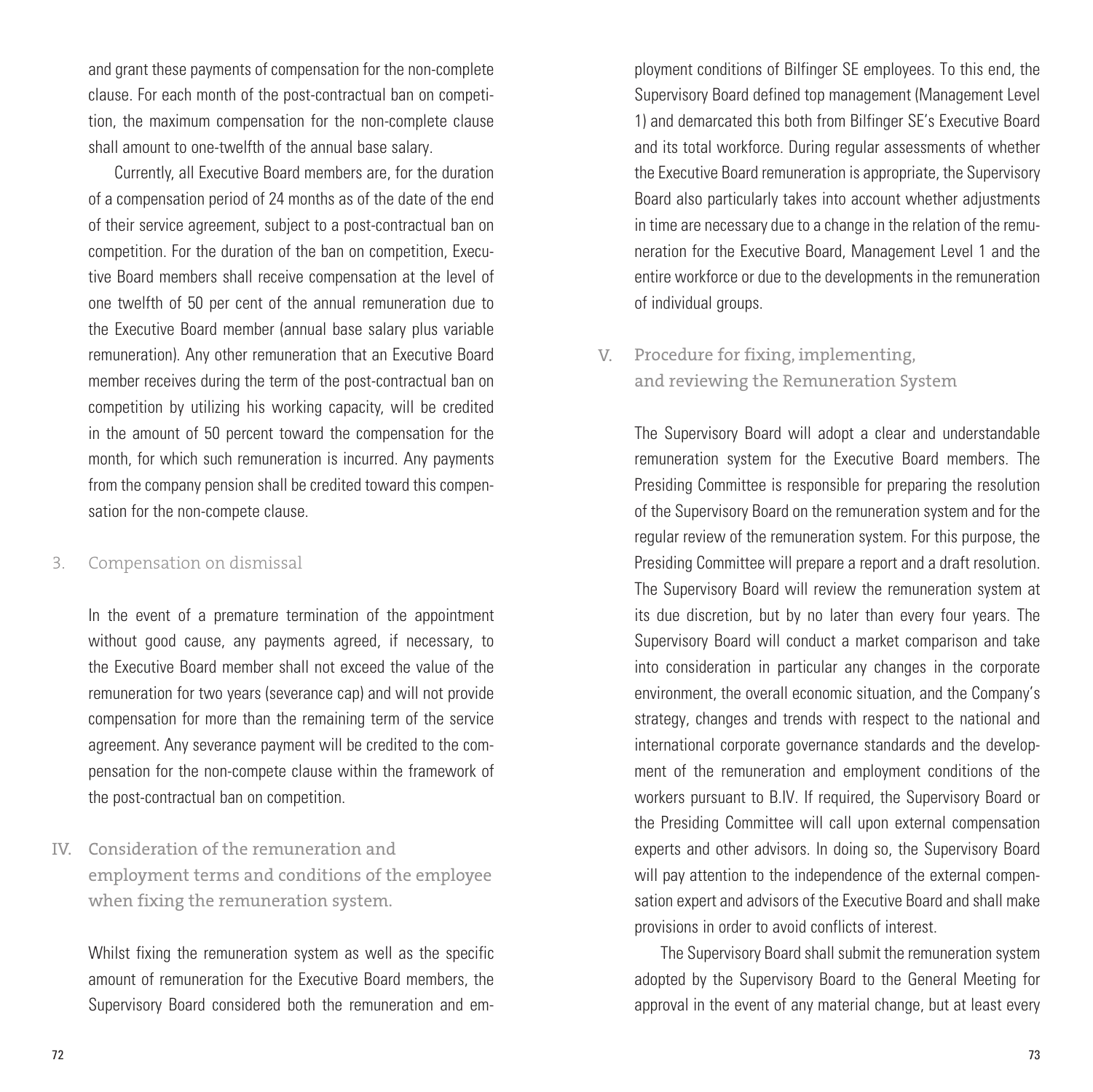four years, for approval. If the General Meeting does not approve the submitted remuneration system, the Supervisor Board shall submit a reviewed remuneration system to the General Meeting for approval, by no later than the following ordinary General Meeting.

As of 1 January 2021, this remuneration system applies to all Executive Board members whose service agreements will be newly signed or extended as of the resolution adopted by the Supervisory Board dated 9 February 2021.

By taking suitable measures, the Supervisory Board and the Presiding Committee shall ensure that possible conflicts of interest on the part of the members of the Supervisory Board participating in the consultations and decisions on the remuneration system are avoided and if necessary, resolved. Every Supervisory Board member is obligated to report any conflicts of interests to the Chairman of the Supervisory Board. The Chairman of the Supervisory Board shall disclose any conflicts of interest concerning him to his Deputy. The Supervisory Board shall decide, case-by-case, on how to deal with an existing conflict of interest. In particular, a possibility to be considered is that a Supervisory Board member affected by a conflict of interest will not participate in a meeting or individual consultations and decisions of the Supervisory Board or of the Presiding Committee.

The Supervisory Board may temporarily depart from the remuneration system (procedure and regulations on the structure of the remuneration) and its individual components as well as from the terms and conditions of individual elements of remuneration or introduce new elements of remuneration, if this is necessary in the interest of the long-term well-being of Bilfinger SE. The Supervisory Board shall reserve such deviations for extraordinary circumstances, such as an economic or corporate crisis. In the event of an economic crisis, the Supervisory Board may depart from the planning conditions of the STI and/or the LTI in particular.

**Annex to Agenda Item 8: Resolution on remuneration for the Supervisory Board**

Remuneration system for the members of the Supervisory Board of Bilfinger SE in accordance with Sections 113 (3) sentence 1 and Section 87a (1) sentence 2 German Stock Corporation Act

Main features of the remuneration system for A. members of the Supervisory Board of Bilfinger SE

The remuneration system for members of the Supervisory Board of Bilfinger SE is clear and comprehensible. It complies with the requirements of the German Stock Corporation Act (AktG) as amended by the Act Implementing the Second Shareholders' Rights Directive of December 12, 2019 (BGBl. Part I 2019, No. 50 of December 19, 2019) and takes into account the recommendations of the German Corporate Governance Code in the version that came into force on March 20, 2020, unless a deviation is declared.

The current remuneration system has been applicable to all members of the Supervisory Board of Bilfinger SE since 8 October 2010, when the change of the legal form of the Company from an AG to an SE took effect. Since then, the remuneration of the Supervisory Board has been regulated in Article 16 of the Articles of Incorporation of Bilfinger SE.

The remuneration of the members of the Company's Supervisory Board is purely fixed. It consists of a basic remuneration with function-related differentiation and an attendance fee.

The system for remuneration of the members of the Supervisory Board sets incentives that are in line with and support the corporate strategy: By monitoring the management of the Company and advising the Executive Board, which is its responsibility, the Supervisory Board makes a decisive contribution to promoting the business strategy and the long-term development of the Company. The structure of the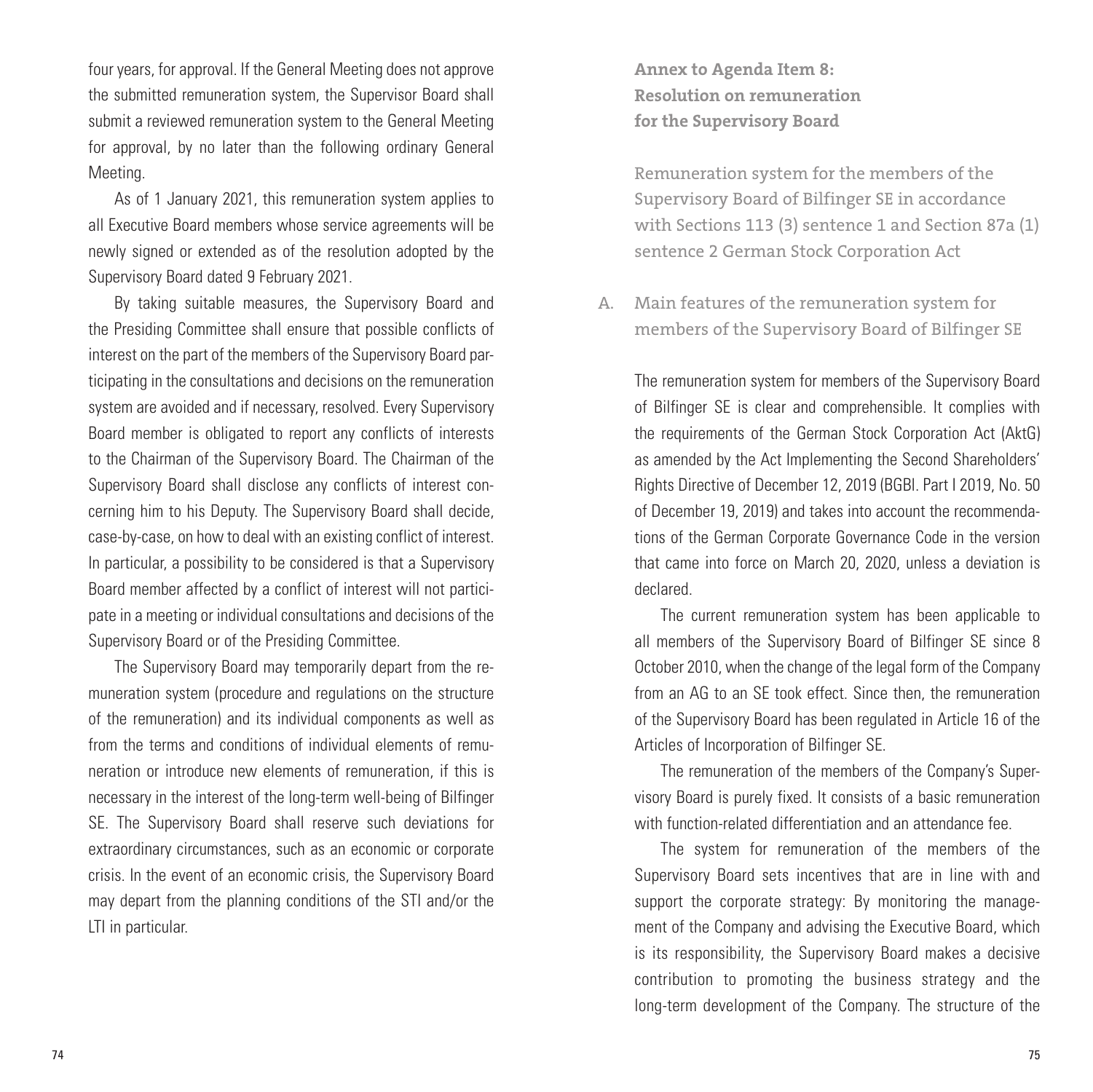remuneration promotes the performance of the supervisory function and provides incentives to take appropriate action. The remuneration and the remuneration system take account of the responsibility and the requirements in terms of content and time for the activities of the members of the Supervisory Board and the committees of the Supervisory Board. In particular, it is not performance-oriented and thus ensures the necessary independence from the Executive Board in the interests of the Company.

The structure and amount of the remuneration of the members of the Supervisory Board is also in line with market practice compared to the remuneration of the members of the Supervisory Board of other SDAX companies. Overall, the remuneration is commensurate with the duties of the Supervisory Board members and the situation of the Company.

At the same time, the appropriate remuneration of the Supervisory Board, which is in line with market conditions, ensures that the Company is and will continue to be in a position to attract qualified candidates for membership of the Supervisory Board of Bilfinger SE; in this way, the remuneration of the Supervisory Board also contributes to promoting the business strategy and the long-term development of the Company.

#### The remuneration system in detail B.

The remuneration of the members of the Supervisory Board of Bilfinger SE consists exclusively of fixed remuneration. This supports the advice and monitoring by the Supervisory Board with regard to sustainable corporate development and is in line with suggestion G. 18 sentence 1 of the German Corporate Governance Code in the version dated December 16, 2019. A pure fixed remuneration with function and expense-related components is particularly suitable for strengthening the independence of the members of the Supervisory Board. A variable or otherwise share-based remuneration component is not envisaged for members of the Supervisory Board of Bilfinger SE.

#### Compensation components I.

All members of the Supervisory Board each receive a fixed annual basic remuneration of EUR 70,000.00. For the Chairman and Deputy Chairman of the Supervisory Board and the Chairman and member of one of the committees, with the exception of the Nomination Committee, an increased remuneration is provided for in order to take account of the additional time and effort required to perform and assume responsibility for such functions. The Chairman of the Supervisory Board receives two and a half times the annual basic remuneration, the Deputy Chairman of the Supervisory Board and the Chairmen of the committees, with the exception of the Nomination Committee, receive twice this amount. The members of the committees, with the exception of the Nomination Committee, receive one and a half times the annual basic remuneration. If a member of the Supervisory Board performs several of the functions listed above, he or she is only entitled to the highest basic remuneration increased by the respective function once.

The corresponding basic remuneration is granted each financial year. For members of the Supervisory Board who are only on the Supervisory Board for part of the fiscal year, the remuneration is granted *pro rata temporis*. The same applies to the function-related increase in remuneration for the Chairman of the Supervisory Board and his Deputy Chairman as well as to the increase in remuneration for membership and chairmanship of a Supervisory Board committee (with the exception of the Nomination Committee) if the corresponding function is only performed for part of the financial year.

In addition to the fixed basic remuneration, the members of the Supervisory Board receive an attendance fee of EUR 500.00 for each meeting of the Supervisory Board and its committees in which they personally attend in full or in part  $-$  this includes participation by telephone or video conference. It is understood that an attendance fee is payable if the member of the Supervisory Board attends at least half of the respective meeting. The total remuneration for a financial year is due and payable to the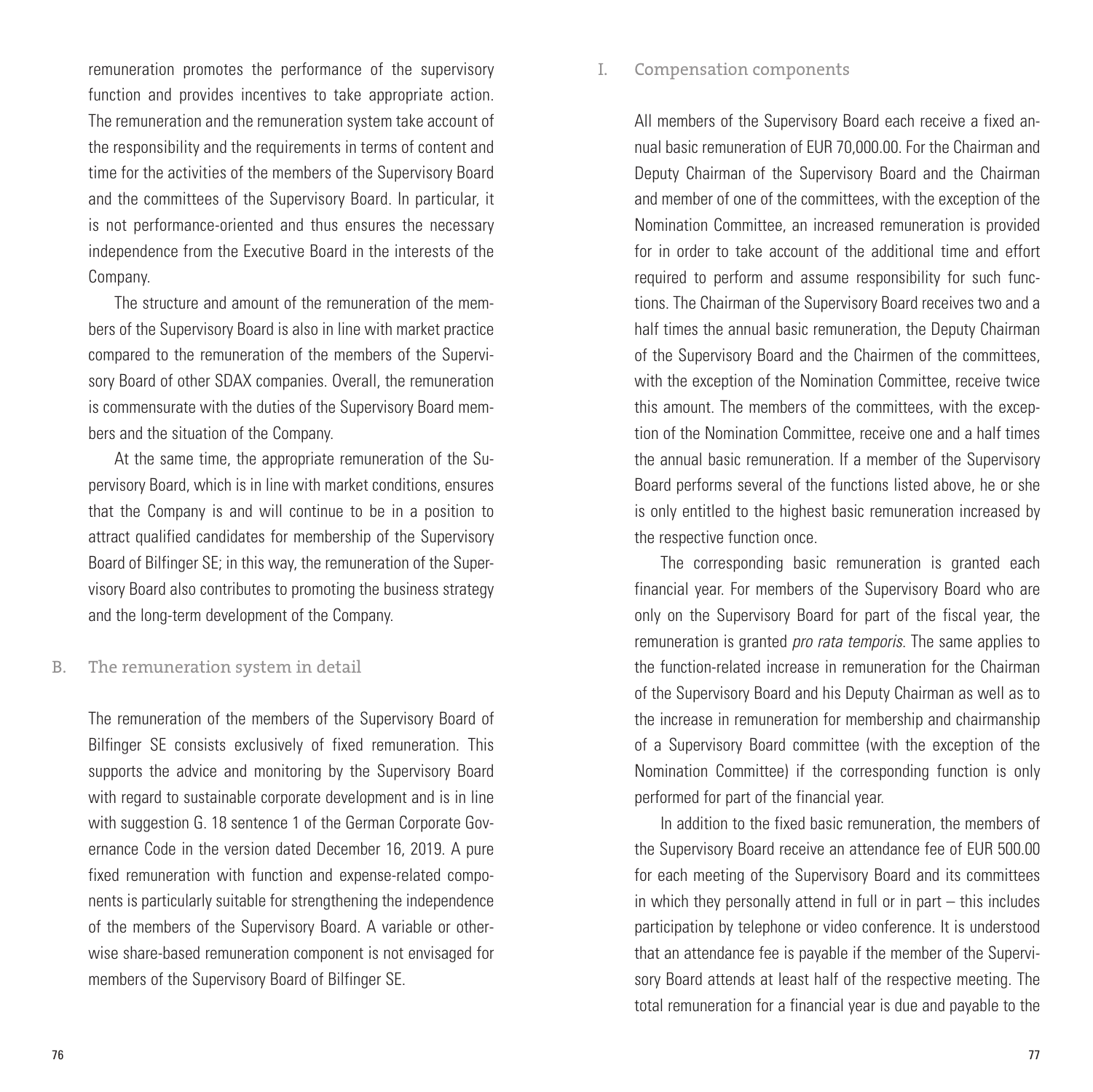members of the Supervisory Board retrospectively annually after the Annual General Meeting that is presented the annual financial statements for the financial year in question. In addition, members resident in the Federal Republic of Germany are also reimbursed for the value-added tax payable on their total remuneration and paid out with the corresponding total remuneration.

No other remuneration components, including in the broader sense, are provided for members of the Supervisory Board.

Remuneration or benefits for services rendered personally that go beyond or are outside the scope of the Supervisory Board, such as separate consulting and agency services, are not included in the remuneration of the Supervisory Board. Insofar as such services are permitted under the statutory provisions and the requirements of case law, they require a separate contractual arrangement, which must be approved in advance by the Supervisory Board.

In addition to their remuneration, the members of the Supervisory Board are reimbursed by Bilfinger SE for their actual expenses and costs incurred or the Company assumes the corresponding costs. Expenses and costs include travel expenses and other individual settlements of expenses incurred in connection with the exercise of duties on the Supervisory Board in the interests of Bilfinger SE, insofar as these are reasonable and could be deemed necessary. The reimbursement of expenses to the members of the Supervisory Board is made on a case-by-case basis based on the settlement by the members of the Supervisory Board.

The Company also includes the members of the Supervisory Board in the coverage of the D&O insurance of Bilfinger SE.

Procedure for reviewing and amending the remuneration of the Supervisory Board and the remuneration system II.

If the Executive Board and the Supervisory Board see reason for a change in the remuneration of the Supervisory Board, they submit a proposal to the Annual General Meeting for a changed remuneration system or a changed level of remuneration and for a corresponding amendment to Article 16 of the Articles of Incorporation.

In accordance with Section 113 (3) AktG, the annual general meeting of Bilfinger SE must adopt a resolution on the remuneration of the Supervisory Board at least every four years (also irrespective of any change), whereby a merely confirmatory resolution is also permissible. For the purpose of this submission to the Annual General Meeting, the amount of remuneration and the remuneration system for the Supervisory Board are subject to regular and timely review by the Executive Board and the Supervisory Board at their discretion. In particular, the following are considered to be key factors in the review: the time taken by members of the Supervisory Board, their responsibilities and the development of Supervisory Board remuneration at other, comparable companies (such as the development of Supervisory Board remuneration at SDAX companies), changes in the corporate environment, the overall economic situation and strategy of the Company, as well as changes and trends in national and international corporate governance standards. On the other hand, a so-called vertical comparison with employee remuneration is out of the question due to the special nature of the Supervisory Board activities for which the remuneration is granted, which is fundamentally different from the activities of the employees of the Company and the group. If necessary, external compensation experts and other consultants are consulted for review. In doing so, the Executive Board and Supervisory Board ensure the independence of the external compensation experts and consultants and take precautions to avoid conflicts of interest.

If the Annual General Meeting does not approve the system presented, the Supervisory Board shall submit a reviewed remuneration system to the general meeting for approval at the latest at the following annual general meeting.

Procedures in the event of conflicts of interest III. relating to the remuneration system

In the past, there have been no conflicts of interest on the part of individual members of the Executive Board or the Supervisory Board of Bilfinger SE with regard to the remuneration system for the Supervisory Board. If such a conflict of interest should arise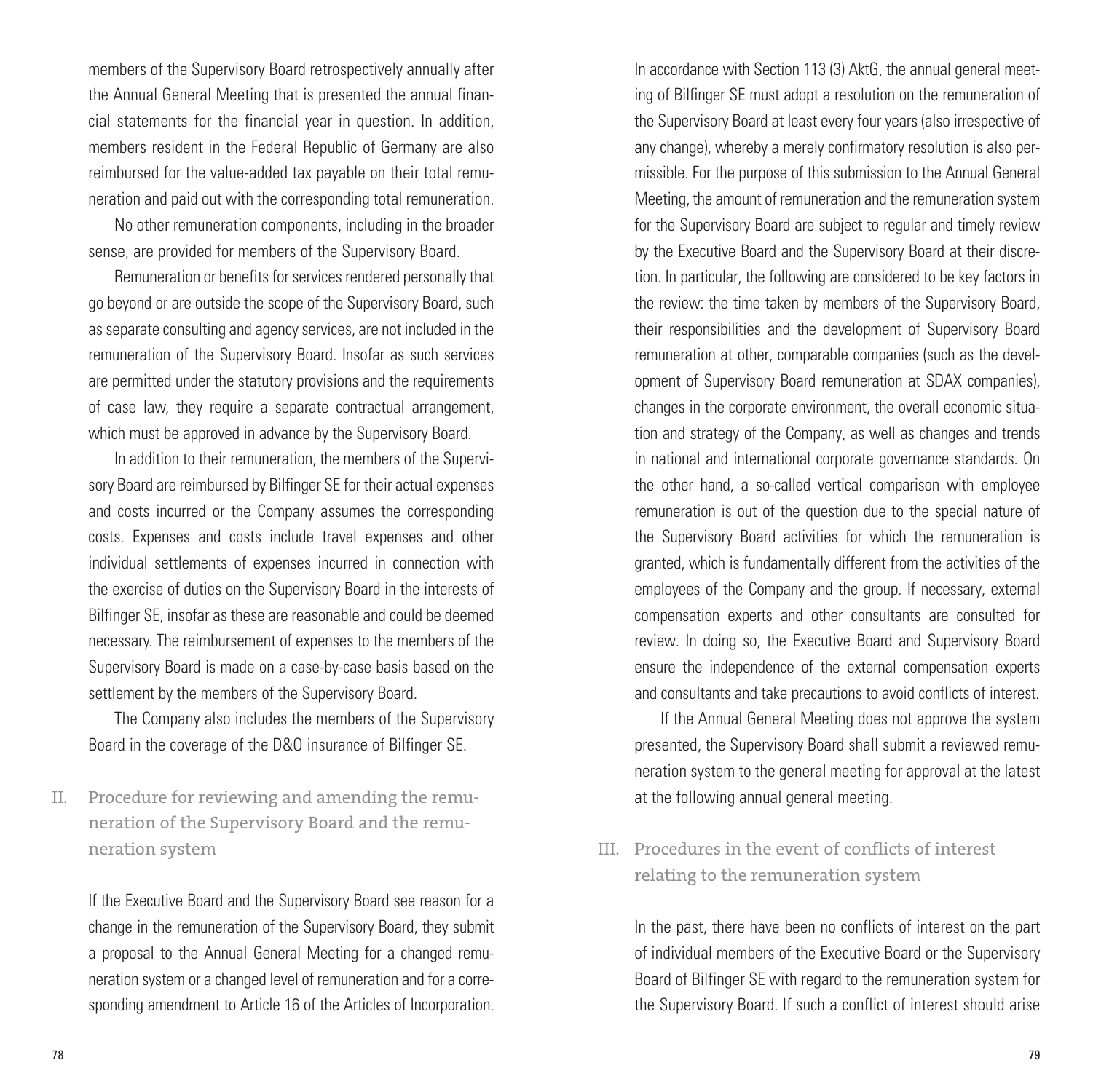during the review of the remuneration, the Executive Board or the Supervisory Board will treat it in the same way as any other conflict of interest in the person of a member of the executive body, so that the member of the executive body in question will not participate in the resolution or, in the event of a serious conflict of interest, in the discussion. Should an insoluble and permanent conflict of interest arise, which seems rather unlikely in this area, the board member concerned will resign from office. In general, regular self-assessment, re-view and early disclosure of any conflicts of interest ensure that the decisions of the Executive Board and the Supervisory Board are not influenced by improper considerations in this area either.

The remuneration of the members of the Supervisory Board is regulated in Section 16 of the Articles of Association of Bilfinger SE, which reads as follows:

#### Section 16 Compensation

(1) In addition to the reimbursement of expenses, the members of the Supervisory Board are to be paid a fixed annual compensation of EUR 70,000. The Chairman of the Supervisory Board is to be paid two-and-a-half times this amount, the Deputy Chairman of the Supervisory Board and the Chairmen of the committees, with the exception of the Nomination Committee, are to be paid twice this amount, the members of the committees, with the exception of the Nomination Committee, are to be paid one-and-a-half times this amount. If a member of the Supervisory Board exercises several of the aforementioned functions, he or she will be entitled to only one of these compensation amounts, i.e. whichever is highest.

(2) In addition, the members of the Supervisory Board also receive an attendance fee of EUR 500.00 for every meeting of the Supervisory Board or its committees which they attend.

(3) Compensation is to be paid after the General Meeting at which the financial statements for the respective fiscal year are presented. Any value-added tax due on the compensation paid to the members of the Supervisory Board will be refunded by the Company.

Overview of information pursuant to Section 125 AktG in conjunction with table 3 of Commission Implementing Regulation (EU) 2018/1212

| A1             | Unique identifier of the event | Virtual Annual General Meeting<br>of Bilfinger SE 2021                                                                                            |
|----------------|--------------------------------|---------------------------------------------------------------------------------------------------------------------------------------------------|
| A2             | Type of message                | Notice of the General Meeting                                                                                                                     |
| B <sub>1</sub> | <b>ISIN</b>                    | DE0005909006                                                                                                                                      |
| B <sub>2</sub> | Name of issuer                 | Bilfinger SE                                                                                                                                      |
| C <sub>1</sub> | Date of the General Meeting    | April 15, 2021                                                                                                                                    |
| C <sub>2</sub> | Time of the General Meeting    | 10:00 hrs (CEST)<br>(corresponds to 8:00 hrs (UTC))                                                                                               |
| C3             | Type of General Meeting        | Virtual Annual General Meeting<br>without physical presence of the<br>shareholders or their proxies                                               |
| C <sub>4</sub> |                                | Location of the General Meeting URL of the virtual General Meeting:<br>https://www.bilfinger.com/en/annual-<br>general-meeting                    |
|                |                                | Venue within the meaning of the Ger-<br>man Stock Corporation Act: Congress<br>Center Rosengarten, Rosengartenplatz<br>2, 68161 Mannheim, Germany |
| C <sub>5</sub> | <b>Record Date</b>             | Record date for bearer shares:<br>March 24, 2021, 24:00 hrs (CET)<br>(corresponds to 23:00 hrs UTC)                                               |
| C6             |                                | Uniform Resource Locator (URL) https://www.bilfinger.com/hauptver-<br>sammlung                                                                    |
|                |                                | https://www.bilfinger.com/en/annual-<br>general-meeting                                                                                           |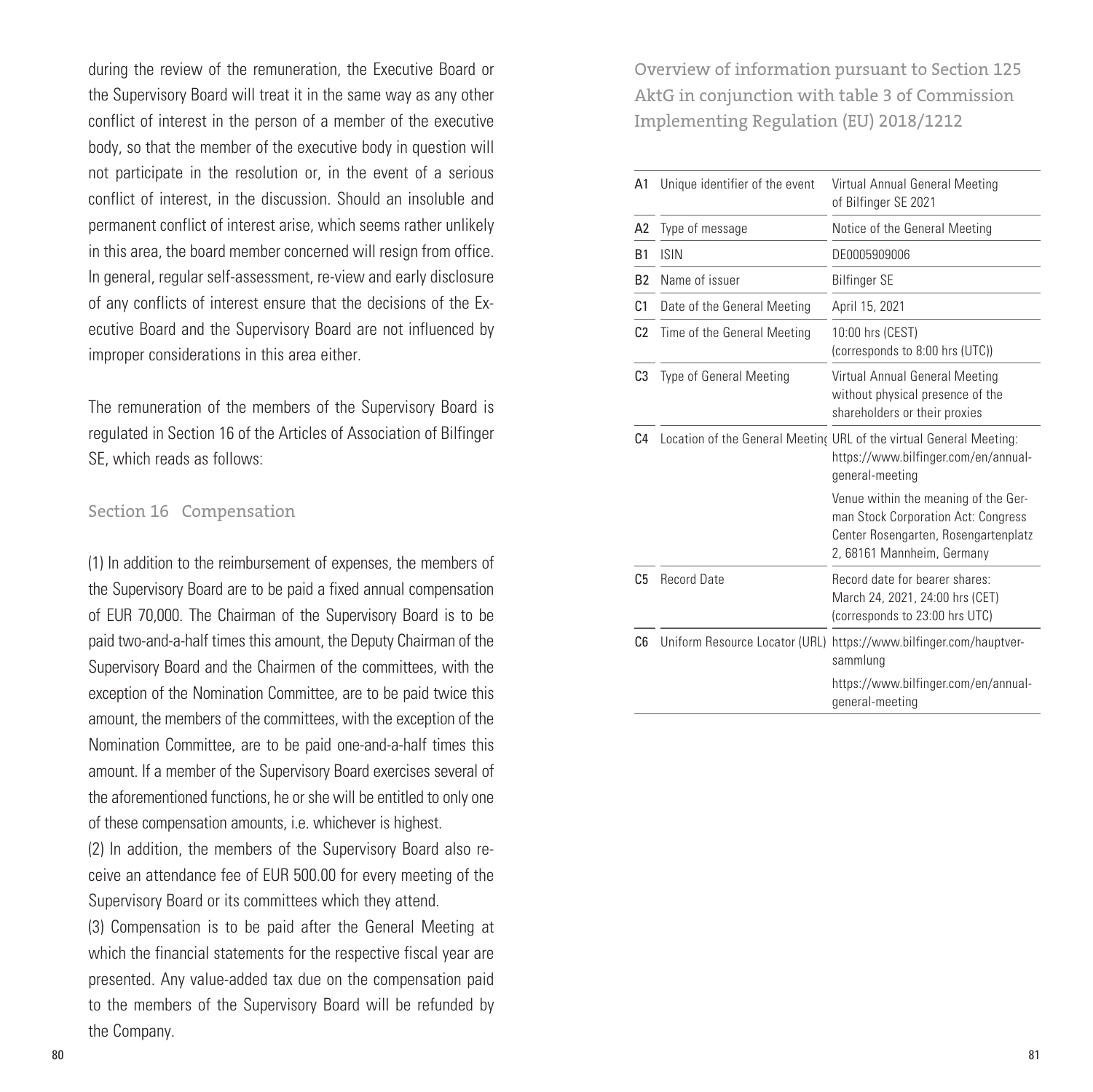# Development in the financial year 2020

# General statement of the Executive Board on the economic situation

Bilfinger entered 2020 with a sense of optimism that was based on positive business development in the previous year. The outbreak of the COVID 19 pandemic and the temporary steep drop in the price of oil, however, had a marked impact on our company in financial year 2020 since the end of the first quarter. The forecasts in the 2019 Annual Report, not yet affected by these developments, could not be reached as a result of these unforeseeable developments. They were adjusted in May 2020 after careful consideration of the situation and confirmed in the interim report for the first half of 2020.

As anticipated, after bottoming out in April and May, the business recovery gained momentum as the year progressed. European business in particular demonstrated strong resilience and a high degree of cost agility. Capacity was reduced where the mediumterm outlook is subdued, including in the upstream oil and gas business in the North Sea. We wound down lossmaking activities while taking strategic action to address underperforming units, for example in the Technologies segment. Compared with year-end 2019, the number of employees in the Group was reduced by around 5,000, most of them in North America, Northern Europe and the United Kingdom.

Government subsidies, including wage subsidies, partially compensated for underutilization in the business areas affected by the sharp decline in activity. At peak times in the second quarter of the reporting year, about 3,000 European employees of the Group were on short-time work, a figure equal to about ten percent of the total workforce. The United Kingdom accounted for the largest share, with further emphasis on Austria and Switzerland as well as Poland, Scan-

| <b>KEY FIGURES FOR THE</b>                      |         |        |                          |
|-------------------------------------------------|---------|--------|--------------------------|
| <b>BILFINGER GROUP</b><br>in $\epsilon$ million | 2020    | 2019   | $\Delta$ in %            |
| Orders received                                 | 3,724   | 4,159  | $-10$<br>$(org. -7)$     |
| Order backlog                                   | 2,585   | 2,567  | 1<br>(org. 5)            |
| Revenue                                         | 3,461   | 4,327  | $-20$<br>$($ org. $-17)$ |
| Adjusted EBITDA                                 | 125     | 212    | $-41$                    |
| Adjusted EBITA                                  | 20      | 104    | $-81$<br>(org. -88)      |
| Adjusted EBITA margin (in %)                    | 0.6     | 2.4    |                          |
| EBITA                                           | $-57$   | 32     |                          |
| Adjusted net profit                             | -8      | 49     |                          |
| Adjusted earnings per share (in $\epsilon$ )    | $-0.20$ | 1.23   |                          |
| Net profit                                      | 99      | 24     | 313                      |
| Operating cash flow                             | 120     | 110    | 9                        |
| Adjusted operating cash flow                    | 164     | 181    | $-10$                    |
| Free cash flow                                  | 93      | 57     | 64                       |
| Adjusted free cash flow                         | 136     | 128    | 7                        |
| Capital expenditure on P, P & E                 | 37      | 64     | $-43$                    |
| Employees (number at reporting date)            | 28,893  | 33,327 | $-13$                    |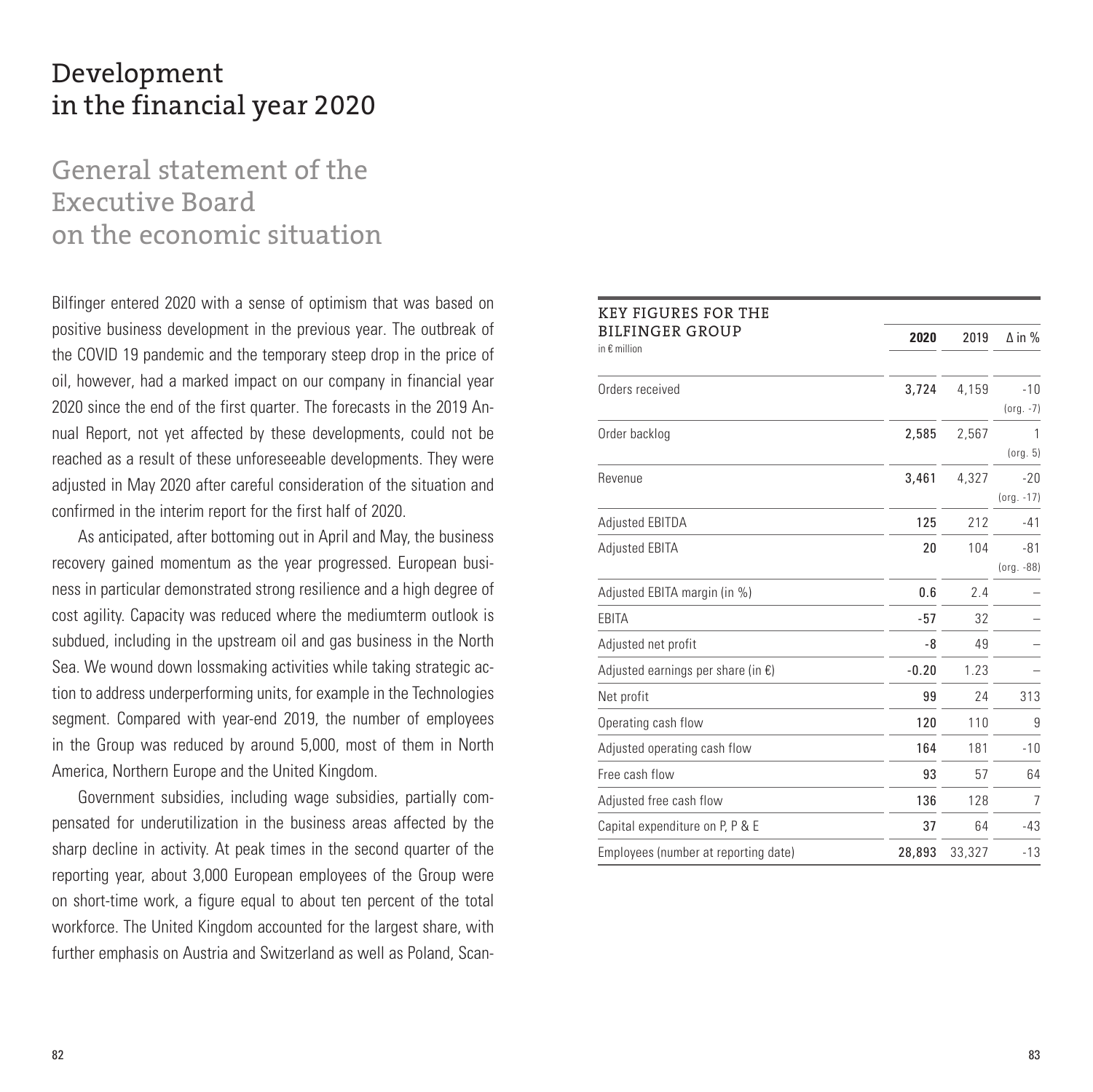dinavia and Germany. At the end of the year, the number of European employees on short-time work programs was still just under 500, less than two percent of the total workforce.

In addition, the use of opportunities to defer taxes and social security contributions contributed to the stable development shown by cash flow over the course of the year – even under difficult conditions. Overall, we made use of government grants, primarily in the United Kingdom, in Austria and the Netherlands totaling about EUR 36 million (in accordance with IAS 20).

Forecasts issued in the half-year financial report 2020 were met at the end of the year, with two positive and one negative deviation.

Because the situation in Engineering & Maintenance International proved much more challenging than initially anticipated, adjusted EBITA here was negative, contrary to the mid-year forecast. Capacity underutilization in North America had a particularly strong impact in this context. However, because business at Engineering & Maintenance in Europe was at the same time more robust than initially expected, it was possible to achieve the earnings level forecast for the Group as a whole.

The sale of the former Building and Facility Services business of Bilfinger (now: Apleona) to EQT in 2016 included a cash inflow as well as non-cash components, including a preferred participation note (PPN) from which we are entitled to approximately 49 percent of the proceeds after deduction of debt in the event of a resale. At the beginning of December 2020, EQT announced the sale of all shares in Apleona Group GmbH with a purchase price that exceeded expectations, resulting in a book profit of EUR 209.7 million for Bilfinger based on the carrying amount of EUR 240.3 million. The increased financial result arising from the revaluation of the PPN led to significantly positive net profit at Bilfinger in 2020. The negative figure that had been expected in the forecast issued in the middle of the year did not fully anticipate the proceeds from the sale of Apleona.

The book gain from the revaluation of the PPN in Apleona also led to a significant improvement in return on capital employed (ROCE), so that the outlook issued for this in May 2020 was also significantly exceeded.

#### Business development

Orders received for the Group in 2020 decreased organically by 7 percent to EUR 3,724.1 million (previous year: EUR 4,158.8 million). The Group's order backlog was solid at EUR 2,584.7 million (previous year: EUR 2,567.1 million), corresponding to an organic increase of five percent.

As expected, Group revenue decreased organically by 17 percent to EUR 3,461.0 million (previous year: EUR 4,326.9 million) as a result of limitations from the COVID 19 pandemic. The gross margin of 8.6 percent reflects low utilization as a result of the COVID 19 pandemic and a drop in the price of oil in the second quarter. Gross profit declined to EUR 296.1 million (previous year: EUR 411.8 million). Adjusted selling and administrative expenses continued to improve significantly to EUR 291,3 million (previous year: EUR 346.9 million), the adjusted ratio measured against sales was 8.4 percent. The efficiency programs implemented together with strict, agile cost management are having a sustained positive impact.

On this basis, Bilfinger achieved positive adjusted EBITA of EUR 19.8 million (previous year: EUR 104.0 million). this corresponds to an adjusted EBITA margin of 0.6 percent (previous year: 2.4 percent). Further restructuring measures led to an expected increase in adjusted special items to -EUR 76.8 million (previous year: -EUR 71.9 million).

In the Engineering & Maintenance Europe segment, orders received on an organic basis were virtually stable at EUR 2,449.0 million (previous year: EUR 2,529.5 million). Write-downs in order backlog for the upstream oil and gas business were offset by project orders. The order backlog was EUR 1,706.8 million (previous year: EUR 1,601.2 million), an organic increase of 8.9 percent over the prior-year level. Organically, revenue fell by 13 percent to EUR 2,220.6 million (previous year: EUR 2,578.2 million). The European maintenance business showed itself to be very resilient and agile. Revenue in the upstream oil and gas business in the North Sea, however, declined significantly due to COVID 19 restrictions. Adjusted EBITA was clearly positive at EUR 68.8 million (previous year: EUR 106.4 million) with a margin of 3.1 percent (previous year: 4.1 percent).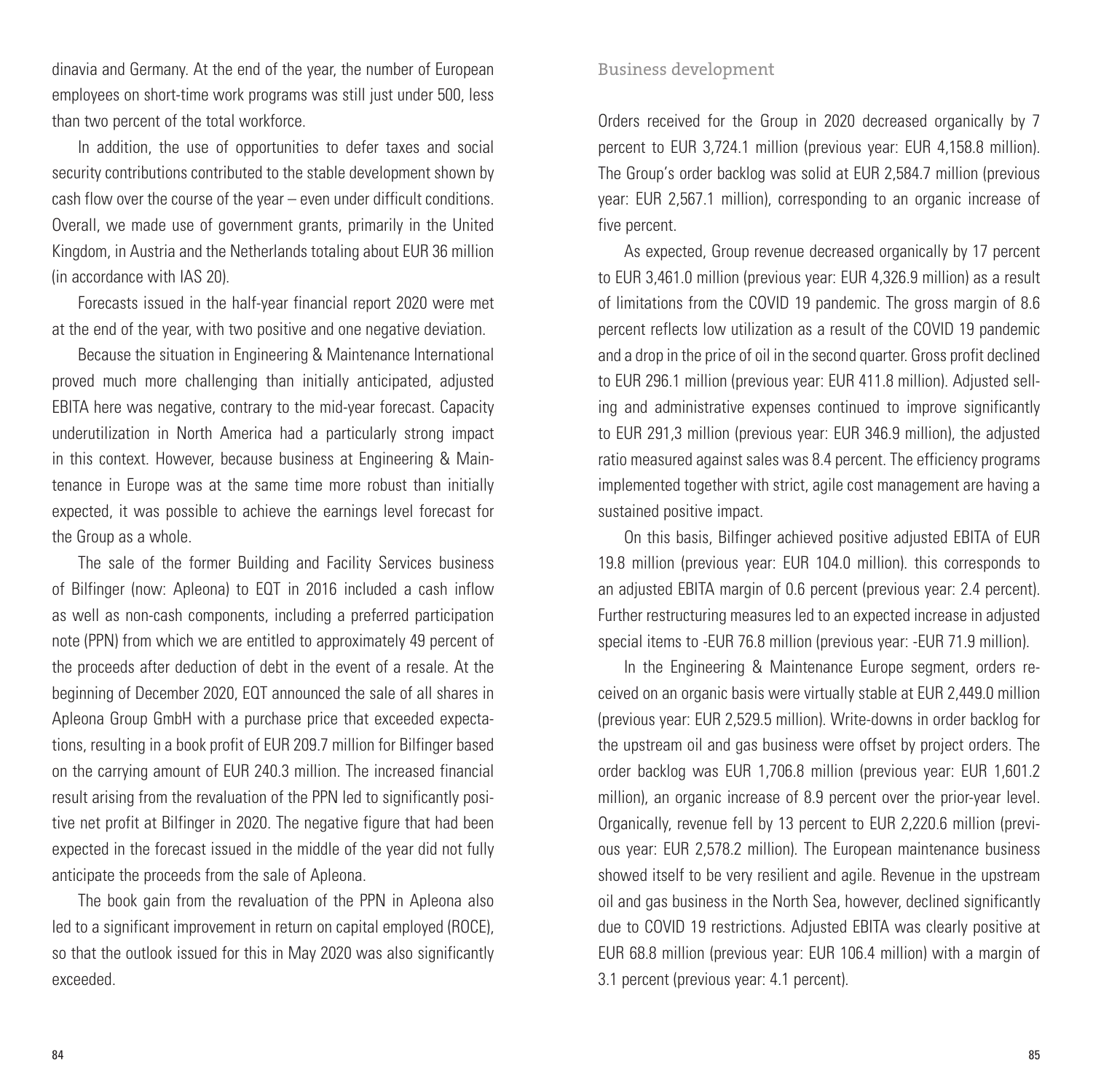Orders received in Engineering & Maintenance International declined organically by 48 percent to EUR 440.6 million (previous year: EUR 856.7 million). This development reflects the absence of project awards in 2020, particularly in North America and coming on the heels of a very strong previous year. Order backlog thus decreased to EUR 323.8 million (previous year: EUR 455.1 million). The 42 percent organic decline in revenue to EUR 521.2 million (previous year: EUR 911.7 million) was partly expected, but was compounded by the challenging environment. Adjusted EBITA was negative at -EUR 20.8 million (previous year: EUR 42.4 million) and was impacted by underutilization in North America. The adjusted EBITA margin was -4.0 percent (previous year: 4.6 percent).

Orders received at Technologies increased organically by a considerable 58 percent to EUR 718.8 million (prior year: EUR 456.4 million). One major driver of this positive development was the call-up of major parts of the contracts for the Hinkley Point C nuclear power plant in the United Kingdom totaling almost EUR 200.0 million. Contributions also came from other projects, including the BP pipe bridge in Germany. Order backlog increased to EUR 559.6 million (previous year: EUR 373.8 million). At EUR 498.0 million (previous year: EUR 538.4 million), organic revenue was 7.0 percent below the previous year, for the most part due to the discontinuation of loss-making activities. The segment's adjusted EBITA amounted to -EUR 10.5 million (previous year: -EUR 27.9 million).

Net income increased to EUR 99.4 million (previous year: EUR 24.2 million) despite lower adjusted EBITA. This is primarily a result of the mark-to-market valuation of the preferred participation note in Apleona, which followed the announcement that EQT had signed a corresponding selling agreement in December. The revaluation of EUR 209.7 million was recognized in the financial result.

This also had an impact on return on capital employed (ROCE), which improved to 6.9 percent (previous year: 1.8 percent).

Free cash flow increased to EUR 93.2 million in the reporting year (previous year: EUR 56.9 million). As a result of the success achieved from measures to improve working capital as well as careful management of investments, there was a significant cash inflow in the fourth quarter that enabled the repayment of almost all utilized tax and social security deferrals that Bilfinger had benefited from in the second quarter of the year.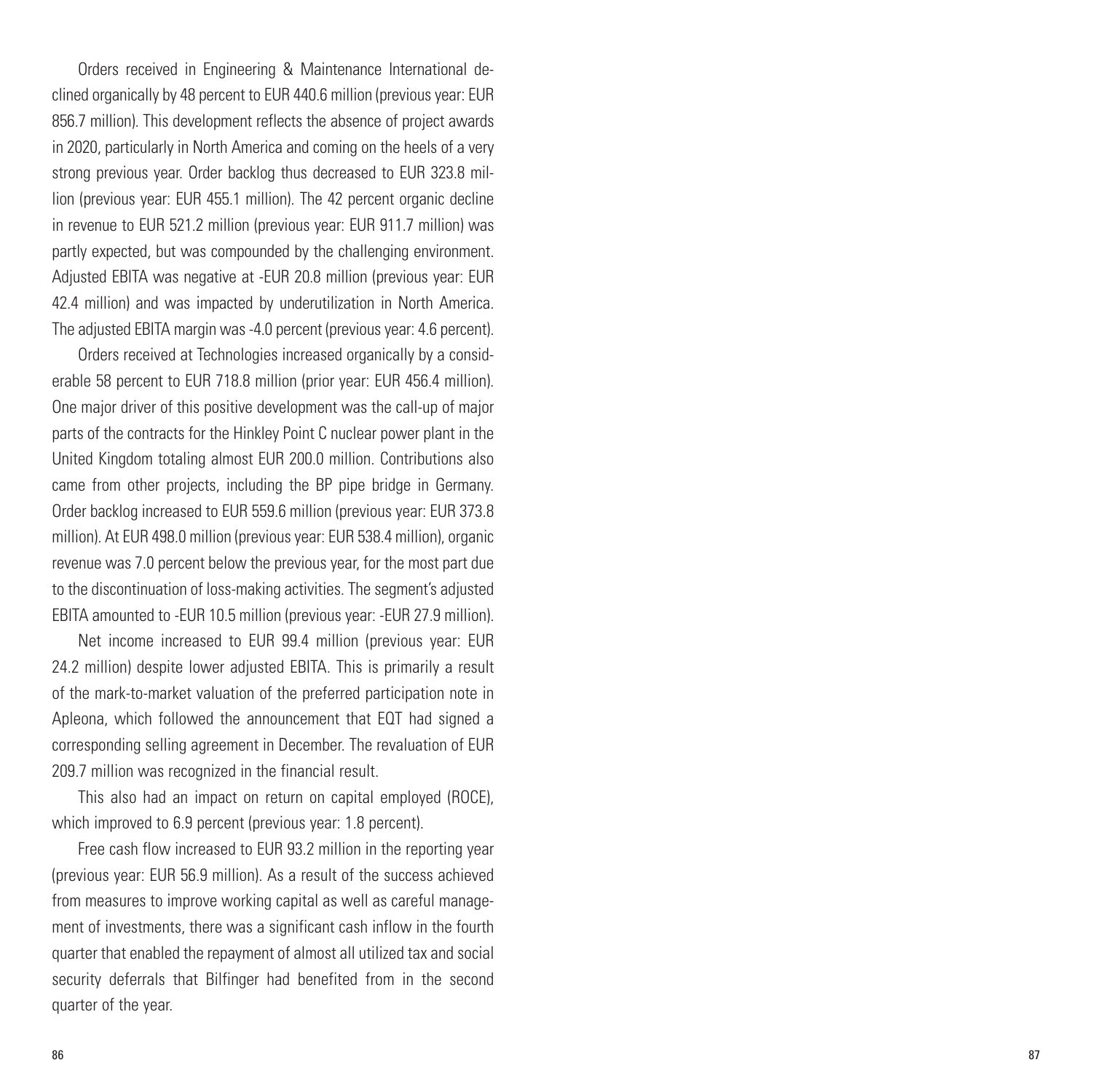| CONSOLIDATED INCOME STATEMENT                                                     |            |            |  |
|-----------------------------------------------------------------------------------|------------|------------|--|
| (ABRIDGED VERSION)<br>in $\epsilon$ million                                       | 2020       | 2019       |  |
| Revenue                                                                           | 3,461.0    | 4,326.9    |  |
| Cost of sales                                                                     | $-3,164.9$ | $-3.915.1$ |  |
| Gross profit                                                                      | 296.1      | 411.8      |  |
| Selling and administrative expense                                                | $-309.7$   | $-379.5$   |  |
| Impairment losses and reversals of impairment losses<br>in accordance with IFRS 9 | $-6.5$     | 1.2        |  |
| Other operating income and expense                                                | $-57.9$    | $-25.3$    |  |
| Income from investments accounted<br>for using the equity method                  | 12.5       | 19.9       |  |
| Earnings before interest and taxes (EBIT)                                         | $-65.5$    | 28.1       |  |
| Financial income                                                                  | 181.1      | $-21.9$    |  |
| Earnings before taxes                                                             | 115.6      | 6.2        |  |
| Income taxes                                                                      | $-7.5$     | $-3.9$     |  |
| Earnings after taxes from continuing operations                                   | 108.0      | 2.3        |  |
| Earnings after taxes from discontinued operations                                 | $-7.0$     | 23.6       |  |
| Earnings after taxes                                                              | 101.0      | 25.9       |  |
| thereof non-controlling interests                                                 | 1.6        | 1.7        |  |
| Net profit                                                                        | 99.4       | 24.2       |  |
| Basic earnings per share (in $\epsilon$ )                                         | 2.47       | 0.60       |  |
| thereof from continuing operations                                                | 2.64       | 0.01       |  |
| thereof from discontinued operations                                              | $-0.17$    | 0.59       |  |
| Diluted earnings per share (in $\epsilon$ )                                       | 2.44       | 0.60       |  |
| thereof from continuing operations                                                | 2.61       | 0.01       |  |
| thereof from discontinued operations                                              | $-0.17$    | 0.59       |  |

## CONSOLIDATED BALANCE SHEET

| <b>INDULIDAI E</b><br>U DALANCE ƏNEEI           |         |                           |
|-------------------------------------------------|---------|---------------------------|
| (ABRIDGED VERSION)<br>in $\epsilon$ million     |         | Dec.31, 2020 Dec.31, 2019 |
|                                                 |         |                           |
| Assets                                          |         |                           |
| Non-current assets                              |         |                           |
| Intangible assets                               | 765.2   | 802.5                     |
| Property, plant and equipment                   | 269.7   | 311.9                     |
| Right of use assets from leases                 | 189.3   | 227.4                     |
| Other non-current assets                        | 89.2    | 334.6                     |
|                                                 | 1,313.4 | 1,676.4                   |
| Current assets                                  |         |                           |
| Receivables and other current assets            | 982.3   | 1,178.6                   |
| Marketable securities                           | 450.0   | 0.0                       |
| Cash and cash equivalents                       | 510.6   | 499.8                     |
| Assets classified as held for sale              | 0.0     | 0.0                       |
|                                                 | 1,942.9 | 1,678.4                   |
| Total                                           | 3,256.3 | 3,354.8                   |
| <b>Equity &amp; liabilities</b>                 |         |                           |
| Equity                                          | 1,198.6 | 1,152.9                   |
| Non-current liabilities                         |         |                           |
| Provisions for pensions and similar obligations | 340.0   | 338.0                     |
| Non-current financial debt                      | 521.3   | 551.3                     |
| Other non-current liabilities                   | 25.1    | 27.9                      |
|                                                 | 886.4   | 917.2                     |
| <b>Current liabilities</b>                      |         |                           |
| Current financial debt                          | 46.9    | 49.7                      |
| Other current liabilities                       | 1,124.4 | 1,235.0                   |
| Liabilities classified as held for sale         | 0.0     | 0.0                       |
|                                                 | 1,171.3 | 1,284.7                   |

| Total | 3,256.3 3,354.8 |
|-------|-----------------|
|       |                 |

 $\overline{a}$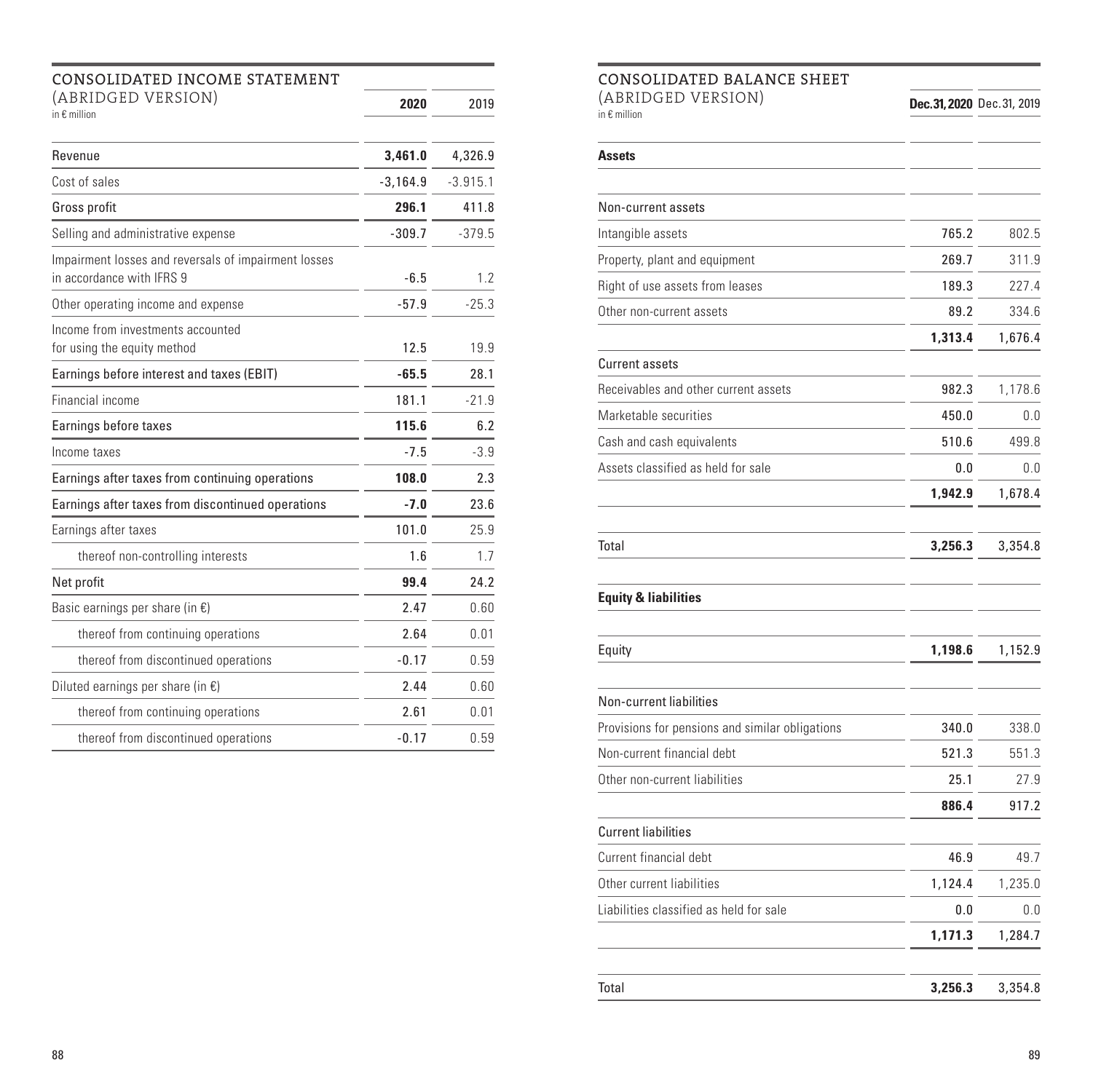#### CONSOLIDATED STATEMENT OF CASH FLOWS (ABRIDGED VERSION)

| (ADNIDULID VERJIUN)<br>in $\epsilon$ million                                          | 2020    | 2019     |
|---------------------------------------------------------------------------------------|---------|----------|
| Cash flow from operating activities of continuing operations                          | 120.4   | 110.3    |
| thereof special items                                                                 | $-43.3$ | $-71.0$  |
| Adjusted cash flow from operating activities of continuing operations                 | 163.7   | 181.3    |
| Capital expenditure on P, P & E and intangible assets                                 | $-36.6$ | $-63.6$  |
| Proceeds from the disposal of property, plant and equipment                           | 9.4     | 10.2     |
| Net cash outflow for property, plant and equipment / intangible assets                | $-27.2$ | $-53.4$  |
| Free cash flow from continuing operations                                             | 93.2    | 56.9     |
| thereof special items                                                                 | $-43.3$ | $-71.0$  |
| Adjusted free cash flow from continuing operations                                    | 136.5   | 127.9    |
| Payments made / proceeds from the disposal of financial assets                        | 8.3     | 143.0    |
| Investments in financial assets                                                       | 0.0     | $-1.8$   |
| Changes in marketable securities                                                      | 0.0     | 119.9    |
| Cash flow from financing activities of continuing operations                          | $-82.2$ | $-243.8$ |
| Share buyback                                                                         | 0.0     | 0.0      |
| <b>Dividends</b>                                                                      | $-7.3$  | $-42.9$  |
| Payments from changes in ownership interest without change in control                 | $-0.3$  | 0.0      |
| Borrowing                                                                             | 0.0     | 375.5    |
| Repayment of financial debt                                                           | $-51.8$ | $-549.6$ |
| Interest paid                                                                         | $-22.8$ | $-26.8$  |
| Change in cash and cash equivalents of continuing operations                          | 19.3    | 74.2     |
| Change in cash and cash equivalents of discontinued operations                        | -6.5    | $-32.3$  |
| Change in value of cash and cash equivalents due to changes in foreign exchange rates | $-2.0$  | 0.8      |
| Change in cash and cash equivalents                                                   | 10.8    | 42.7     |
| Cash and cash equivalents at January 1                                                | 499.8   | 453.8    |
| Change in cash and cash equivalents of assets classified as held for sale             | 0.0     | 3.3      |
| Cash and cash equivalents at December 31                                              | 510.6   | 499.8    |

**College**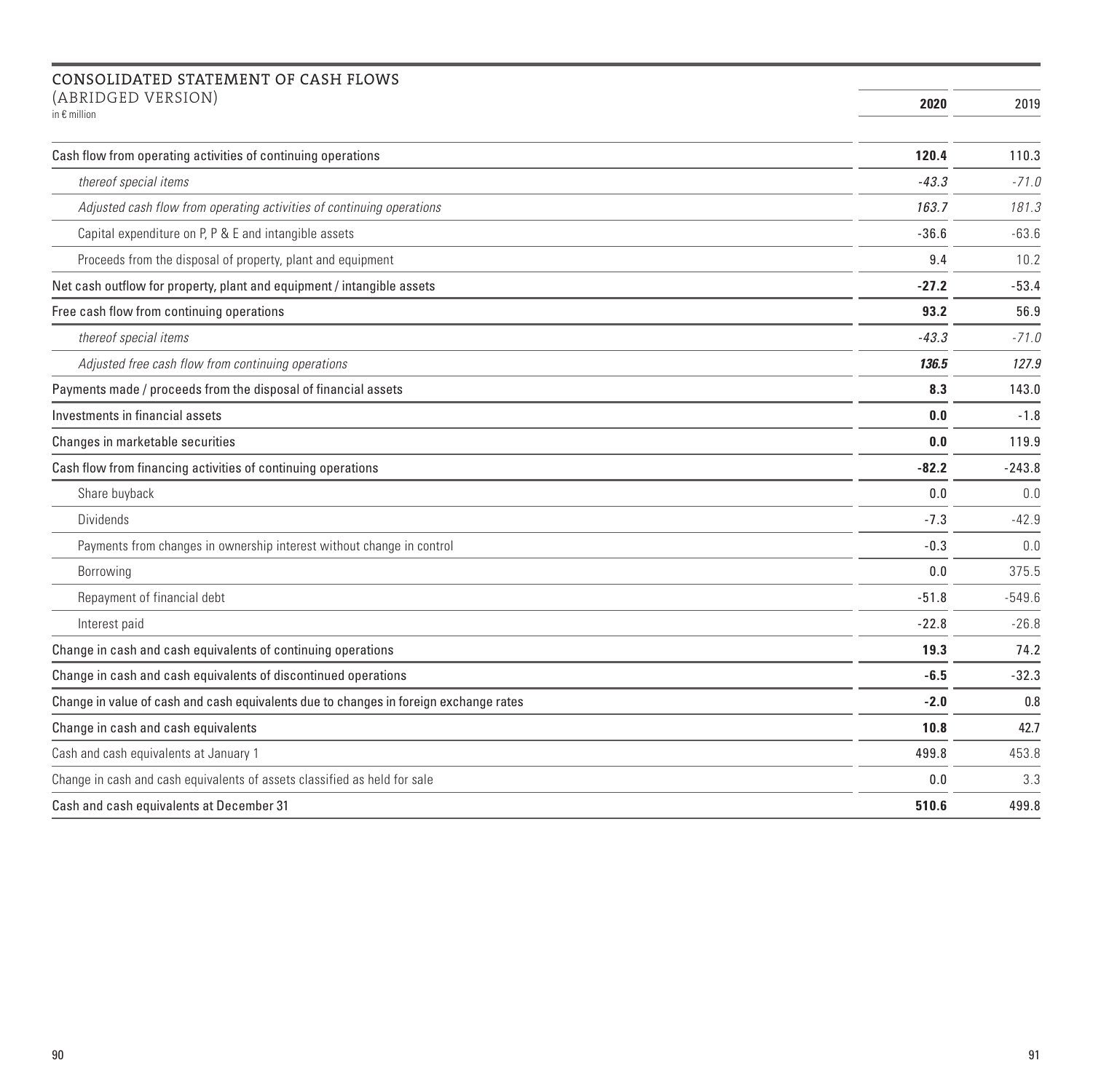| <b>SEGMENT REPORTING</b><br>BY BUSINESS SEGMENT<br>in € million                                  | Technologies |         |                       | Engineering &<br>Maintenance<br>Europe | Engineering &<br>Maintenance<br>Europe |         |      | Total<br>of segments |                               |      | Reconciliation<br>Group |                 |         | Total<br>Continuing<br>operations |  |
|--------------------------------------------------------------------------------------------------|--------------|---------|-----------------------|----------------------------------------|----------------------------------------|---------|------|----------------------|-------------------------------|------|-------------------------|-----------------|---------|-----------------------------------|--|
|                                                                                                  | 2020         | 2019    | 2020                  | 2019                                   | 2020                                   | 2019    |      | 2020                 | 2019                          |      | 2020                    | 2019            | 2020    | 2019                              |  |
| External revenue                                                                                 | 489.3        | 536.0   |                       | 2,174.6 2.553.5                        | 521.1                                  | 911.4   |      |                      | 3,185.0 4,000.9               |      | 276.0                   | 326.0           |         | 3,461.0 4,326.9                   |  |
| Internal revenue                                                                                 | 8.7          | 2.4     | 46.0                  | 24.7                                   | 0.1                                    | 0.2     |      | 54.8                 | 27.3                          |      | $-54.8$                 | $-27.3$         | 0.0     | 0.0                               |  |
| <b>Total revenue</b>                                                                             | 498.0        | 538.4   |                       | 2,220.6 2.578.2                        | 521.2                                  | 911.6   |      |                      | 3,239.8 4,028.2               |      | 221.2                   | 298.7           |         | 3,461.0 4,326.9                   |  |
| EBITA adjusted (segment earnings)                                                                | $-10.5$      | $-28.0$ | 68.8                  | 106.4                                  | $-20.8$                                | 42.4    |      | 37.5                 | 120.8                         |      | $-17.7$                 | $-16.8$         | 19.8    | 104.0                             |  |
| Special items                                                                                    | $-25.5$      | $-7.2$  | $-32.8$               | $-20.2$                                | $-13.7$                                | $-5.7$  |      | $-72.0$              | $-33.1$                       |      | $-4.8$                  | $-38.8$         | $-76.8$ | $-71.9$                           |  |
| <b>EBITA</b> (segment earnings)                                                                  | $-36.0$      | $-35.2$ | 36.0                  | 86.2                                   | $-34.5$                                | 36.7    |      | $-34.5$              | 87.7                          |      | $-22.5$                 | $-55.6$         | $-57.0$ | 32.1                              |  |
| Amortization of intangible assets<br>from acquisitions and impairment of goodwill                | $-0.1$       | $-0.6$  | $-0.3$                | $-0.6$                                 | $-1.3$                                 | $-2.7$  |      | $-1.7$               | $-3.9$                        |      | $-6.8$                  | 0.0             | $-8.5$  | $-3.9$                            |  |
| <b>EBIT</b> (segment earnings)                                                                   | $-36.1$      | $-35.8$ | 35.7                  | 85.6                                   | $-35.8$                                | 34.0    |      | $-36.2$              | 83.8                          |      | $-29.3$                 | $-55.6$         | $-65.5$ | 28.2                              |  |
| therein depreciation of property, plant<br>and other intangible assets                           | $-3.0$       | $-3.3$  | $-36.0$               | $-35.5$                                | $-6.3$                                 | $-6.4$  |      | $-45.3$              | $-45.2$                       |      | $-14.0$                 | $-10.1$         | $-59.3$ | $-55.3$                           |  |
| therein depreciation of rights of use<br>from leases                                             | $-4.7$       | $-4.4$  | $-29.5$               | $-27.6$                                | $-5.7$                                 | $-5.2$  |      | $-39.9$              | $-37.2$                       |      | $-16.5$                 | $-14.2$         | $-56.4$ | $-51.4$                           |  |
| therein income from investments<br>accounted for using the equity method                         | 0.0          | 0.0     | 0.2                   | 1.0                                    | 11.3                                   | 17.9    |      | 11.5                 | 18.9                          |      | 1.0                     | 1.0             | 12.5    | 19.9                              |  |
| Segment assets December 31                                                                       | 364.5        | 417.8   |                       | 1,305.4 1.407.9                        | 451.0                                  | 501.3   |      |                      | 2,120.9 2,327.0               |      |                         | 1,135.4 1,027.8 |         | 3,256.3 3,354.8                   |  |
| thereof investments in associates<br>and joint ventures accounted for using<br>the equity method | 0.0          | 0.0     | 1.0                   | 1.9                                    | 9.8                                    | 7.8     |      | 10.8                 | 9.7                           |      | 8.6                     | 8.8             | 19.4    | 18.5                              |  |
| Segment liabilities December 31                                                                  | 234.9        | 252.3   | 545.0                 | 572.8                                  | 163.6                                  | 178.3   |      |                      | 943.5 1,003.4                 |      |                         | 1,114.2 1,198.5 |         | 2.057.7 2,201.9                   |  |
| Investments in property, plant and<br>equipment and intangible assets                            | 2.5          | 2.8     | 26.2                  | 46.5                                   | 2.8                                    | 6.9     |      | 31.5                 | 56.2                          |      | 5.1                     | 7.4             | 36.6    | 63.6                              |  |
| Capitalization of rights of use from leases                                                      | 1.3          | 1.6     | 25.5                  | 19.4                                   | 4.6                                    | 5.8     |      | 31.4                 | 26.8                          |      | 5.8                     | 13.5            | 37.2    | 40.3                              |  |
| <b>Employees December 31</b>                                                                     | 2,274        | 2,415   |                       | 19,914 21,871                          | 4,800                                  | 6,667   |      | 26,988               | 30,953                        |      | 1,905                   | 3,167           | 28,893  | 34,120                            |  |
| <b>SEGMENT REPORTING</b><br>BY REGION<br>in $\epsilon$ million                                   |              | Germany |                       | Rest of Europe                         |                                        | America |      | Africa               |                               | Asia |                         | Australia       |         | Total<br>continuing<br>operations |  |
|                                                                                                  | 2020         | 2019    | 2020                  | 2019                                   | 2020                                   | 2019    | 2020 |                      | 2019 2020 2019                |      | 2020                    | 2019            | 2020    | 2019                              |  |
| External revenue                                                                                 | 932.6        |         | 963.3 1,877.7 2,305.4 |                                        | 409.0                                  |         |      |                      | 798.3 105.1 123.9 136.4 136.0 |      | 0.3                     | 0.0             |         | 3,461.0 4,326.9                   |  |
| Non-current assets at December 31                                                                | 595.4        | 682.9   | 412.5                 | 413.5                                  | 198.9                                  | 225.9   | 4.9  | 6.4                  | 12.5                          | 13.2 | 0.0                     | 0.0             |         | 1,224.2 1,341.9                   |  |